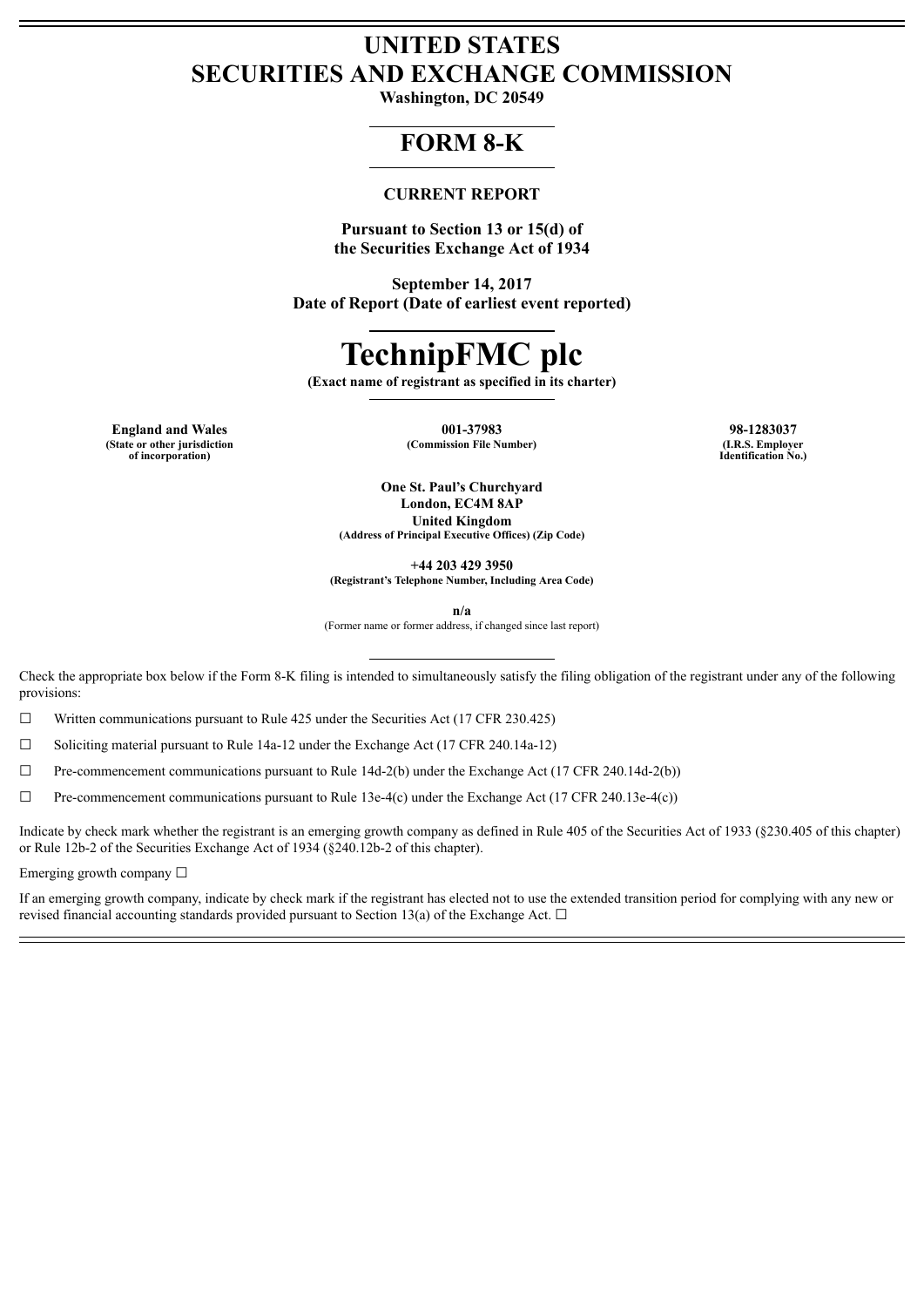#### **Item 1.01. Entry into a Material Definitive Agreement.**

On September 14, 2017, TechnipFMC plc (the "Company") and FMC Technologies, Inc., a wholly-owned subsidiary of the Company ("FMCTI"), entered into new commercial paper dealer agreements (each a "Dealer Agreement") with five dealers (each, a "Dealer" and, collectively, the "Dealers") for FMCTI's existing \$1.5 billion commercial paper program (the "Program"). Under the Program, FMCTI may issue unsecured commercial paper notes (the "Notes") pursuant to the exemption from registration contained in Section 4(a)(2) of the Securities Act of 1933, as amended (the "Securities Act"). Amounts available under the Program may be borrowed, repaid and re-borrowed from time to time, with the aggregate principal amount of Notes outstanding under the Program at any time not to exceed \$1.5 billion. The net proceeds from issuances of the Notes are expected to be used for general corporate purposes. The Notes will be unconditionally guaranteed by the Company (the "Guarantee"). The Notes will have maturities of up to 365 days from date of issuance. The Notes and the Guarantee will rank at least *pari passu* with FMCTI's and the Company's other unsecured and unsubordinated indebtedness, respectively. A national bank will act as the issuing and paying agent under the Program pursuant to the terms of an issuing and paying agent agreement.

The Dealer Agreements are substantially identical in all material respects except as to the name of the Dealer that is a party thereto and contain customary representations, warranties, covenants, and indemnification provisions. The form of Dealer Agreement is attached to this Current Report as Exhibit 10.1 and is incorporated herein by reference. The description above is a summary of the Program and is qualified in its entirety by the terms of the Program as set forth in the form of Dealer Agreement.

From time to time, the Dealers and certain of their affiliates provide commercial banking, investment banking and other financial advisory services to the Company and its affiliates, including FMCTI, for which the Dealers have received or will receive customary fees and expenses.

Neither the Notes nor the Guarantee has been or will be registered under the Securities Act or state securities laws, and neither the Notes nor the Guarantee may be offered or sold in the United States absent registration or an applicable exemption from the registration requirements of the Securities Act and applicable state laws. The information contained in this Current Report on Form 8-K is neither an offer to sell nor a solicitation of an offer to buy any securities.

#### Item 2.03. Creation of a Direct Financial Obligation or an Obligation under an Off-Balance Sheet Arrangement of a Registrant.

The information related to the Program described under Item 1.01 above is hereby incorporated by reference under this Item 2.03.

#### **Item 9.01. Financial Statements and Exhibits**

(d) Exhibits

**Exhibit Number Description** 10.1 Form of Commercial Paper Dealer Agreement between FMC [Technologies,](#page-3-0) Inc., as Issuer, TechnipFMC plc, as Guarantor, and the Dealer party thereto.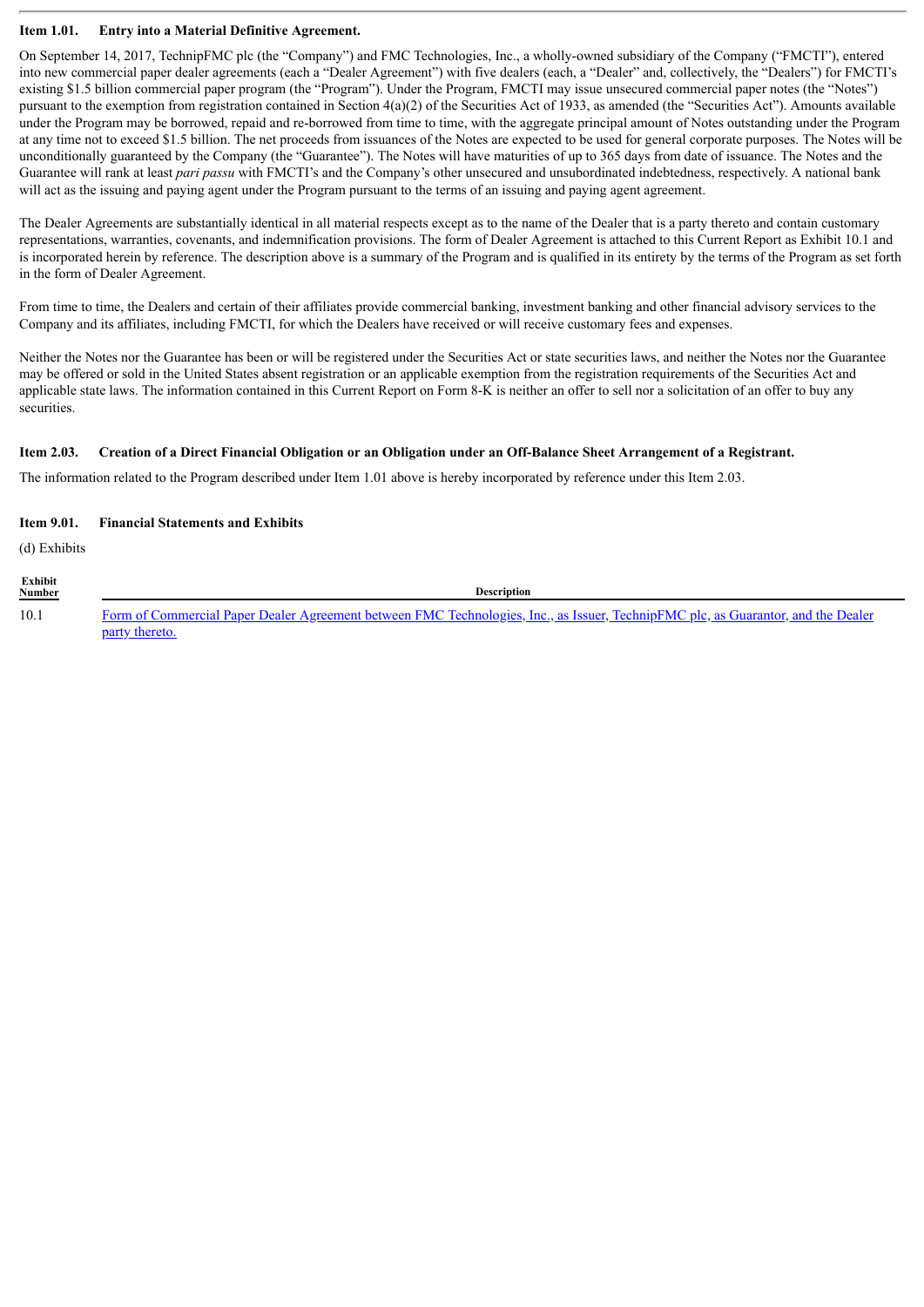#### **SIGNATURES**

Pursuant to the requirements of the Securities Exchange Act of 1934, the registrant has duly caused this report to be signed on its behalf by the undersigned hereunto duly authorized.

#### **TechnipFMC plc**

Date: September 20, 2017 By: /s/ Dianne B. Ralston

Name: Dianne B. Ralston

Title: Executive Vice President, Chief Legal Officer and Secretary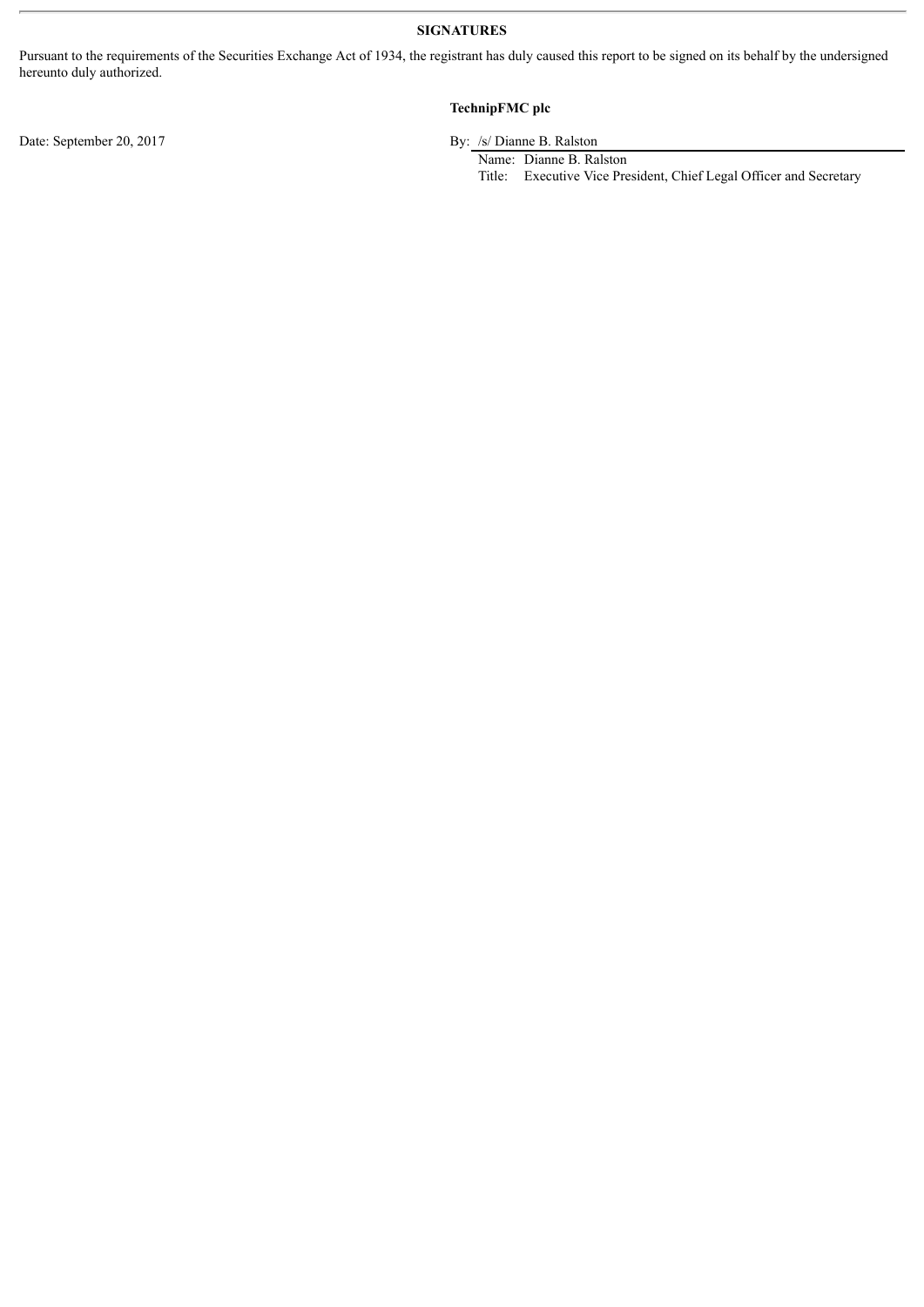#### Commercial Paper Dealer Agreement Guaranteed 4(a)(2) Program

Among

#### **FMC TECHNOLOGIES**, **INC.**, as Issuer,

#### **TECHNIPFMC PLC**, as Guarantor,

and

**[ ]**, as Dealer

<span id="page-3-0"></span>Concerning Notes to be issued pursuant to a Commercial Paper Issuing and Paying Agent Agreement dated as of September 14, 2017 between the Issuer and Bank of America, National Association, as Issuing and Paying Agent

Dated as of September 14, 2017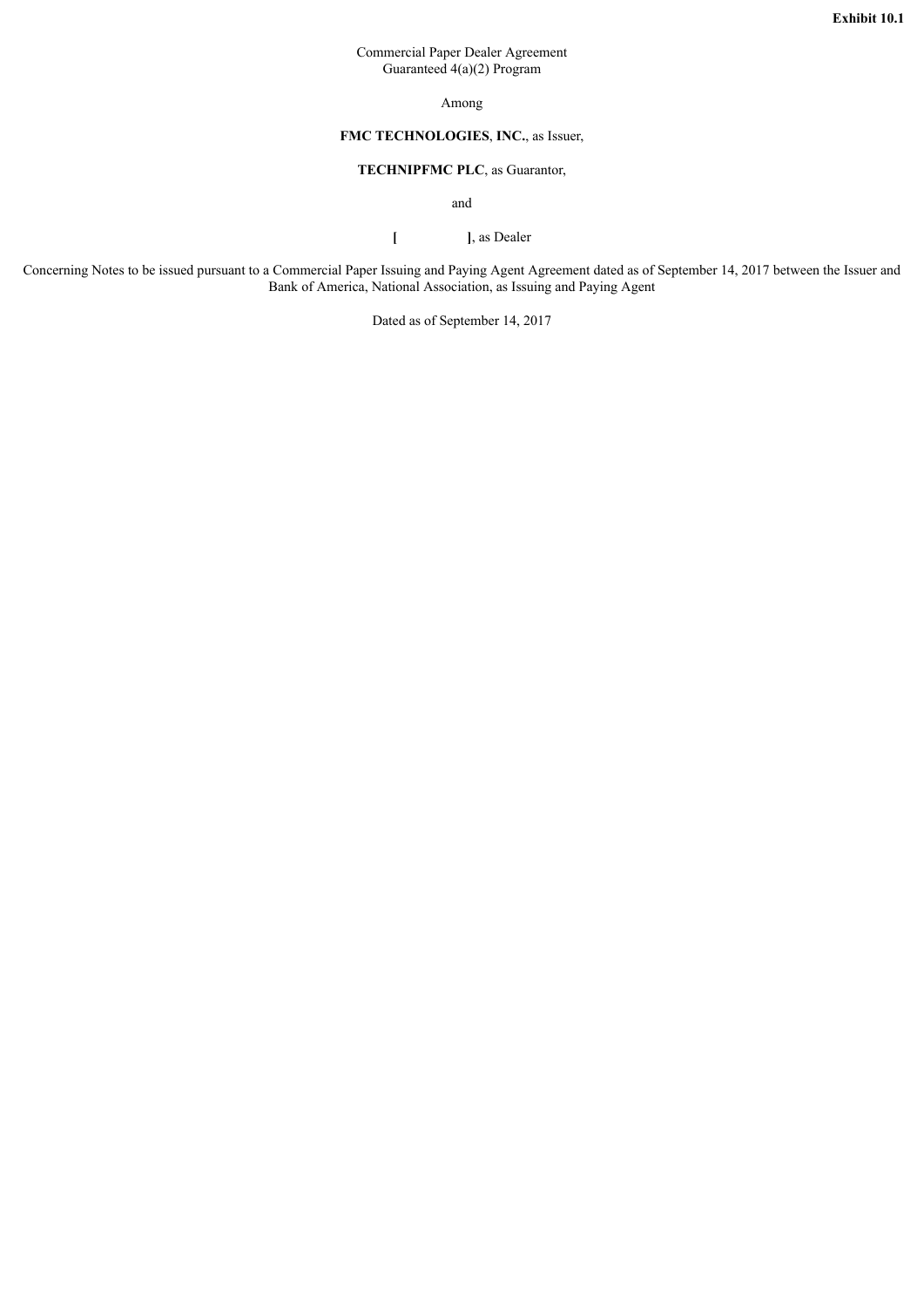#### **Commercial Paper Dealer Agreement [4(a)(2) Program; Guaranteed]**

This agreement (the "Agreement") sets forth the understandings among the Issuer, the Guarantor and the Dealer, each named on the cover page hereof, in connection with the issuance and sale by the Issuer of its short-term promissory notes (the "Notes") through the Dealer.

The Guarantor has agreed unconditionally and irrevocably to guarantee payment in full of the principal of and interest (if any) on all such Notes of the Issuer, pursuant to a guarantee, dated the date hereof, in the form of Exhibit D hereto (the "Guarantee").

Certain terms used in this Agreement are defined in Section 6 hereof.

The Addendum to this Agreement, and any Annexes or Exhibits described in this Agreement or such Addendum, are hereby incorporated into this Agreement and made fully a part hereof.

#### **1. Offers, Sales and Resales of Notes.**

- 1.1 While (i) the Issuer has and shall have no obligation to sell the Notes to the Dealer or to permit the Dealer to arrange any sale of the Notes for the account of the Issuer, and (ii) the Dealer has and shall have no obligation to purchase the Notes from the Issuer or to arrange any sale of the Notes for the account of the Issuer, the parties hereto agree that in any case where the Dealer purchases Notes from the Issuer, or arranges for the sale of Notes by the Issuer, such Notes will be purchased or sold by the Dealer in reliance on the representations, warranties, covenants and agreements of the Issuer and the Guarantor contained herein or made pursuant hereto and on the terms and conditions and in the manner provided herein.
- 1.2 So long as this Agreement shall remain in effect, and in addition to the limitations contained in Section 1.7 hereof, the Issuer shall not, without the consent of the Dealer, offer, solicit or accept offers to purchase, or sell, any Notes except (a) in transactions with one or more dealers which may from time to time after the date hereof become dealers with respect to the Notes by executing with the Issuer one or more agreements which contain provisions substantially identical to those contained in Section 1 of this Agreement, of which the Issuer hereby undertakes to provide the Dealer prompt notice or (b) in transactions with the other dealers listed on the Addendum hereto, which are executing agreements with the Issuer which contain provisions substantially identical to Section 1 of this Agreement contemporaneously herewith. In no event shall the Issuer offer, solicit or accept offers to purchase, or sell, any Notes directly on its own behalf in transactions with persons other than broker-dealers as specifically permitted in this Section 1.2.
- 1.3 The Notes shall be in a minimum denomination of \$250,000 or integral multiples of \$1,000 in excess thereof, will bear such interest rates, if interest bearing, or will be sold at such discount from their face amounts, as shall be agreed upon by the Dealer and the Issuer, shall have a maturity not exceeding 365 days from the date of issuance and may have such terms as are specified in Exhibit C hereto, the Private Placement Memorandum, a pricing supplement, or as otherwise agreed upon by the applicable purchaser and the Issuer. The Notes shall not contain any provision for extension, renewal or automatic "rollover."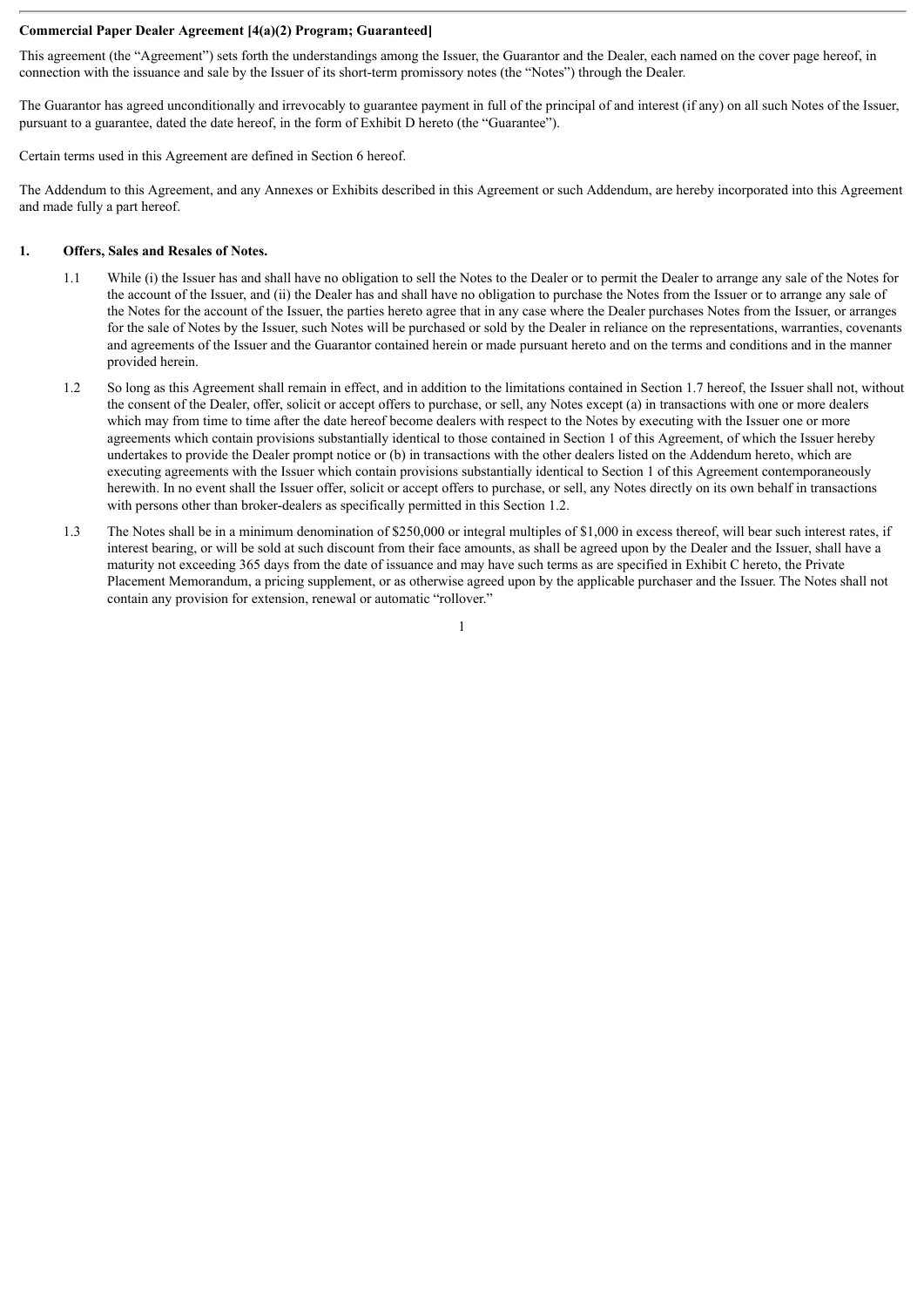- 1.4 The authentication and issuance of, and payment for, the Notes shall be effected in accordance with the Issuing and Paying Agency Agreement, and the Notes shall be either individual physical certificates or book-entry notes evidenced by one or more master notes (each, a "Master Note") registered in the name of The Depository Trust Company ("DTC") or its nominee, in the form or forms annexed to the Issuing and Paying Agency Agreement**.**
- 1.5 If the Issuer and the Dealer shall agree on the terms of the purchase of any Note by the Dealer or the sale of any Note arranged by the Dealer (including, but not limited to, agreement with respect to the date of issue, purchase price, principal amount, maturity and interest rate or interest rate index and margin (in the case of interest-bearing Notes) or discount thereof (in the case of Notes issued on a discount basis), and appropriate compensation for the Dealer's services hereunder) pursuant to this Agreement, the Issuer shall cause such Note to be issued and delivered in accordance with the terms of the Issuing and Paying Agency Agreement and payment for such Note shall be made by the purchaser thereof, either directly or through the Dealer, to the Issuing and Paying Agent, for the account of the Issuer. Except as otherwise agreed, in the event that the Dealer is acting as an agent and a purchaser shall either fail to accept delivery of or make payment for a Note on the date fixed for settlement, the Dealer shall promptly notify the Issuer, and if the Dealer has theretofore paid the Issuer for the Note, the Issuer will promptly return such funds to the Dealer against its return of the Note to the Issuer, in the case of a certificated Note, and upon notice of such failure in the case of a book-entry Note. If such failure occurred for any reason other than default by the Dealer, the Issuer and the Guarantor agree, jointly and severally, to reimburse the Dealer on an equitable basis for the Dealer's loss of the use of such funds for the period such funds were credited to the Issuer's account.
- 1.6 The Dealer, the Issuer and the Guarantor hereby establish and agree to observe the following procedures in connection with offers, sales and subsequent resales or other transfers of the Notes:

(a) Offers and sales of the Notes by or through the Dealer shall be made only to: (i) investors reasonably believed by the Dealer to be Qualified Institutional Buyers or Institutional Accredited Investors and (ii) non-bank fiduciaries or agents that will be purchasing Notes for one or more accounts, each of which is reasonably believed by the Dealer to be an Institutional Accredited Investor.

(b) [reserved].

(c) No general solicitation or general advertising shall be used in connection with the offering of the Notes. Without limiting the generality of the foregoing, without the prior written approval of the Dealer, neither the Issuer nor the Guarantor shall issue any press release, make any other statement to any member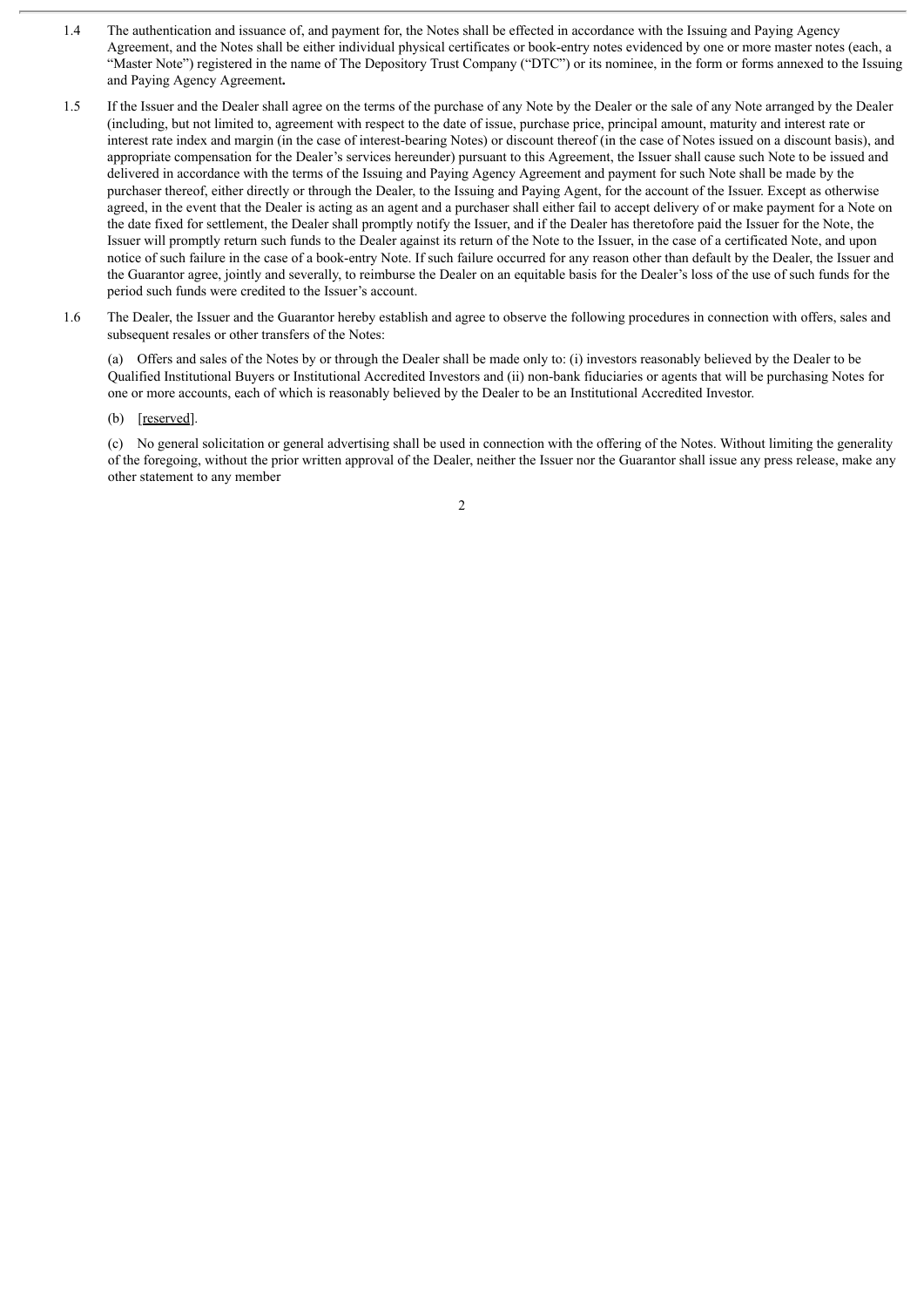of the press making reference to the offer or sale of the Notes or the Guarantee, or this Agreement, or place or publish any "tombstone" or other advertisement relating to the Notes, the offer or sale of the Notes or the Guarantee. To the extent permitted by applicable securities laws, the Issuer or the Guarantor, as applicable, shall (i) omit the name of the Dealer from any publicly available filing by the Issuer or the Guarantor that makes reference to the Notes, the offer or sale of the Notes, the issuance of the Guarantee or this Agreement, (ii) not include a copy of this Agreement in any such filing or as an exhibit thereto, and (iii) redact the Dealer's name and any contact or other information that could identify the Dealer from any agreement or other information included in such filing. For the avoidance of doubt, the Issuer shall not post the Private Placement Memorandum on a website without the consent of the Dealer and each other dealer or placement agent, if any, for the Notes.

(d) No sale of Notes to any one purchaser shall be for less than \$250,000 principal or face amount, and no Note shall be issued in a smaller principal or face amount. If the purchaser is a non-bank fiduciary acting on behalf of others, each person for whom such purchaser is acting must purchase at least \$250,000 principal or face amount of Notes.

(e) Offers, sales, resales or other transfers of the Notes shall be subject to the restrictions described in the legend appearing on Exhibit A hereto. A legend substantially to the effect of such Exhibit A shall appear as part of the Private Placement Memorandum used in connection with offers and sales of Notes hereunder, as well as on each individual certificate representing a Note and each Master Note representing book-entry Notes offered and sold pursuant to this Agreement.

(f) The Dealer shall furnish or make available or shall have furnished or made available to each purchaser of Notes for which it has acted as the dealer a copy of the then-current Private Placement Memorandum unless such purchaser has previously received or had made available to it a copy of the Private Placement Memorandum as then in effect. The Private Placement Memorandum shall expressly state that any person to whom Notes are offered shall have an opportunity to ask questions of, and receive information from the Issuer, the Guarantor and the Dealer and shall provide the names, addresses and telephone numbers of the persons from whom information regarding the Issuer and the Guarantor may be obtained.

(g) The Issuer and the Guarantor, jointly and severally, agree for the benefit of the Dealer and each of the holders and prospective purchasers from time to time of the Notes that, if at any time the Issuer and the Guarantor shall not be subject to Section 13 or 15(d) of the Exchange Act, the Issuer and the Guarantor will furnish, upon request and at their expense, to the Dealer and to holders and prospective purchasers of Notes information required by Rule  $144A(d)(4)(i)$  in compliance with Rule  $144A(d)$ .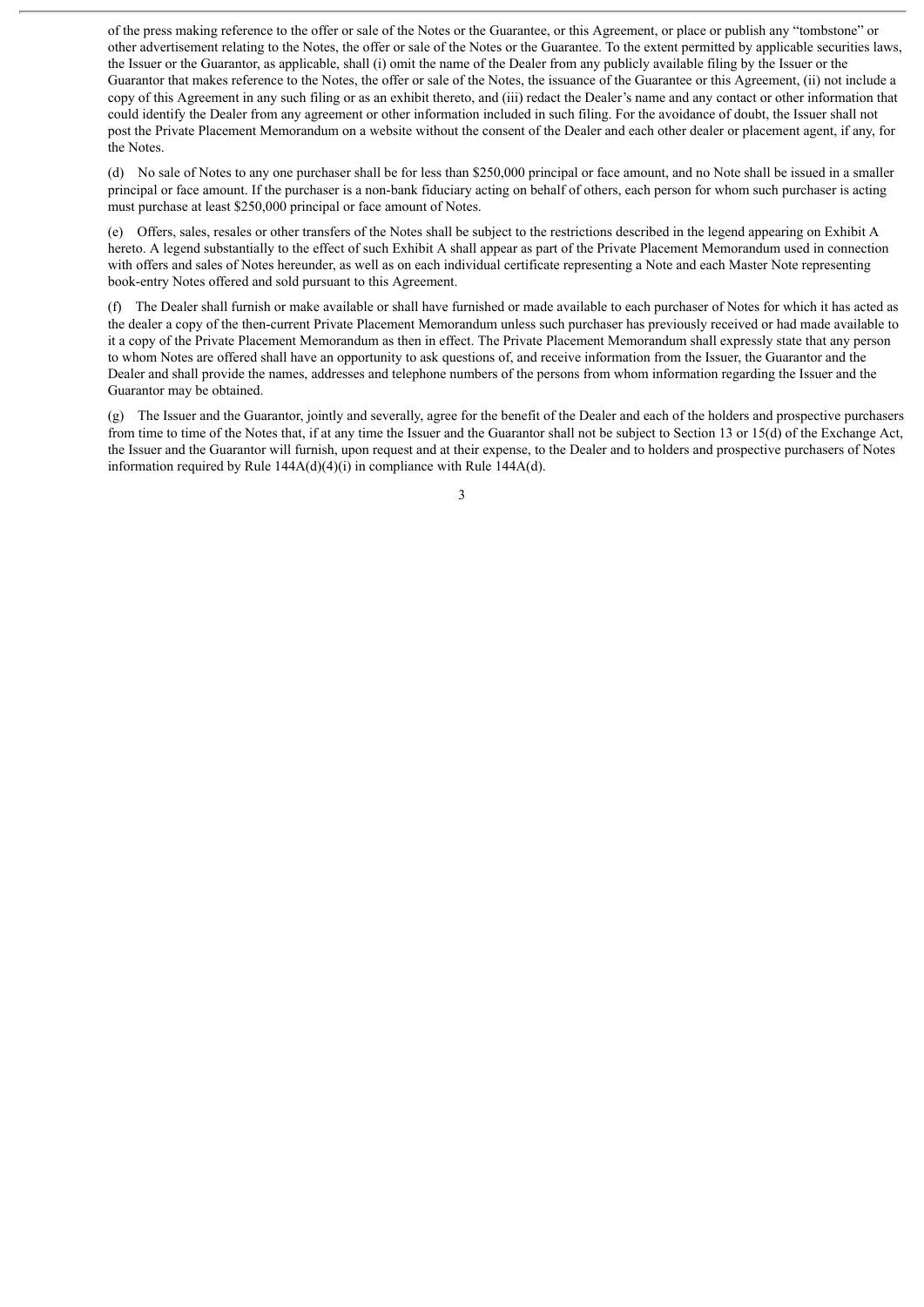(h) In the event that any Note offered or to be offered by the Dealer would be ineligible for resale under Rule 144A, the Issuer shall immediately notify the Dealer (by telephone, confirmed in writing) of such fact and shall promptly prepare and deliver to the Dealer an amendment or supplement to the Private Placement Memorandum describing the Notes that are ineligible, the reason for such ineligibility and any other relevant information relating thereto.

(i) The Issuer and the Guarantor represent that neither the Issuer nor the Guarantor is currently issuing commercial paper in the United States market in reliance upon the exemption provided by Section 3(a)(3) of the Securities Act. The Issuer and the Guarantor agree that, if the Issuer or the Guarantor shall issue commercial paper after the date hereof in reliance upon such exemption (a) the proceeds from the sale of the Notes will be segregated from the proceeds of the sale of any such commercial paper by being placed in a separate account; (b) the Issuer and the Guarantor will institute appropriate corporate procedures to ensure that the offers and sales of notes issued by the Issuer or the Guarantor, as the case may be, pursuant to the Section  $3(a)(3)$  exemption are not integrated with offerings and sales of Notes hereunder; and (c) the Issuer and the Guarantor will comply with each of the requirements of Section  $3(a)(3)$  of the Securities Act in selling commercial paper or other short-term debt securities other than the Notes in the United States.

1.7 Each of the Issuer and the Guarantor hereby represents and warrants to the Dealer, in connection with offers, sales and resales of Notes, as follows:

(a) The Issuer and the Guarantor hereby confirm to the Dealer that (except as permitted by Section 1.6(i)) within the preceding six months neither the Issuer nor the Guarantor nor any person other than the Dealer or the other dealers referred to in Section 1.2 hereof acting on behalf of the Issuer or the Guarantor has offered or sold any Notes, or any substantially similar security of the Issuer or the Guarantor denominated in United States dollars, to, or solicited offers to buy any such security from, any person other than the Dealer or the other dealers referred to in Section 1.2 hereof. The Issuer and the Guarantor also agree that (except as permitted by Section 1.6(i)), as long as the Notes are being offered for sale by the Dealer and the other dealers referred to in Section 1.2 hereof as contemplated hereby and until at least six months after the offer of Notes hereunder has been terminated, neither the Issuer nor the Guarantor nor any person other than the Dealer or the other dealers referred to in Section 1.2 hereof (except as contemplated by Section 1.2 hereof) will offer the Notes or any substantially similar security of the Issuer for sale to, or solicit offers to buy any such security from, any person other than the Dealer or the other dealers referred to in Section 1.2 hereof, it being understood that such agreement is made with a view to bringing the offer and sale of the Notes within the exemption provided by Section 4(a)(2) of the Securities Act and shall survive any termination of this Agreement. Each of the Issuer and the Guarantor hereby represents and warrants that it has not taken or omitted to take, and will not take or omit to take, any action that would cause the offering and sale of Notes hereunder to be integrated with any other offering of securities, whether such offering is made by the Issuer or the Guarantor or some other party or parties.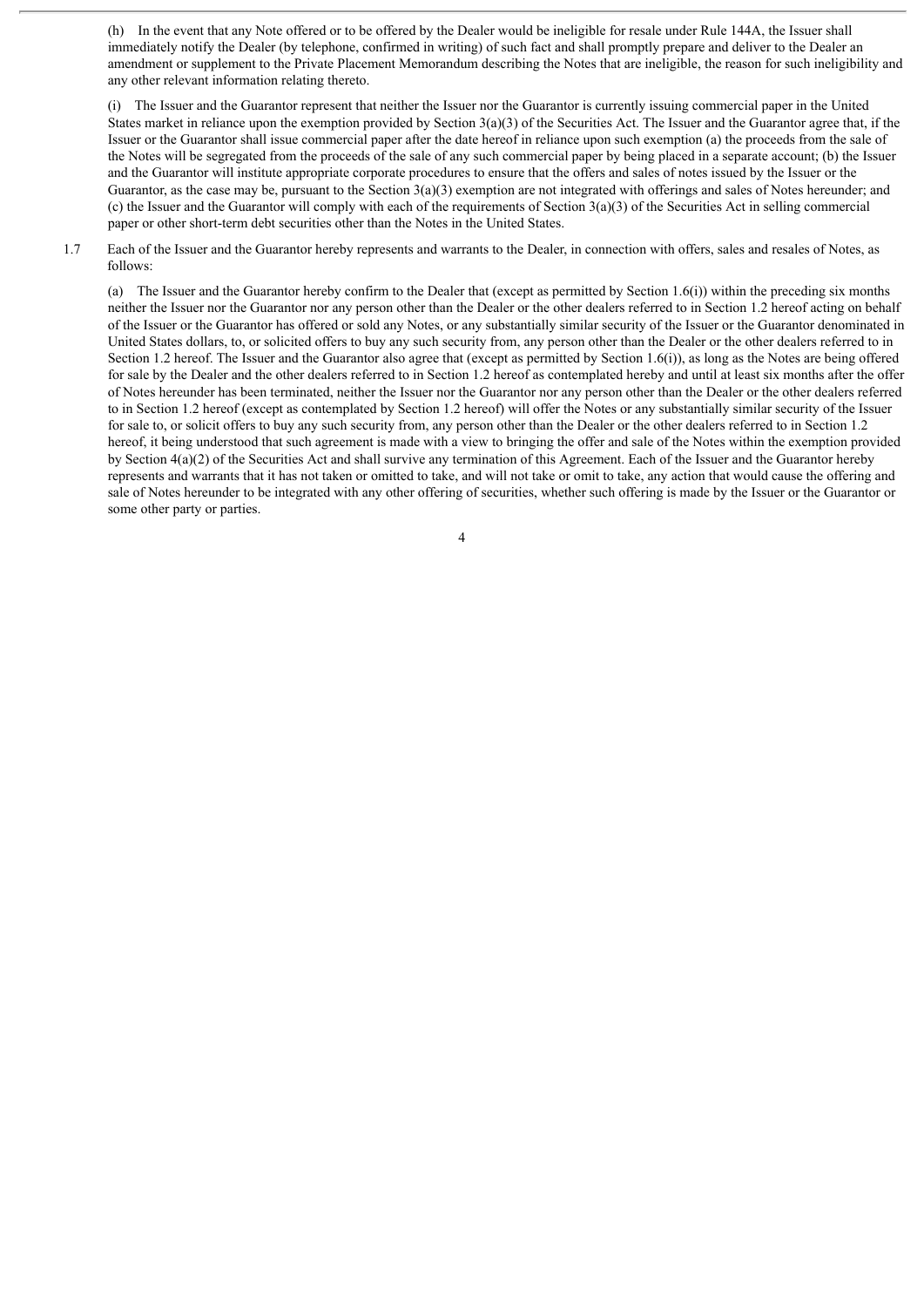(b) The Issuer represents and agrees that the proceeds of the sale of the Notes are not currently contemplated to be used for the purpose of buying, carrying or trading securities within the meaning of Regulation T and the interpretations thereunder by the Board of Governors of the Federal Reserve System. In the event that the Issuer determines to use such proceeds for the purpose of buying, carrying or trading securities, whether in connection with an acquisition of another company or otherwise, the Issuer shall give the Dealer at least five business days' prior written notice to that effect. The Issuer shall also give the Dealer prompt notice of the actual date that it commences to purchase securities with the proceeds of the Notes. Thereafter, in the event that the Dealer purchases Notes as principal and does not resell such Notes on the day of such purchase, to the extent necessary to comply with Regulation T and the interpretations thereunder, the Dealer will sell such Notes either (i) only to offerees it reasonably believes to be Qualified Institutional Buyers or to Qualified Institutional Buyers it reasonably believes are acting for other Qualified Institutional Buyers, in each case in accordance with Rule 144A or (ii) in a manner which would not cause a violation of Regulation T and the interpretations thereunder.

#### **2. Representations and Warranties of the Issuer and the Guarantor.**

Each of the Issuer and the Guarantor represents and warrants as to itself that:

- 2.1 The Issuer is a corporation duly organized, validly existing and in good standing under the laws of the jurisdiction of its incorporation and has all the requisite power and authority to execute, deliver and perform its obligations under the Notes, this Agreement and the Issuing and Paying Agency Agreement.
- 2.2 The Guarantor is a public limited company duly organized and validly existing under the laws of the jurisdiction of its incorporation and has all the requisite power and authority to execute, deliver and perform its obligations under the Guarantee and this Agreement.
- 2.3 (a) This Agreement has been duly authorized, executed and delivered by the Issuer and the Guarantor and constitutes a legal, valid and binding obligation of the Issuer and the Guarantor enforceable against the Issuer and the Guarantor in accordance with its terms, subject to applicable bankruptcy, insolvency and similar laws affecting creditors' rights generally, and subject, as to enforceability, to general principles of equity (regardless of whether enforcement is sought in a proceeding in equity or at law).

(b) The Issuing and Paying Agency Agreement has been duly authorized, executed and delivered by the Issuer and constitutes a legal, valid and binding obligation of the Issuer enforceable against the Issuer in accordance with its terms, subject to applicable bankruptcy, insolvency and similar laws affecting creditors' rights generally, and subject, as to enforceability, to general principles of equity (regardless of whether enforcement is sought in a proceeding in equity or at law).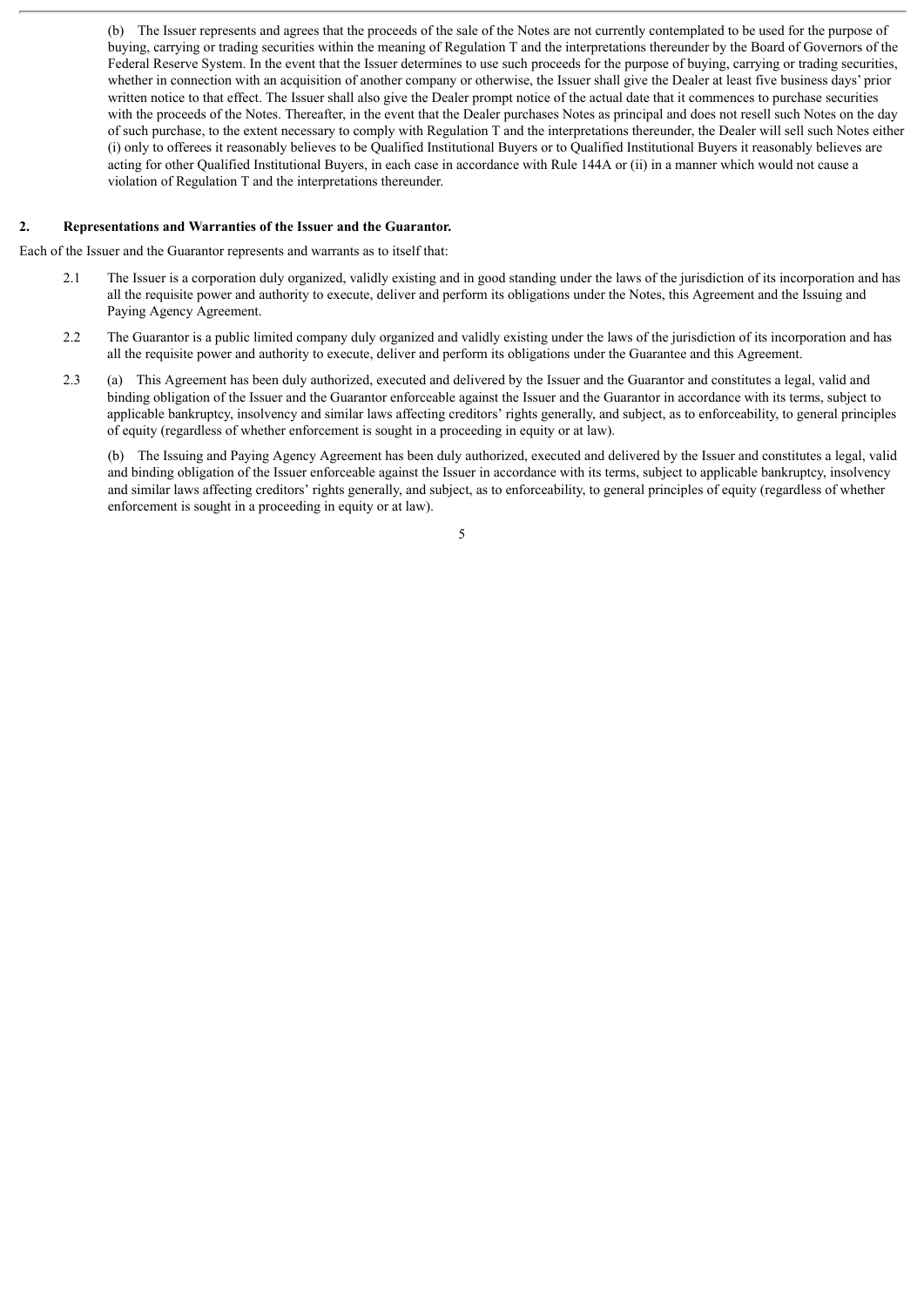- 2.4 The Notes have been duly authorized, and when issued as provided in the Issuing and Paying Agency Agreement, will be duly and validly issued and will constitute legal, valid and binding obligations of the Issuer enforceable against the Issuer in accordance with their terms, subject to applicable bankruptcy, insolvency and similar laws affecting creditors' rights generally, and subject, as to enforceability, to general principles of equity (regardless of whether enforcement is sought in a proceeding in equity or at law).
- 2.5 The Guarantee has been duly authorized, executed and delivered by the Guarantor and constitutes the legal, valid and binding obligation of the Guarantor enforceable against the Guarantor in accordance with its terms subject to applicable bankruptcy, insolvency or similar laws affecting creditors' rights generally, and subject, as to enforceability, to general principles of equity (regardless of whether enforcement is sought in a proceeding in equity or at law).
- 2.6 The offer and sale of the Notes and the Guarantee in the manner contemplated hereby do not require registration of the Notes or the Guarantee under the Securities Act, pursuant to the exemption from registration contained in Section  $4(a)(2)$  thereof, and no indenture in respect of the Notes or the Guarantee is required to be qualified under the Trust Indenture Act of 1939, as amended.
- 2.7 The Notes and the Guarantee will rank at least pari passu with all other unsecured and unsubordinated indebtedness of the Issuer and the Guarantor, respectively, other than those claims that are mandatorily preferred by law.
- 2.8 No consent or action of, or filing or registration with, any governmental or public regulatory body or authority, including the SEC, is required to authorize, or is otherwise required in connection with the execution, delivery or performance of, this Agreement, the Notes, the Guarantee or the Issuing and Paying Agency Agreement, except as may be required by the securities or Blue Sky laws of the various states in connection with the offer and sale of the Notes.
- 2.9 Neither the execution and delivery of this Agreement, the Guarantee and the Issuing and Paying Agency Agreement, nor the issuance of the Notes in accordance with the Issuing and Paying Agency Agreement, nor the fulfillment of or compliance with the terms and provisions hereof or thereof by the Issuer or the Guarantor, will (i) result in the creation or imposition of any mortgage, lien, charge or encumbrance of any nature whatsoever upon any of the properties or assets of the Issuer or the Guarantor, other than any such mortgage, lien, charge or encumbrance which would not have a material adverse effect on the condition (financial or otherwise) or operations of the Issuer or the Guarantor or the ability of the Issuer or the Guarantor to perform its obligations under this Agreement, the Notes, the Guarantee or the Issuing and Paying Agency Agreement, as applicable, or (ii) violate or result in a breach or a default under any of the terms of the charter documents or by-laws of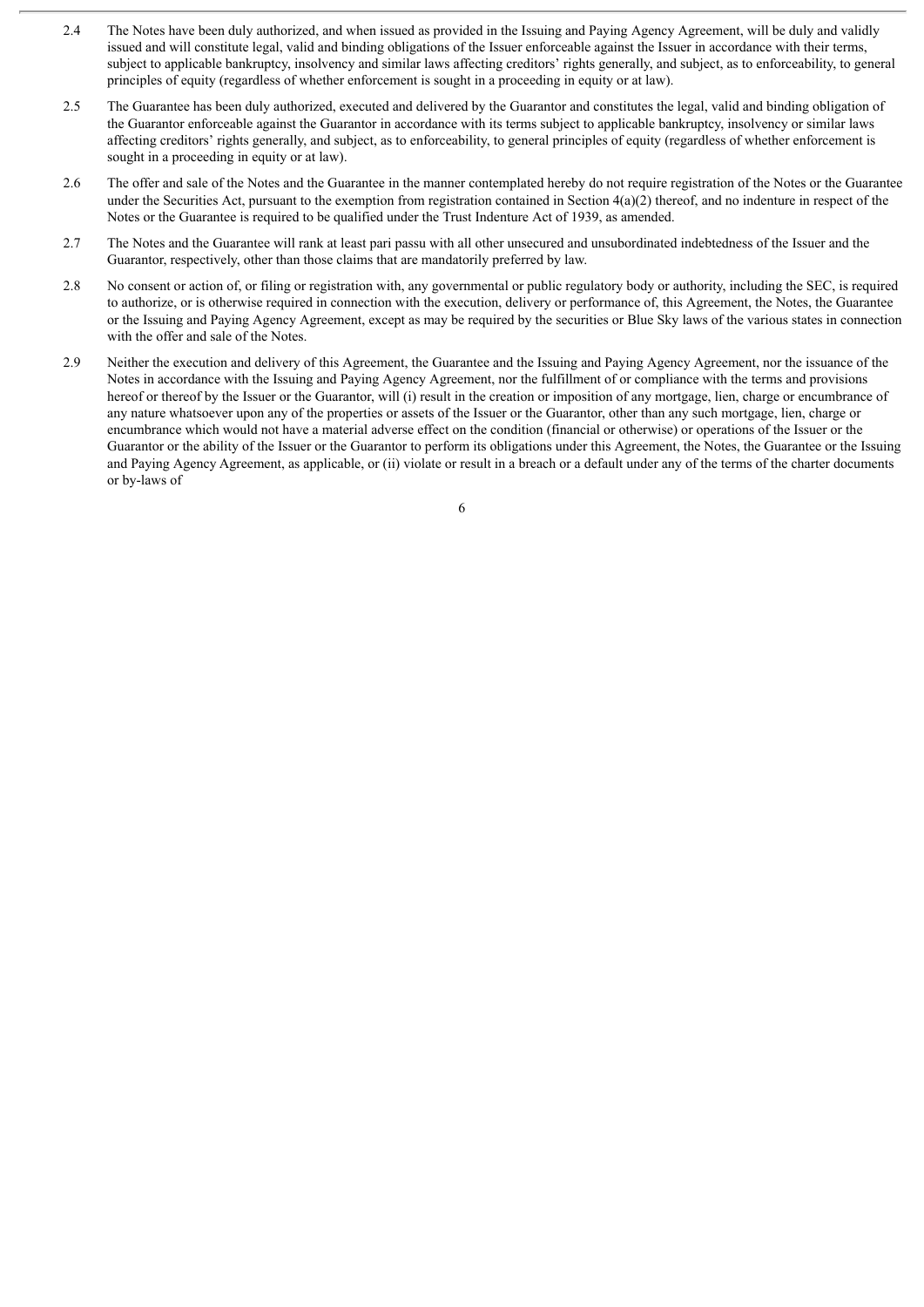the Issuer or the Guarantor, any contract or instrument to which the Issuer or the Guarantor is a party or by which it or its property is bound, or any law or regulation, or any order, writ, injunction or decree of any court or government instrumentality, to which the Issuer or the Guarantor is subject or by which it or its property is bound, which breach or default might have a material adverse effect on the condition (financial or otherwise) or operations of the Issuer or the Guarantor or the ability of the Issuer or the Guarantor to perform its obligations under this Agreement, the Notes, the Guarantee or the Issuing and Paying Agency Agreement.

- 2.10 Except as may be disclosed in the Company Information, there is no litigation or governmental proceeding pending, or to the knowledge of the Issuer or the Guarantor threatened, against or affecting the Issuer or the Guarantor or any of their respective subsidiaries which might result in a material adverse change in the condition (financial or otherwise) or operations of the Issuer or the Guarantor or the ability of the Issuer or the Guarantor to perform its obligations under this Agreement, the Notes, the Guarantee or the Issuing and Paying Agency Agreement.
- 2.11 Neither the Issuer nor the Guarantor is an "investment company" within the meaning of the Investment Company Act of 1940, as amended.
- 2.12 Neither the Private Placement Memorandum (other than the Dealer Information) nor the Company Information contains any untrue statement of a material fact or omits to state a material fact required to be stated therein or necessary to make the statements therein, in light of the circumstances under which they were made, not misleading.
- 2.13 Each of the Issuer, the Guarantor, their respective subsidiaries, and their respective officers and directors, and, to the knowledge of the Issuer or the Guarantor, each of their employees, affiliates and agents are in compliance with the FCPA, the United Kingdom Bribery Act 2010, the OECD Convention on Combating Bribery of Foreign Public Officials in International Business Transactions and all other similar laws prohibiting bribery and corruption that are applicable to the Issuer or the Guarantor ("Applicable Anti-Corruption Laws"), and each of the Issuer and the Guarantor has instituted and maintains in effect policies and procedures designed to ensure compliance with Applicable Anti-Corruption Laws.
- 2.14 None of the Issuer, the Guarantor, any of their respective subsidiaries or any of their respective directors, officers or employees, or, to the knowledge of the Issuer or the Guarantor, any of their respective agents or affiliates or any subsidiary of the Issuer or Guarantor that will act in any capacity in connection with or benefit from the program established hereby is an individual or entity that is, or is owned or controlled by persons or entities that are: (i) listed in any Sanctions-related list of designated persons or entities maintained by the U.S. Department of the Treasury's Office of Foreign Assets Control ("OFAC"), the U.S. Department of State, or the Bureau of Industry and Security of the U.S. Department of Commerce, the United Nations Security Council, the European Union, any European Union member state, Her Majesty's Treasury of the United Kingdom or any other relevant sanctions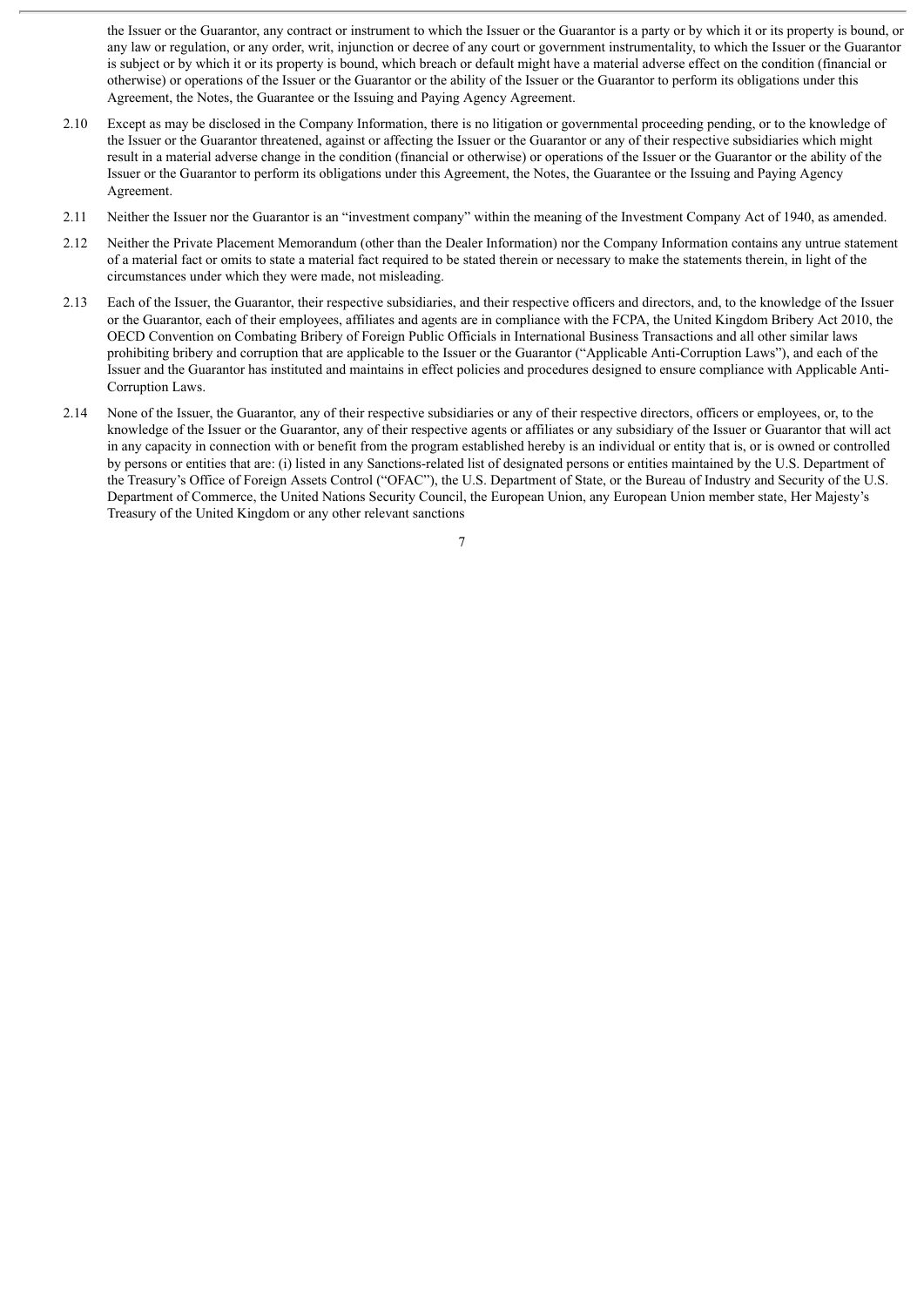authority (collectively, "Sanctioned Persons"), or (ii) operating, organized or resident in a country, region or territory that is, or whose government is, the subject or target of any Sanctions (collectively, "Sanctioned Countries"); and none of the Issuer, the Guarantor, any of their respective subsidiaries or any of their respective directors, officers or employees, or, to the knowledge of the Issuer or the Guarantor, any of their respective affiliates or any subsidiary of the Issuer or Guarantor that will act in any capacity in connection with or benefit from the program established hereby will, directly or indirectly, use the proceeds of the Notes, or lend, contribute or otherwise make available such proceeds to any subsidiary, joint venture partner or other individual or entity  $(x)$  to fund or facilitate any activities or business of or with any Sanctioned Person or vessel that is the subject of Sanctions or in any Sanctioned Country, at the time of such funding or facilitation, or (y) in any manner that would result in a violation of any Sanctions by, or could result in the imposition of Sanctions against, any individual or entity (including any individual or entity participating in the offering of Notes, whether as dealer, advisor, investor or otherwise).

- 2.15 The Issuer, the Guarantor, their respective subsidiaries, their respective employees and officers, and, to the knowledge of the Issuer and the Guarantor, each agent, director and affiliate of the Issuer and the Guarantor are in compliance with all applicable Sanctions, and each of the Issuer and the Guarantor have instituted and maintains in effect policies and procedures designed to achieve compliance therewith by the Issuer, the Guarantor, their subsidiaries and their respective directors, officers and employees.
- 2.16 To the extent applicable to the Issuer and the Guarantor, the operations of the Issuer and the Guarantor and their respective subsidiaries are and have been conducted at all times in compliance with applicable financial recordkeeping and reporting requirements of the Bank Secrecy Act, as amended by Title III of the Uniting and Strengthening America by Providing Appropriate Tools Required to Intercept and Obstruct Terrorism Act of 2001 and the Currency and Foreign Transactions Reporting Act of 1970, as amended, and the applicable money laundering statutes of jurisdictions where the Issuer, the Guarantor and/or their respective subsidiaries conduct business, and the rules and regulations thereunder and any related or similar rules, regulations or guidelines applicable to Issuer or Guarantor that are issued, administered or enforced by any governmental agency (collectively, the "Money Laundering Laws"), and no action, suit or proceeding by or before any court or governmental agency, authority or body or any arbitrator involving the Issuer, the Guarantor or any of their respective subsidiaries with respect to the Money Laundering Laws is pending or, to the best knowledge of the Issuer and the Guarantor, threatened.
- 2.17 Each (a) issuance of Notes by the Issuer hereunder and (b) amendment or supplement of the Private Placement Memorandum shall be deemed a representation and warranty by each of the Issuer and the Guarantor to the Dealer, as of the date thereof, that, both before and after giving effect to such issuance and after giving effect to such amendment or supplement, (i) the representations and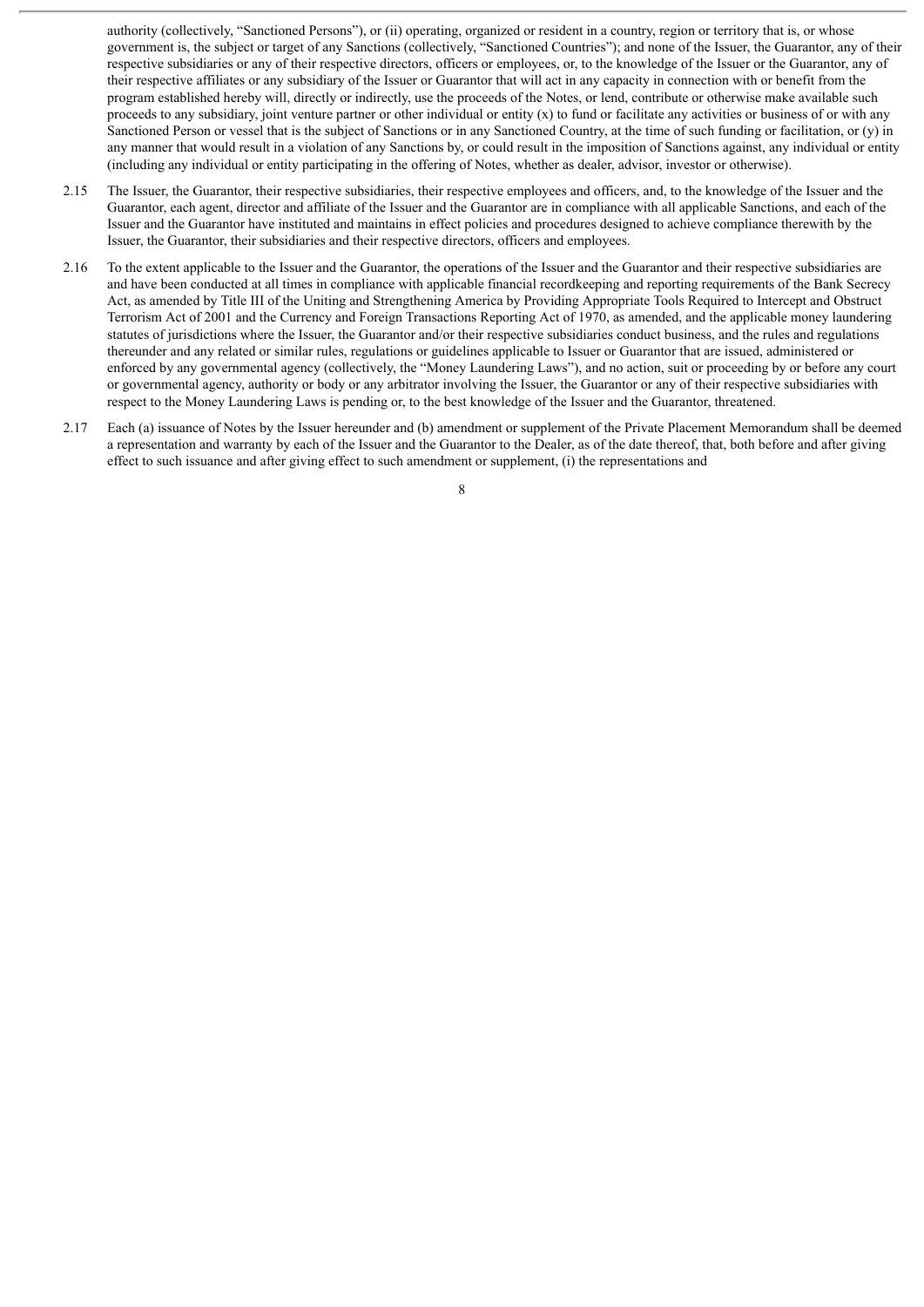warranties given by the Issuer and the Guarantor set forth in this Section 2 remain true and correct on and as of such date as if made on and as of such date, (ii) in the case of an issuance of Notes, the Notes being issued on such date have been duly and validly issued and constitute legal, valid and binding obligations of the Issuer, enforceable against the Issuer in accordance with their terms, subject to applicable bankruptcy, insolvency and similar laws affecting creditors' rights generally and subject, as to enforceability, to general principles of equity (regardless of whether enforcement is sought in a proceeding in equity or at law) and are guaranteed pursuant to the Guarantee, (iii) in the case of an issuance of Notes, since the date of the most recent Private Placement Memorandum, there has been no material adverse change in the condition (financial or otherwise) or operations of the Issuer or the Guarantor which has not been disclosed to the Dealer in writing or otherwise publicly disclosed and (iv) neither the Issuer nor the Guarantor is in default of any of its obligations hereunder or under the Notes, the Guarantee or the Issuing and Paying Agency Agreement.

- 2.18 Under the laws of England, neither the Guarantor nor any of its revenues, assets or properties has any right of immunity from service of process or from the jurisdiction of competent courts of England or the United States or the State of New York in connection with any suit, action or proceeding, attachment prior to judgment, attachment in aid of execution of a judgment or execution of a judgment or from any other legal process with respect to its obligations under this Agreement, the Issuing and Paying Agency Agreement or the Guarantee.
- 2.19 Provided no register of Notes of the Issuer is kept or maintained in the United Kingdom, there is no ad valorem stamp or documentary tax imposed by any governmental agency having jurisdiction over the Issuer or the Guarantor in connection with the execution, delivery, issuance, payment, performance, enforcement or introduction into evidence in a court of England of this Agreement, the Issuing and Paying Agency Agreement, the Guarantee or any Note.
- 2.20 The choice of New York law to govern this Agreement, the Issuing and Paying Agency Agreement, the Guarantee and the Notes is, under the laws of the United Kingdom, a valid, effective and irrevocable choice of law, and the submission by the Guarantor in Section 7.3 (b) of the Agreement to the jurisdiction of the United States District Court and the courts of the State of New York, in each case located in the Borough of Manhattan, is valid and binding upon the Guarantor under the laws of the United Kingdom.
- 2.21 Any final judgment rendered by any court referred to in Section 2.20 in an action to enforce the obligations of the Guarantor under this Agreement, the Issuing and Paying Agency Agreement or the Guarantee is capable of being enforced in the courts of England without relitigation of the matters covered thereby.
- 2.22 As a condition to the admissibility in evidence of this Agreement, the Issuing and Paying Agency Agreement, the Guarantee or the Notes in the courts of England, it is not necessary that this Agreement, the Issuing and Paying Agency Agreement, the Guarantee or the Notes be filed or recorded with any court or other authority.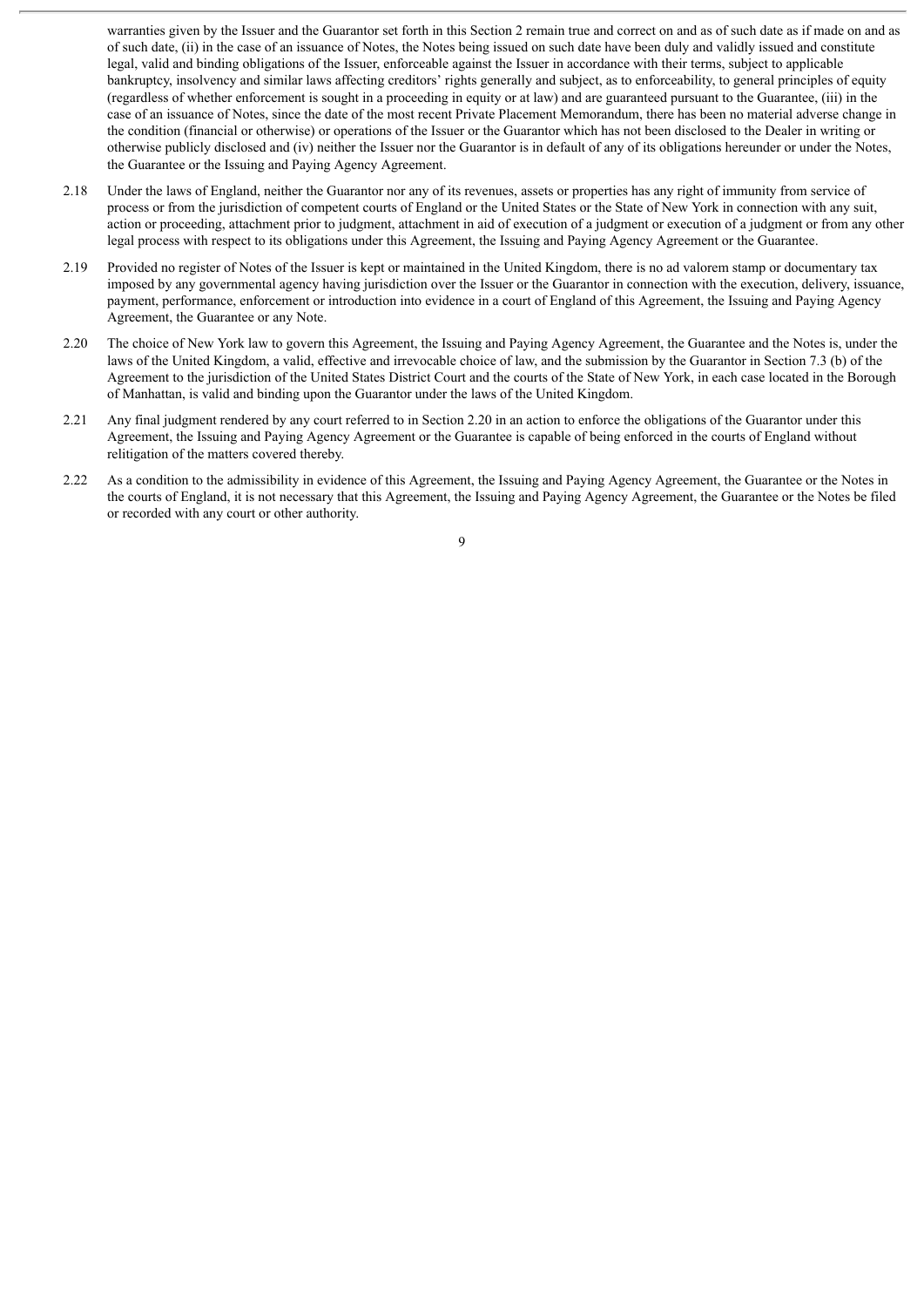2.23 It is not necessary under the laws of England for the Dealer or any holder of Notes to be licensed, qualified or otherwise entitled to carry on business in England in order to enable the Dealer or such holder of Notes to enforce its respective rights under this Agreement, the Issuing and Paying Agency Agreement, the Notes or the Guarantee, as applicable.

#### **3. Covenants and Agreements of the Issuer and the Guarantor.**

Each of the Issuer and the Guarantor covenants and agrees as to itself that:

- 3.1 The Issuer and the Guarantor will give the Dealer prompt notice (but in any event prior to any subsequent issuance of Notes hereunder) of any amendment to, modification of or waiver with respect to, the Notes, the Guarantee or the Issuing and Paying Agency Agreement, including a complete copy of any such amendment, modification or waiver.
- 3.2 The Issuer and the Guarantor shall, whenever there shall occur any change in the condition (financial or otherwise) or operations of the Issuer or the Guarantor or any development or occurrence in relation to the Issuer or the Guarantor that would be material to holders of the Notes or potential holders of the Notes (including any (i) downgrading or receipt of any notice of intended or potential downgrading in the rating accorded any of the securities of the Issuer by any nationally recognized statistical rating organization which has published a rating of the Notes and (ii) public announcement by any such nationally recognized statistical rating organization to the effect that it has under surveillance or review, with possible negative implications, its rating of any of the Issuer's securities) promptly, and in any event prior to any subsequent issuance of Notes hereunder, notify the Dealer (by telephone, confirmed in writing) of such change, development or occurrence.
- 3.3 The Issuer and the Guarantor shall from time to time furnish to the Dealer such publicly available information as the Dealer may reasonably request, including, without limitation, any press releases or material provided by the Issuer or the Guarantor to any national securities exchange or rating agency, regarding (i) the operations and financial condition of the Issuer or the Guarantor, (ii) the due authorization and execution of the Notes and the Guarantee, (iii) the Issuer's ability to pay the Notes as they mature and (iv) the Guarantor's ability to fulfill its obligations under the Guarantee.
- 3.4 The Issuer and the Guarantor will take all such action as the Dealer may reasonably request to ensure that each offer and each sale of the Notes will comply with any applicable state Blue Sky laws; provided, however, that neither the Issuer nor the Guarantor shall be obligated to file any general consent to service of process or to qualify as a foreign corporation in any jurisdiction in which it is not so qualified or subject itself to taxation in respect of doing business in any jurisdiction in which it is not otherwise so subject.

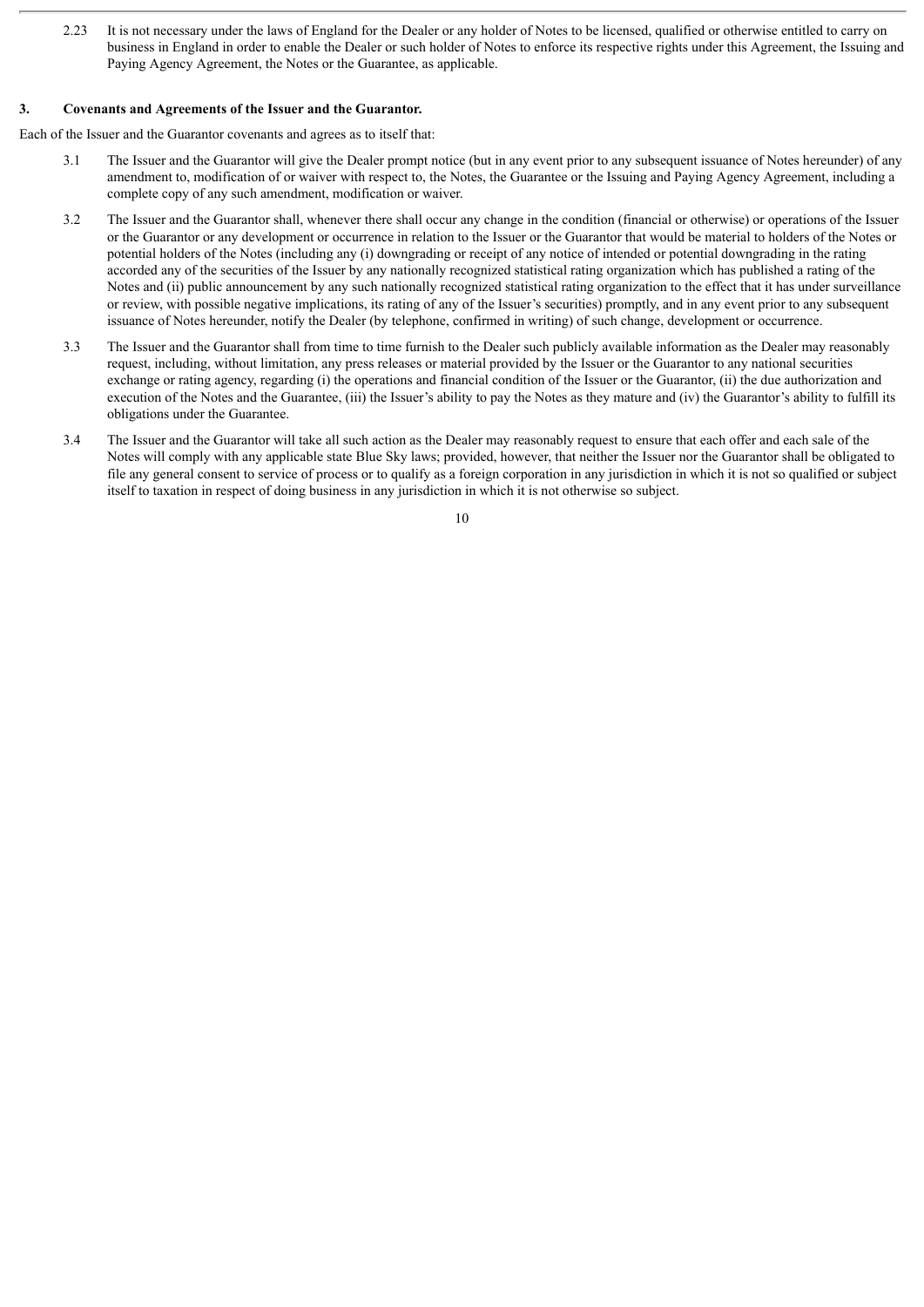- 3.5 Neither the Issuer nor the Guarantor will be in default of any of its obligations hereunder or under the Notes, the Guarantee or the Issuing and Paying Agency Agreement, at any time that any of the Notes are outstanding.
- 3.6 The Issuer shall not issue Notes hereunder until the Dealer shall have received (a) opinions of counsel to the Issuer and the Guarantor, addressed to the Dealer, satisfactory in form and substance to the Dealer, (b) a copy of the executed Issuing and Paying Agency Agreement as then in effect, (c) a copy of the executed Guarantee, (d) a copy of the resolutions adopted by the Boards of Directors of the Issuer and the Guarantor, satisfactory in form and substance to the Dealer and certified by the Secretary or similar officer of the Issuer or the Guarantor, as the case may be, authorizing execution and delivery by the Issuer and the Guarantor of this Agreement, the Issuing and Paying Agency Agreement, the Guarantee and the Notes and consummation by the Issuer and the Guarantor of the transactions contemplated hereby and thereby, (e) in respect of each of the Issuer and the Guarantor, a certificate of its secretary, assistant secretary or other designated officer certifying as to (i) its organizational documents, and attaching true, correct and complete copies thereof, (ii) its representations and warranties being true and correct in all material respects, and (iii) the incumbency of its officers authorized to execute and deliver this Agreement, and in the case of the Issuer, the Issuing and Paying Agency Agreement and the Notes, and in the case of the Guarantor, the Guarantee, and to take other action on behalf of the Issuer or the Guarantor, as the case may be, in connection with the transactions contemplated hereby and thereby, (f) prior to the issuance of any book-entry Notes represented by a master note registered in the name of DTC or its nominee, a copy of the executed Letter of Representations among the Issuer, the Guarantor, the Issuing and Paying Agent and DTC and of the executed master note, (g) prior to the issuance of any Notes in physical form, a copy of such form (unless attached to this Agreement or the Issuing and Paying Agency Agreement), (h) confirmation of the then current rating assigned to the Notes by each nationally recognized statistical rating organization then rating the Notes, and (i) such other certificates, opinions, letters and documents as the Dealer shall have reasonably requested.
- 3.7 The Issuer and the Guarantor, jointly and severally, shall reimburse the Dealer for all of the Dealer's out-of-pocket expenses related to this Agreement, including expenses incurred in connection with its preparation and negotiation, and the transactions contemplated hereby (including, but not limited to, the printing and distribution of the Private Placement Memorandum), and for the reasonable fees and out-of-pocket expenses of the Dealer's counsel.
- 3.8 Neither the Issuer nor the Guarantor shall file a Form D (as referenced in Rule 503 under the Securities Act) at any time in respect of the offer or sale of the Notes or the Guarantee.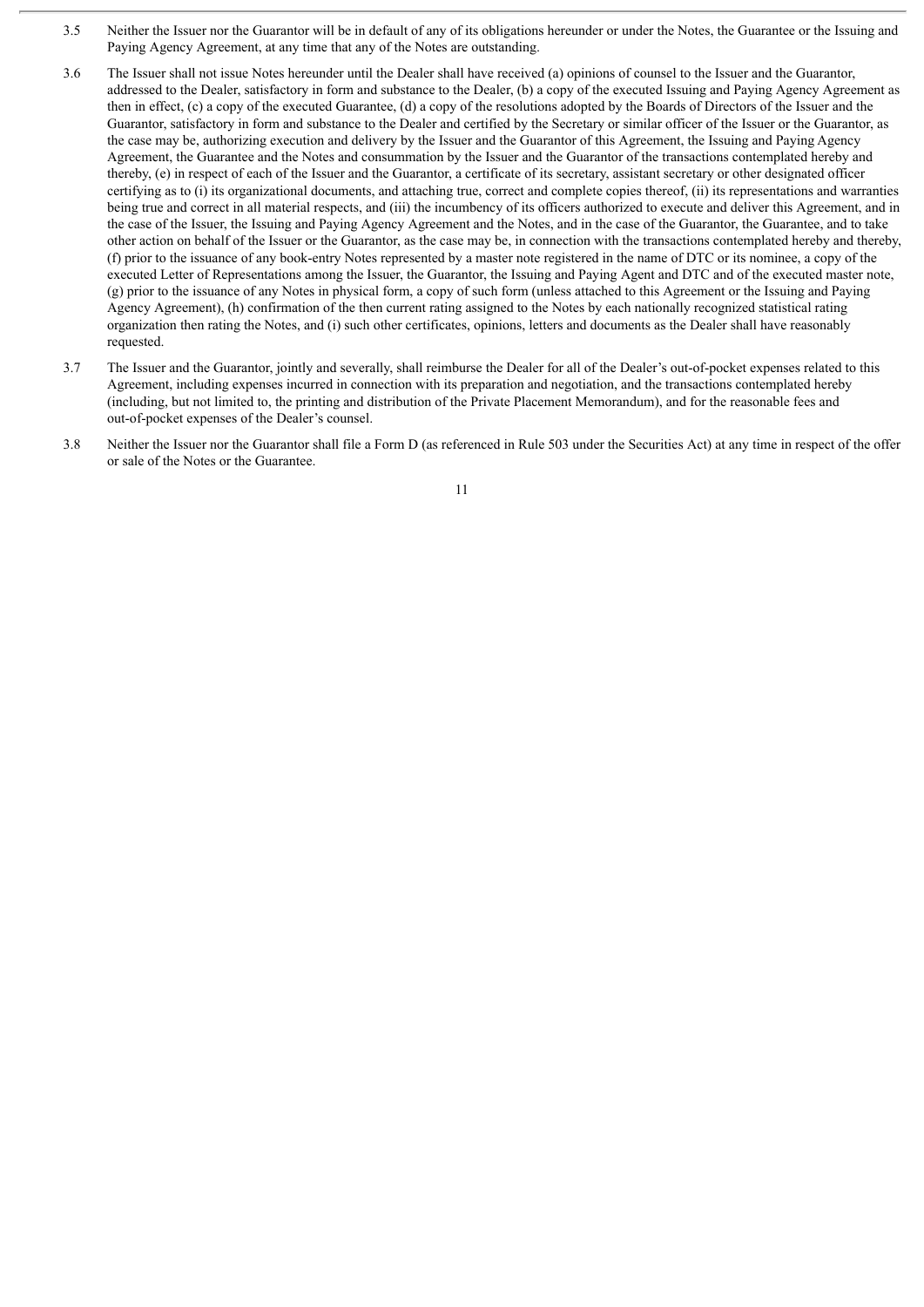#### **4. Disclosure.**

- 4.1 The Private Placement Memorandum and its contents (other than the Dealer Information) shall be the sole responsibility of the Issuer and the Guarantor. The Private Placement Memorandum shall contain a statement expressly offering an opportunity for each prospective purchaser to ask questions of, and receive answers from, the Issuer and the Guarantor concerning the offering of Notes and to obtain relevant additional information which the Issuer possesses or can acquire without unreasonable effort or expense.
- 4.2 Each of the Issuer and the Guarantor agrees to promptly furnish the Dealer the Company Information as it becomes available, which may be satisfied with respect to any item of Company Information that is included in a report publicly filed with the SEC under the Exchange Act by the filing of such report.
- 4.3 (a) Each of the Issuer and the Guarantor further agrees to notify the Dealer promptly upon the occurrence of any event relating to or affecting the Issuer or the Guarantor that would cause the Private Placement Memorandum or any other Company Information then in existence to include an untrue statement of a material fact or to omit to state a material fact necessary in order to make the statements contained therein, in light of the circumstances under which they are made, not misleading; *provided*, that the foregoing notice requirement may be satisfied with respect to any item of Company Information that is required to be included in a report publicly filed with the SEC under the Exchange Act by a written notice to the Dealer that such event has occurred, and the details with respect to such event may await the filing of such report.

(b) In the event that the Issuer or the Guarantor gives the Dealer notice pursuant to Section 4.3(a) and (i) the Issuer is selling Notes in accordance with Section 1, (ii) the Dealer notifies the Issuer that it then has Notes it is holding in inventory, or (iii) any Notes are otherwise outstanding, the Issuer and the Guarantor agree promptly to supplement or amend the Private Placement Memorandum so that the Private Placement Memorandum, as amended or supplemented, shall not contain an untrue statement of a material fact or omit to state a material fact necessary in order to make the statements therein, in light of the circumstances under which they were made, not misleading, and the Issuer and the Guarantor shall make such supplement or amendment available to the Dealer, provided that if only the circumstances set forth in clause (iii) above are applicable and the Issuer has suspended offers and sales of the Notes, neither the Issuer nor the Guarantor shall be required to amend or supplement the Private Placement Memorandum to the extent that the notice referenced in 4.3(a) involves non-public information not otherwise required to be disclosed.

(c) In the event that (i) the Issuer or the Guarantor gives the Dealer notice pursuant to Section 4.3(a), (ii) (A) the Issuer is not selling Notes in accordance with Section 1, (B) the Dealer does not notify the Issuer or the Guarantor that it is then holding Notes in inventory, and (C) no Notes are otherwise outstanding, and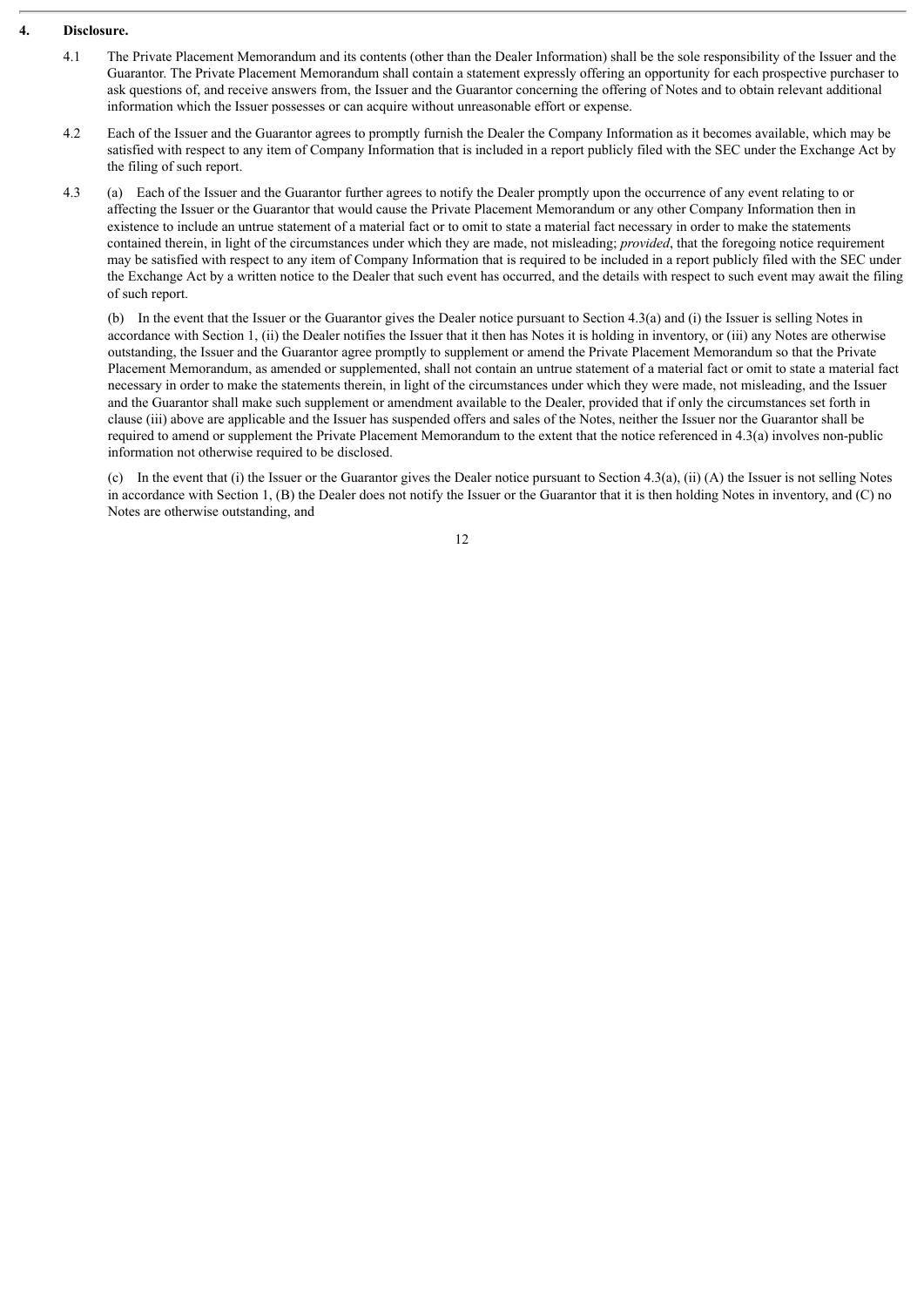(iii) the Issuer or the Guarantor chooses not to promptly amend or supplement the Private Placement Memorandum in the manner described in clause (b) above, then all solicitations and sales of Notes shall be suspended until such time as the Issuer and the Guarantor have so amended or supplemented the Private Placement Memorandum, and made such amendment or supplement available to the Dealer.

(d) Without limiting the generality of Section 4.3(a), to the extent that the Private Placement Memorandum sets forth financial information of the Issuer or the Guarantor, as the case may be (other than financial information included in a report described in clause (i) of the definition of "Company Information" that (i) is incorporated by reference in the Private Placement Memorandum or (ii) the Private Placement Memorandum expressly states is being made available to holders and prospective purchasers of the Notes but is not otherwise set forth therein), the Issuer and the Guarantor shall review, amend and supplement the Private Placement Memorandum on a periodic basis, but no less than at least once annually, to incorporate current financial information of the Issuer and the Guarantor to the extent necessary to ensure that the information provided in the Private Placement Memorandum is accurate and complete.

#### **5. Indemnification and Contribution.**

- 5.1 The Issuer and the Guarantor, jointly and severally, will indemnify and hold harmless the Dealer, each individual, corporation, partnership, trust, association or other entity controlling the Dealer, any affiliate of the Dealer or any such controlling entity and their respective directors, officers, employees, partners, incorporators, shareholders, servants, trustees and agents (hereinafter the "Indemnitees") against any and all liabilities, penalties, suits, causes of action, losses, damages, claims, costs and expenses (including, without limitation, fees and disbursements of counsel) or judgments of whatever kind or nature (each a "Claim"), imposed upon, incurred by or asserted against the Indemnitees arising out of or based upon (i) any allegation that the Private Placement Memorandum, the Company Information or any information provided by the Issuer or the Guarantor to the Dealer included (as of any relevant time) or includes an untrue statement of a material fact or omitted (as of any relevant time) or omits to state any material fact necessary to make the statements therein, in light of the circumstances under which they were made, not misleading or (ii) the breach by the Issuer or the Guarantor of any agreement, covenant or representation made in or pursuant to this Agreement. This indemnification shall not apply to the extent that the Claim arises out of or is based upon Dealer Information.
- 5.2 Provisions relating to claims made for indemnification under this Section 5 are set forth in Exhibit B to this Agreement.
- 5.3 In order to provide for just and equitable contribution in circumstances in which the indemnification provided for in this Section 5 is held to be unavailable or insufficient to hold harmless the Indemnitees, although applicable in accordance with the terms of this Section 5, the Issuer and the Guarantor, jointly and severally,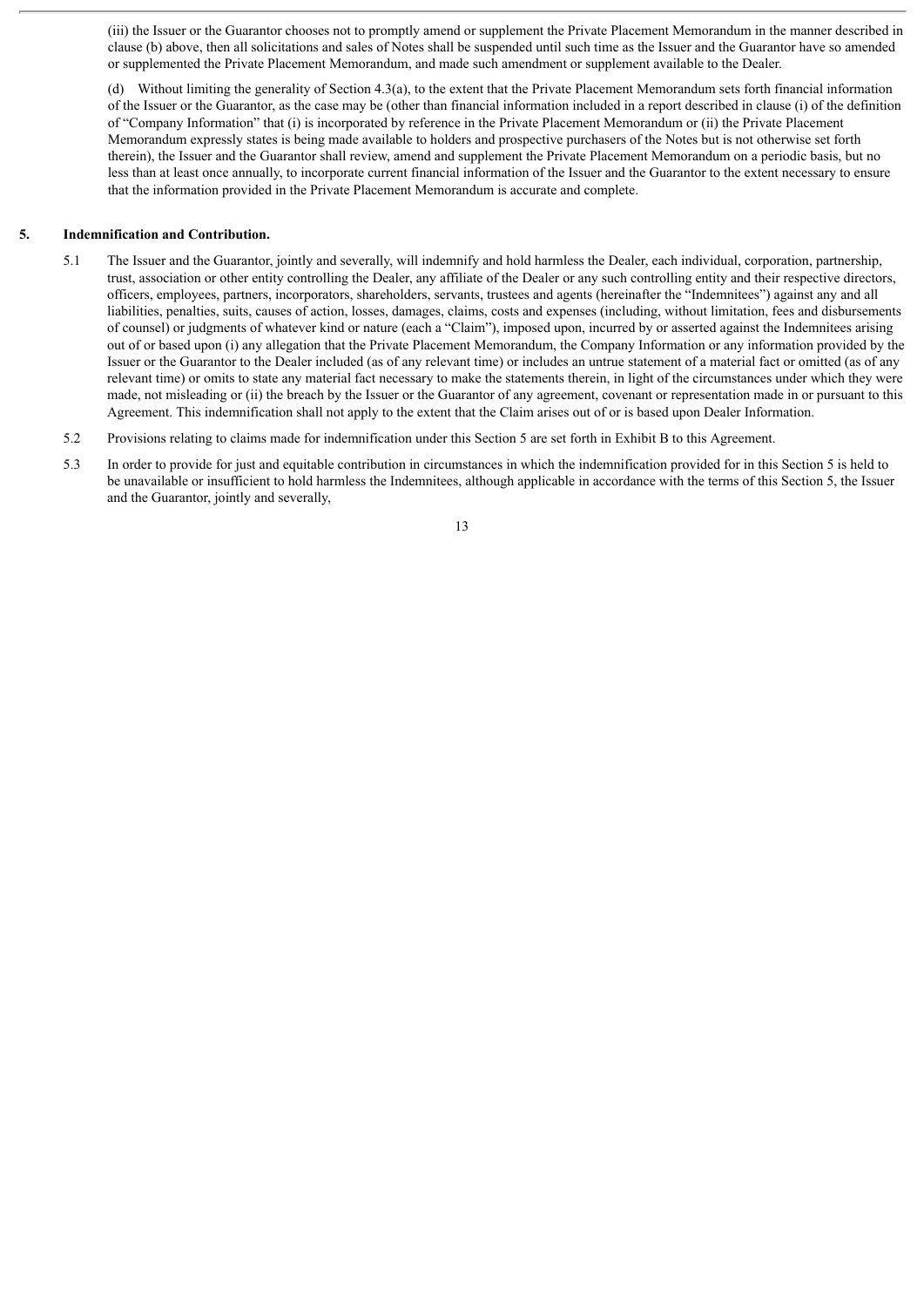shall contribute to the aggregate costs incurred by the Dealer in connection with any Claim in the proportion of the respective economic interests of the Issuer, the Guarantor and the Dealer; provided, however, that such contribution by the Issuer and the Guarantor shall be in an amount such that the aggregate costs incurred by the Dealer do not exceed the aggregate of the commissions and fees earned by the Dealer hereunder with respect to the issue or issues of Notes to which such Claim relates. The respective economic interests shall be calculated by reference to the aggregate proceeds to the Issuer of the Notes issued hereunder and the aggregate commissions and fees earned by the Dealer hereunder.

#### **6. Definitions.**

- 6.1 "Applicable Anti-Corruption Laws" shall have the meaning set forth in Section 2.13.
- 6.2 "Claim" shall have the meaning set forth in Section 5.1.
- 6.3 "Code" shall mean the U.S. Internal Revenue Code of 1986, as amended.
- 6.4 "Company Information" at any given time shall mean the Private Placement Memorandum together with, to the extent applicable, (i) the Guarantor's most recent report on Form 10-K filed with the SEC and each report on Form 10-Q or 8-K filed by the Guarantor with the SEC since the most recent Form 10-K, (ii) the Guarantor's most recent annual audited financial statements and each interim financial statement or report prepared subsequent thereto, if not included in item (i) above, (iii) the Guarantor's other publicly available recent reports, including, but not limited to, any publicly available filings or reports provided to their respective shareholders, (iv) any other information or disclosure prepared pursuant to Section 4.3 hereof and (v) any information prepared or approved by the Issuer or the Guarantor for dissemination to investors or potential investors in the Notes.
- 6.5 "Current Issuing and Paying Agent" shall have the meaning set forth in Section 7.9(i).
- 6.6 "Dealer Information" shall mean material concerning the Dealer provided by the Dealer in writing expressly for inclusion in the Private Placement Memorandum.
- 6.7 "Exchange Act" shall mean the U.S. Securities Exchange Act of 1934, as amended.
- 6.8 "FATCA" shall mean Sections 1471 through 1474 of the Code, as of the date of this Agreement (or any amended or successor version that is substantively comparable and not materially more onerous to comply with), any current or future regulations or official interpretations thereof, any agreements entered into pursuant to Section 1471(b)(1) of the Code and any fiscal or regulatory legislation, rules or practices adopted pursuant to any intergovernmental agreement, treaty or convention among governmental authorities entered into in connection with the implementation of the foregoing.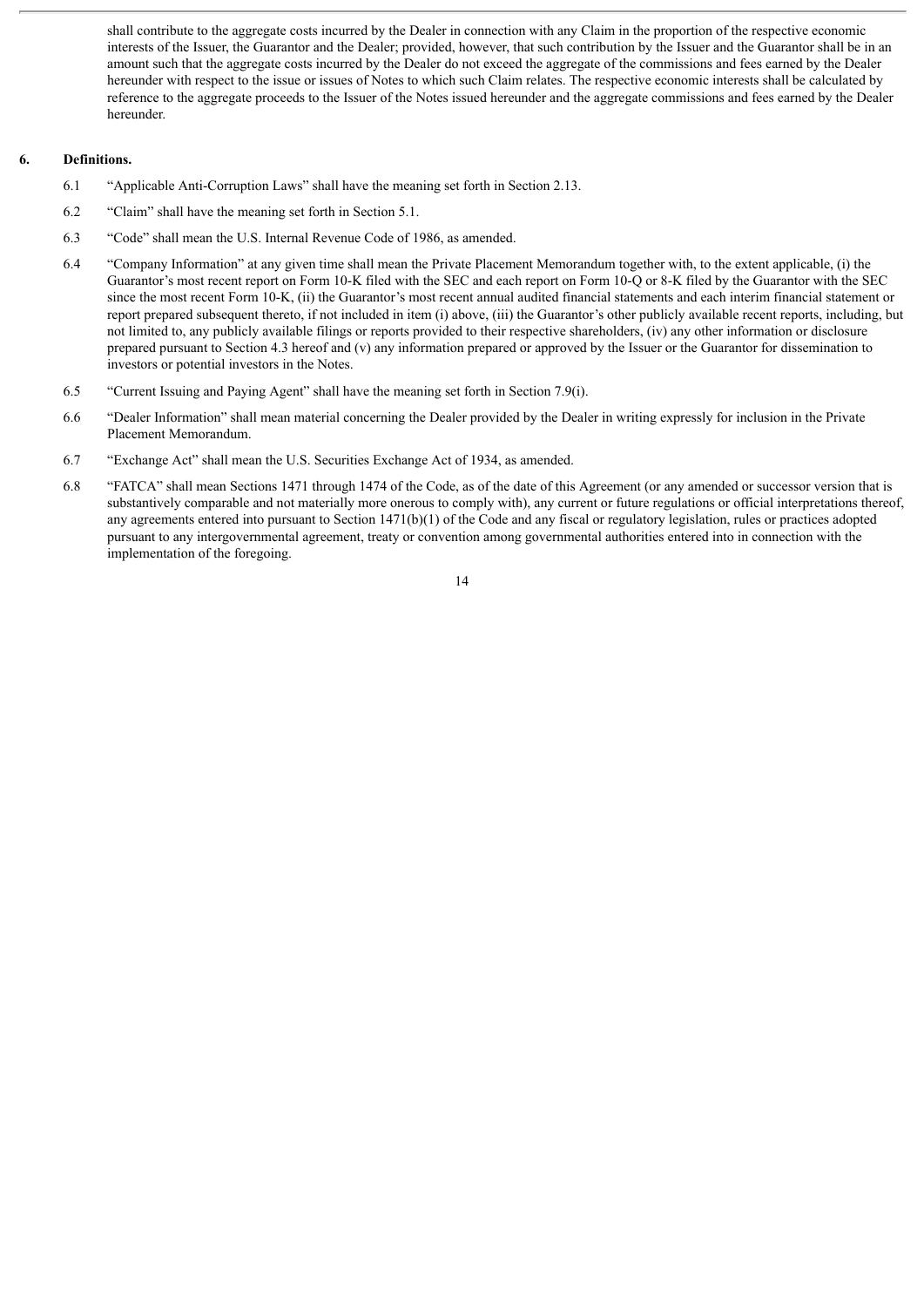- 6.9 "FCPA" shall mean the Foreign Corrupt Practices Act of 1977 of the United States of America, as amended, and the rules and regulations thereunder.
- 6.10 "Indemnitee" shall have the meaning set forth in Section 5.1.
- 6.11 "Institutional Accredited Investor" shall mean an institutional investor that is an accredited investor within the meaning of Rule 501 under the Securities Act and that has such knowledge and experience in financial and business matters that it is capable of evaluating and bearing the economic risk of an investment in the Notes, including, but not limited to, a bank, as defined in Section  $3(a)(2)$  of the Securities Act, or a savings and loan association or other institution, as defined in Section  $3(a)(5)(A)$  of the Securities Act, whether acting in its individual or fiduciary capacity.
- 6.12 "Issuing and Paying Agency Agreement" shall mean the commercial paper issuing and paying agent agreement described on the cover page of this Agreement, or any replacement thereof, as such agreement may be amended or supplemented from time to time.
- 6.13 "Issuing and Paying Agent" shall mean the party designated as such on the cover page of this Agreement, or any successor thereto or replacement thereof, as issuing and paying agent under the Issuing and Paying Agency Agreement.
- 6.14 "Money Laundering Laws" shall have the meaning set forth in Section 2.16.
- 6.15 "Non-bank fiduciary or agent" shall mean a fiduciary or agent other than (a) a bank, as defined in Section 3(a)(2) of the Securities Act, or (b) a savings and loan association, as defined in Section 3(a)(5)(A) of the Securities Act.
- 6.16 "Outstanding Notes" shall have the meaning set forth in Section 7.9(ii).
- 6.17 "Private Placement Memorandum" shall mean offering materials prepared in accordance with Section 4 (including materials referred to therein or incorporated by reference therein, if any) provided to purchasers and prospective purchasers of the Notes, and shall include amendments and supplements thereto which may be prepared from time to time in accordance with this Agreement (other than any amendment or supplement that has been completely superseded by a later amendment or supplement).
- 6.18 "Qualified Institutional Buyer" shall have the meaning assigned to that term in Rule 144A under the Securities Act.
- 6.19 "Replacement" shall have the meaning set forth in Section 7.9(i).
- 6.20 "Replacement Issuing and Paying Agent" shall have the meaning set forth in Section 7.9(i).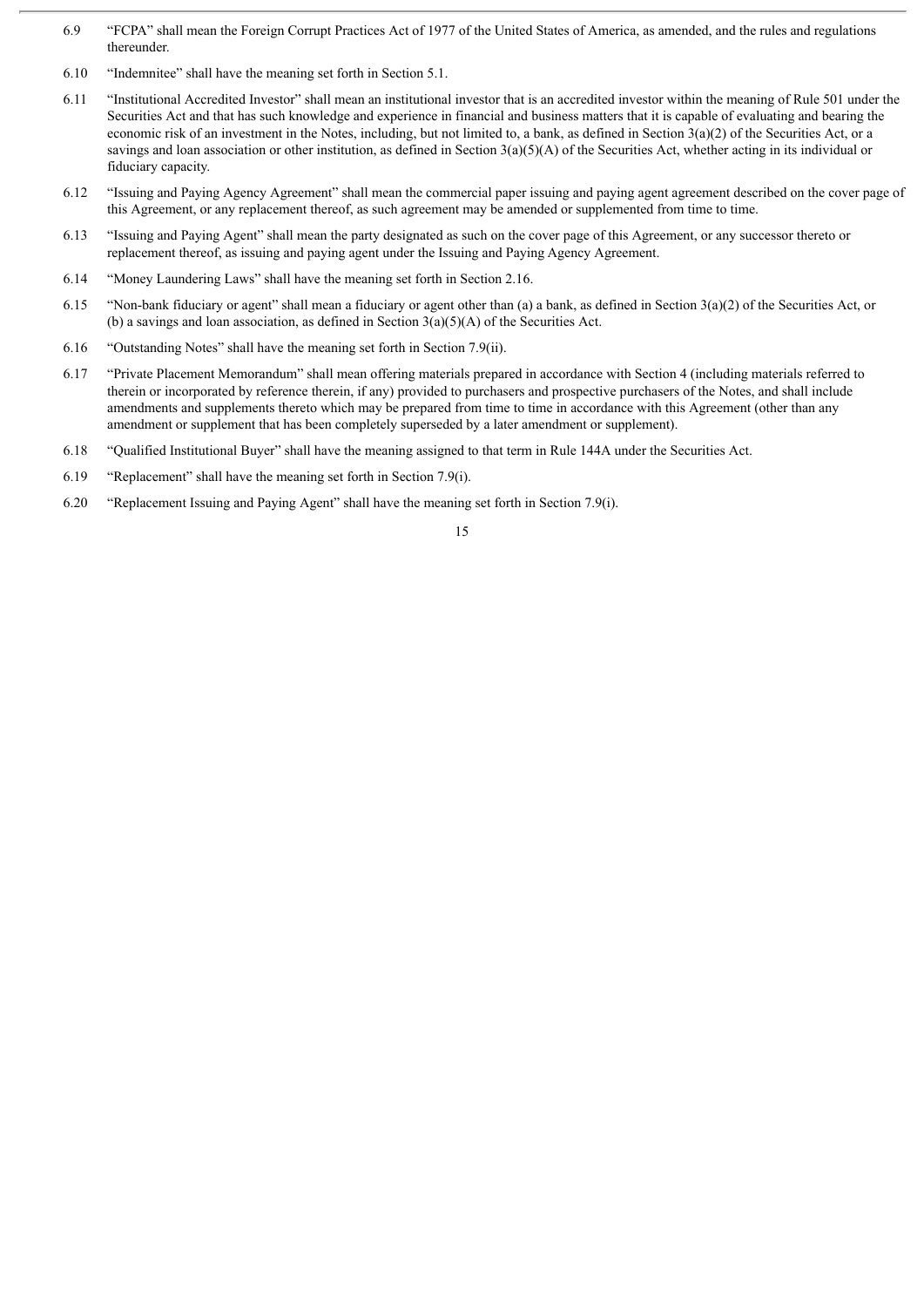- 6.21 "Replacement Issuing and Paying Agency Agreement" shall have the meaning set forth in Section 7.9(i).
- 6.22 "Rule 144A" shall mean Rule 144A under the Securities Act.
- 6.23 "Sanctioned Countries" and "Sanctioned Country" shall have the meanings set forth in Section 2.14.
- 6.24 "Sanctioned Persons" and "Sanctioned Person" shall have the meanings set forth in Section 2.14
- 6.25 "Sanctions" shall mean economic or financial sanctions or trade embargoes imposed, administered or enforced from time to time by (a) the U.S. government, including those administered by OFAC or the U.S. Department of State or (b) the United Nations Security Council, the European Union, Her Majesty's Treasury of the United Kingdom, the Republic of France, or any other relevant sanctions authority.
- 6.26 "SEC" shall mean the U.S. Securities and Exchange Commission.
- 6.27 "Securities Act" shall mean the U.S. Securities Act of 1933, as amended.

#### **7. General**

- 7.1 Unless otherwise expressly provided herein, all notices under this Agreement to parties hereto shall be in writing, including by electronic mail, and shall be effective when received (or, in the case of electronic mail, acknowledged by read receipt) at the address of the respective party set forth in the Addendum to this Agreement.
- 7.2 This Agreement shall be governed by and construed in accordance with the laws of the State of New York, without regard to its conflict of laws provisions.
- 7.3 (a) Each of the Dealer, the Issuer and the Guarantor agrees that any suit, action or proceeding brought by such party in connection with or arising out of this Agreement, the Guarantee or the Notes or the offer and sale of the Notes shall be brought solely in the United States federal courts located in the Borough of Manhattan or the courts of the State of New York located in the Borough of Manhattan. EACH OF THE DEALER, THE ISSUER AND THE GUARANTOR WAIVES ITS RIGHT TO TRIAL BY JURY IN ANY SUIT, ACTION OR PROCEEDING WITH RESPECT TO THIS AGREEMENT OR THE TRANSACTIONS CONTEMPLATED HEREBY.

(b) Each of the Dealer, the Issuer and the Guarantor hereby irrevocably accepts and submits to the non-exclusive jurisdiction of each of the aforesaid courts in personam, generally and unconditionally, for itself and in respect of its properties, assets and revenues, with respect to any suit, action or proceeding in connection with or arising out of this Agreement, the Guarantee or the Notes or the offer and sale of the Notes.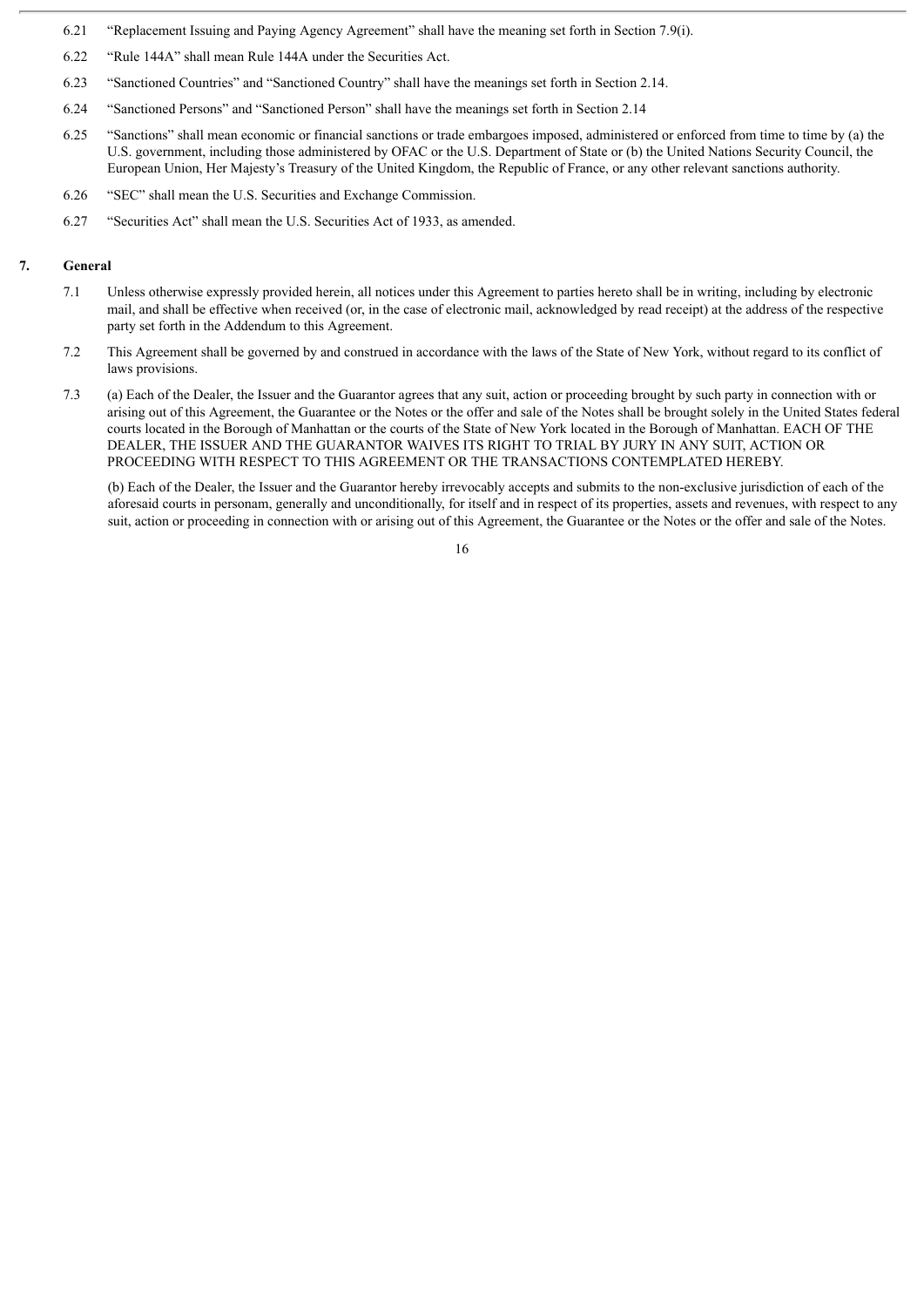(c) The Issuer hereby irrevocably designates, appoints and empowers The Corporation Trust Company with offices at 1209 Orange Street - Corporation Trust Center, Wilmington, Delaware 19801 as its designee, appointee and agent to receive, accept and acknowledge for and on its behalf, and its properties, assets and revenues, service for any and all legal process, summons, notices and documents which may be served in any such action, suit or proceeding brought in the courts listed in Section 7.3(a) which may be made on such designee, appointee and agent in accordance with legal procedures prescribed for such courts, with respect to any suit, action or proceeding in connection with or arising out of this Agreement, the Guarantee or the Notes or the offer and sale of the Notes. If for any reason such designee, appointee and agent hereunder shall cease to be available to act as such, the Issuer agrees to designate a new, designee, appointee and agent in Delaware on the terms and for the purposes of this Section 7.3 satisfactory to the Dealer. The Guarantor hereby irrevocably designates, appoints and empowers The Corporation Trust Company with offices at 111 Eighth Avenue, New York, New York 10011 as its designee, appointee and agent to receive, accept and acknowledge for and on its behalf, and its properties, assets and revenues, service for any and all legal process, summons, notices and documents which may be served in any such action, suit or proceeding brought in the courts listed in Section 7.3(a) which may be made on such designee, appointee and agent in accordance with legal procedures prescribed for such courts, with respect to any suit, action or proceeding in connection with or arising out of this Agreement, the Guarantee or the Notes or the offer and sale of the Notes. Each of the Issuer and the Guarantor further hereby irrevocably consents and agrees to the service of any and all legal process, summons, notices and documents out of any of the aforesaid courts in any such action, suit or proceeding by serving a copy thereof upon the agent for service of process referred to in this Section 7.3 (whether or not such appointment of such agent shall for any reason prove to be ineffective or such agent shall accept or acknowledge such service) or by mailing copies thereof by registered or certified airmail, postage prepaid, to it at its address specified in or designated pursuant to this Agreement. Each of the Issuer and the Guarantor agrees that the failure of any such appointee, designee and agent to give any notice of any such service to it shall not impair or affect in any way the validity of such service or any judgment rendered in any action or proceeding based thereon. Nothing herein shall in any way be deemed to limit the ability of the holders of any Notes or the Dealer to serve any such legal process, summons, notices and documents in any other manner permitted by applicable law or to obtain jurisdiction over the undersigned or bring actions, suits or proceedings against the undersigned in such other jurisdictions, and in such other manner, as may be permitted by applicable law. Each of the Issuer and the Guarantor hereby irrevocably and unconditionally waives any objection which it may now or hereafter have to the laying of venue of any of the aforesaid actions, suits or proceedings arising out of or in connection with this Agreement brought in the courts listed in Section 7.3(a) and hereby further irrevocably and unconditionally waives and agrees not to plead or claim in any such court that any such action, suit or proceeding brought in any such court has been brought in an inconvenient forum.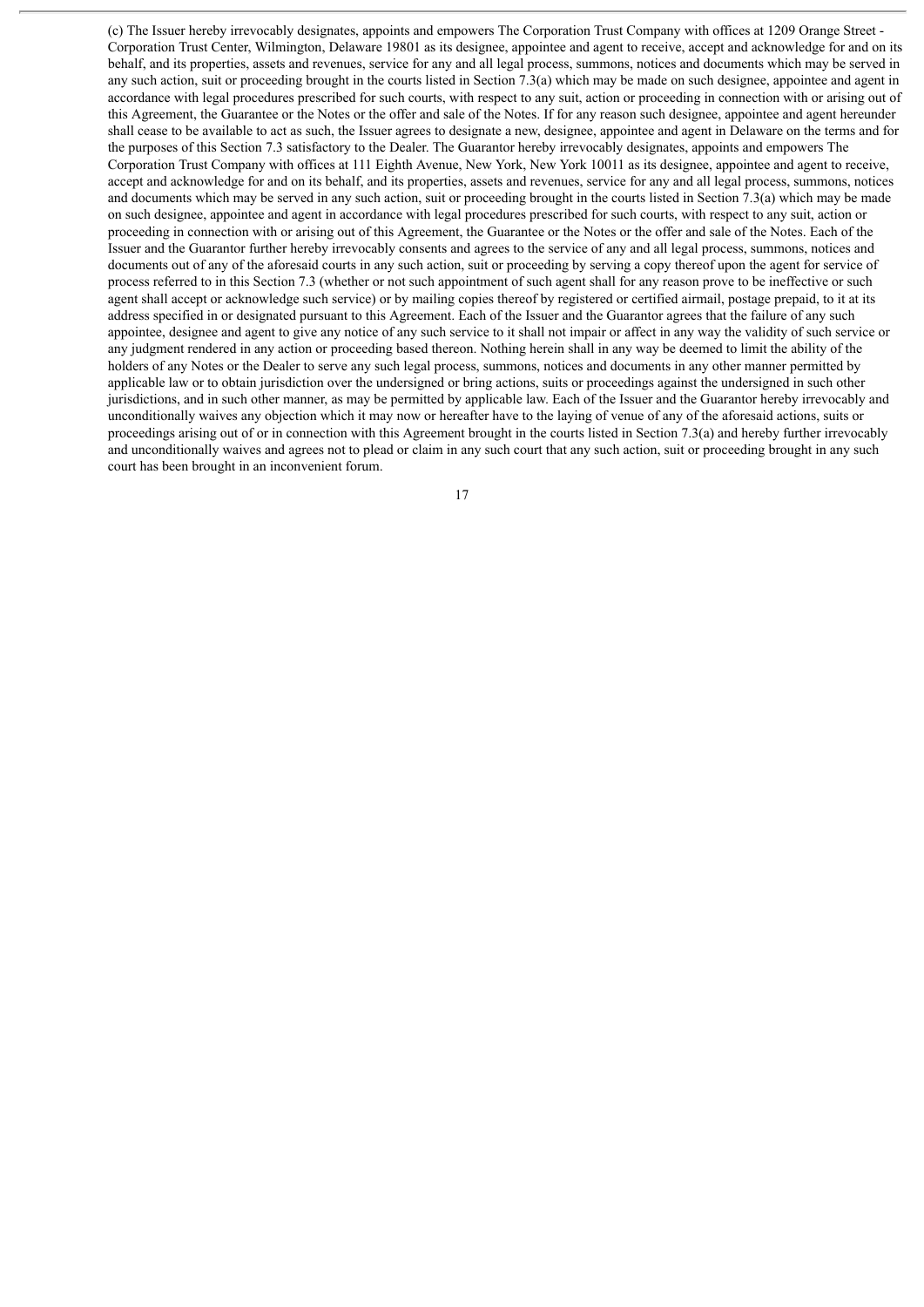(d) To the extent that the Guarantor or any of its respective properties, assets or revenues may have or may hereafter become entitled to, or have attributed to them, any right of immunity, on the grounds of sovereignty or otherwise, from any legal action, suit or proceeding in connection with or arising out of this Agreement, the Guarantee or the Notes or the offer and sale of the Notes, from the giving of any relief in any thereof, from setoff or counterclaim, from the jurisdiction of any court, from service of process, from attachment upon or prior to judgment, from attachment in aid of execution of judgment, or from execution of judgment, or other legal process or proceeding for the giving of any relief or for the enforcement of any judgment, in any jurisdiction in which proceeding may at any time be commenced, with respect to its obligations, liabilities or any other matter under or arising out of or in connection with this Agreement, the Issuing and Paying Agency Agreement, the Guarantee or the Notes, it hereby irrevocably and unconditionally waives, and agrees for the benefit of the Dealer and any holder from time to time of the Notes not to plead or claim, any such immunity, and consents to such relief and enforcement.

- 7.4 This Agreement may be terminated, at any time, by the Issuer, upon one business day's prior notice to such effect to the Dealer, or by the Dealer upon one business day's prior notice to such effect to the Issuer. Any such termination, however, shall not affect the obligations of the Issuer and the Guarantor under Sections 3.7, 5 or 7.3 hereof or the respective representations, warranties, agreements, covenants, rights or responsibilities of the parties made or arising prior to the termination of this Agreement.
- 7.5 This Agreement is not assignable by any party hereto without the written consent of the other parties, such consent not to be unreasonably withheld; provided, however, that the Dealer may assign its rights and obligations under this Agreement to any affiliate of the Dealer.
- 7.6 This Agreement may be signed in any number of counterparts, each of which shall be an original, with the same effect as if the signatures thereto and hereto were upon the same instrument.
- 7.7 Except as provided in Section 5 with respect to non-party Indemnitees, this Agreement is for the exclusive benefit of the parties hereto, and their respective permitted successors and assigns hereunder, and shall not be deemed to give any legal or equitable right, remedy or claim to any other person whatsoever; provided, however, that Sections 7.3(b) and (d) and Section 7.10 are hereby specifically and exclusively acknowledged to also be for the benefit of the holders from time to time of the Notes, as third-party beneficiaries.
- 7.8 Each of the Issuer and the Guarantor acknowledges and agrees that (i) the purchase and sale, or placement, of the Notes pursuant to this Agreement, including the determination of any price for the Notes and Dealer compensation, are arm's-length commercial transactions between the Issuer and the Guarantor, on the one hand, and the Dealer, on the other, (ii) in connection therewith and with the process leading to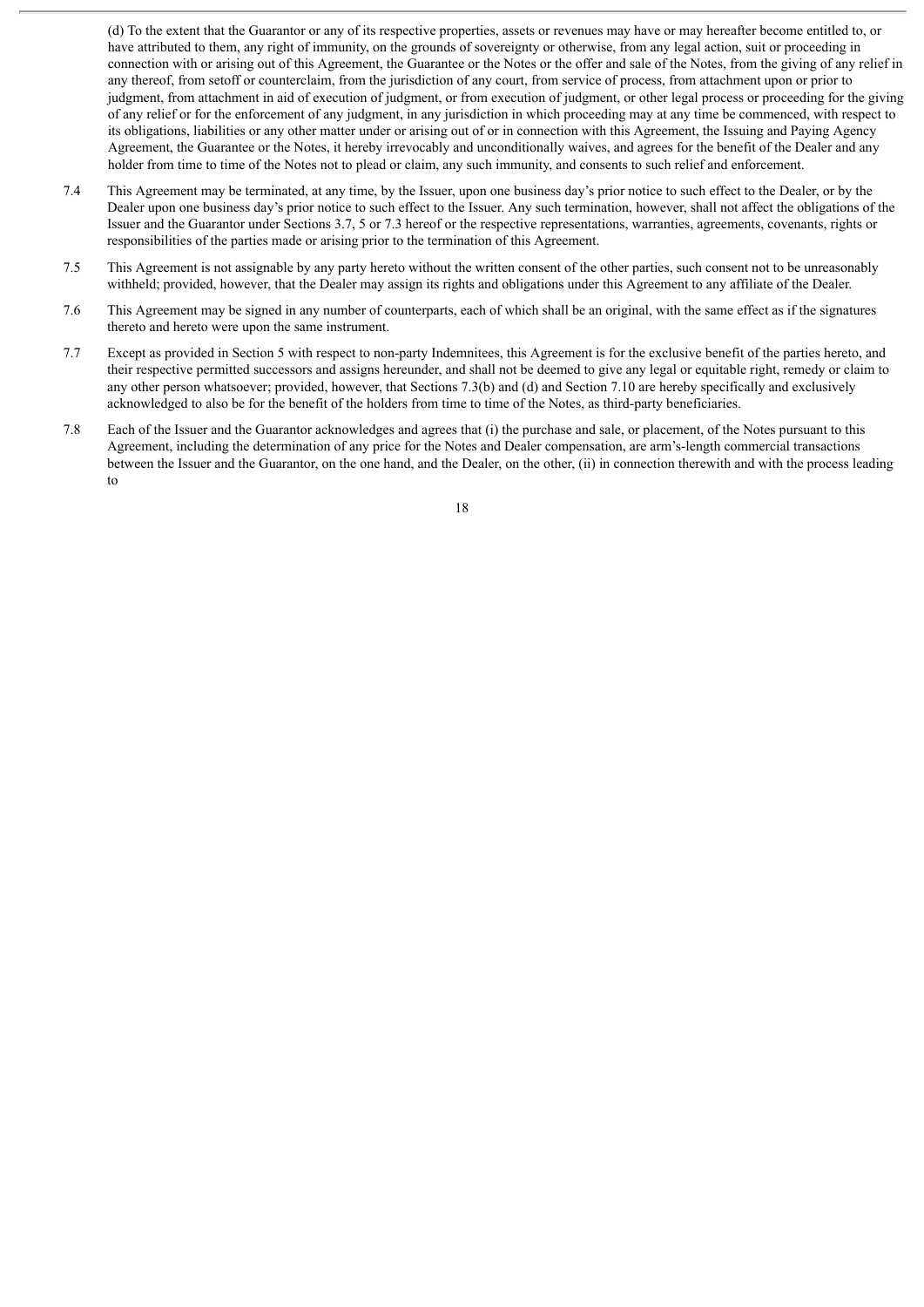such transactions, the Dealer is acting solely as a principal and not the agent (except to the extent explicitly set forth herein) or fiduciary of the Issuer or the Guarantor or any of their affiliates, (iii) the Dealer has not assumed an advisory or fiduciary responsibility in favor of the Issuer or the Guarantor or any of their respective affiliates with respect to the offering contemplated hereby or the process leading thereto (irrespective of whether the Dealer has advised or is currently advising the Issuer or the Guarantor or any of their respective affiliates on other matters) or any other obligation to the Issuer or the Guarantor or any of their affiliates except the obligations expressly set forth in this Agreement, (iv) the Issuer and the Guarantor are capable of evaluating and understanding and each understands and accepts the terms, risks and conditions of the transactions contemplated by this Agreement, (v) the Dealer and its affiliates may be engaged in a broad range of transactions that involve interests that differ from those of the Issuer and/or the Guarantor and that the Dealer has no obligation to disclose any of those interests by virtue of any advisory or fiduciary relationship, (vi) the Dealer has not provided any legal, accounting, regulatory or tax advice with respect to the transactions contemplated hereby, and (vii) each of the Issuer and the Guarantor has consulted its own legal and financial advisors to the extent it deemed appropriate. Each of the Issuer and the Guarantor agrees that it will not claim that the Dealer has rendered advisory services of any nature or respect, or owes a fiduciary or similar duty to the Issuer or the Guarantor, in connection with such transactions or the process leading thereto. Any review by the Dealer of the Issuer or the Guarantor, the transactions contemplated hereby or other matters relating to such transactions shall be performed solely for the benefit of the Dealer and shall not be on behalf of the Issuer or the Guarantor. This Agreement supersedes all prior agreements and understandings (whether written or oral) between the Issuer or the Guarantor and the Dealer with respect to the subject matter hereof. Each of the Issuer and the Guarantor hereby waives and releases, to the fullest extent permitted by law, any claims the Issuer or the Guarantor may have against the Dealer with respect to any breach or alleged breach of fiduciary duty.

7.9 (i) The parties hereto agree that the Issuer and the Guarantor may, in accordance with the terms of this Section 7.9, from time to time replace the party which is then acting as Issuing and Paying Agent (the "Current Issuing and Paying Agent") with another party (such other party, the "Replacement Issuing and Paying Agent"), and enter into an agreement with the Replacement Issuing and Paying Agent covering the provision of issuing and paying agency functions in respect of the Notes by the Replacement Issuing and Paying Agent (the "Replacement Issuing and Paying Agency Agreement") (any such replacement, a "Replacement").

(ii) From and after the effective date of any Replacement, (A) to the extent that the Issuing and Paying Agency Agreement provides that the Current Issuing and Paying Agent will continue to act in respect of Notes outstanding as of the effective date of such Replacement (the "Outstanding Notes"), then (i) the "Issuing and Paying Agent" for the Notes shall be deemed to be the Current Issuing and Paying Agent, in respect of the Outstanding Notes, and the Replacement Issuing and Paying Agent, in respect of Notes issued on or after the Replacement, (ii) all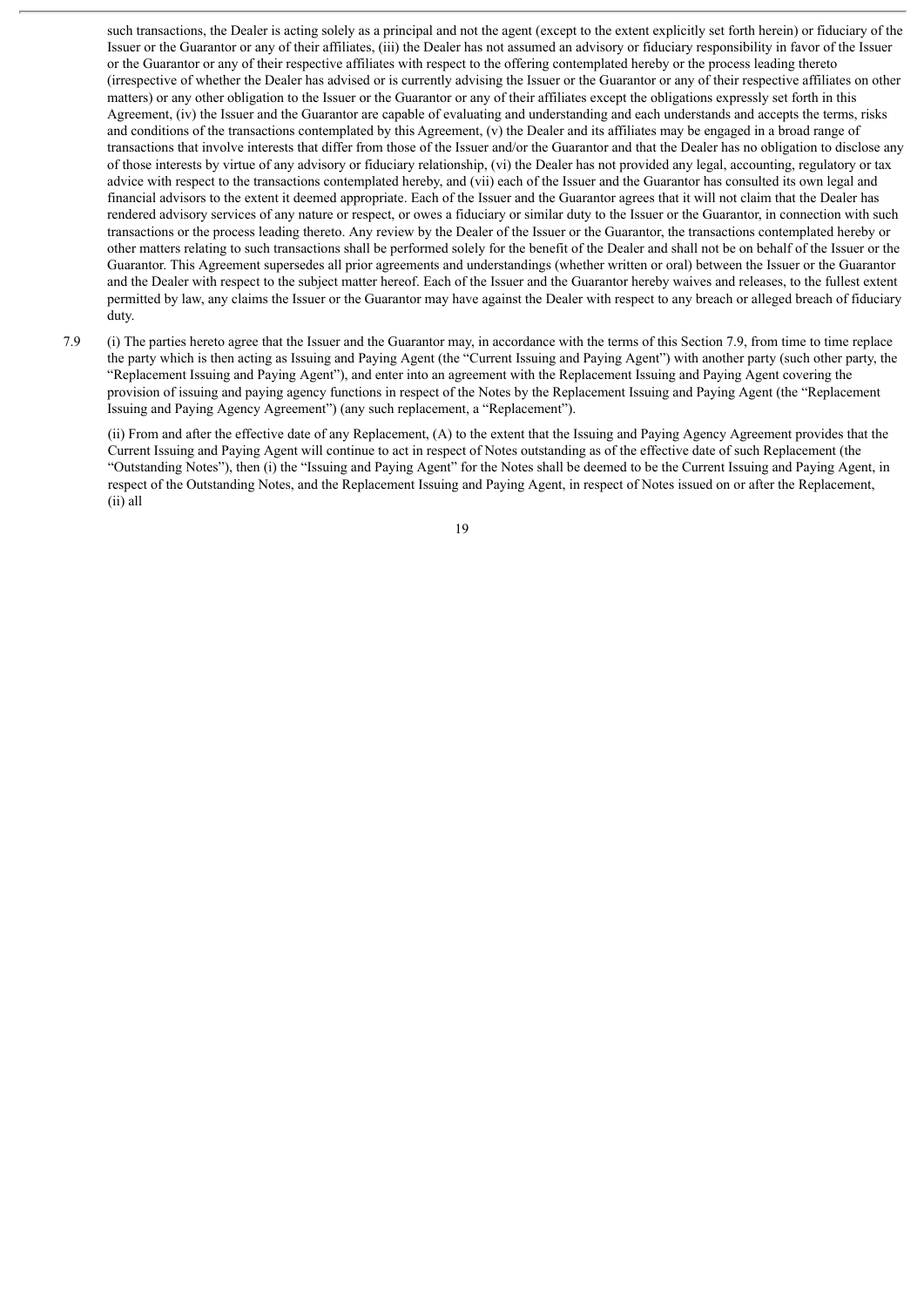references to the "Issuing and Paying Agent" hereunder shall be deemed to refer to the Current Issuing and Paying Agent in respect of the Outstanding Notes, and the Replacement Issuing and Paying Agent in respect of Notes issued on or after the Replacement, and (iii) all references to the "Issuing and Paying Agency Agreement" hereunder shall be deemed to refer to the existing Issuing and Paying Agency Agreement, in respect of the Outstanding Notes, and the Replacement Issuing and Paying Agency Agreement, in respect of Notes issued on or after the Replacement; and (B) to the extent that the Issuing and Paying Agency Agreement does not provide that the Current Issuing and Paying Agent will continue to act in respect of the Outstanding Notes, then (i) the "Issuing and Paying Agent" for the Notes shall be deemed to be the Replacement Issuing and Paying Agent, (ii) all references to the "Issuing and Paying Agent" hereunder shall be deemed to refer to the Replacement Issuing and Paying Agent, and (iii) all references to the "Issuing and Paying Agency Agreement" hereunder shall be deemed to refer to the Replacement Issuing and Paying Agency Agreement.

(iii) From and after the effective date of any Replacement, the Issuer shall not issue any Notes hereunder unless and until the Dealer shall have received: (a) a copy of the executed Replacement Issuing and Paying Agency Agreement, (b) a copy of the executed Letter of Representations among the Issuer, the Guarantor, the Replacement Issuing and Paying Agent and DTC, (c) a copy of the executed Master Note authenticated by the Replacement Issuing and Paying Agent and registered in the name of DTC or its nominee, (d) an amendment or supplement to the Private Placement Memorandum describing the Replacement Issuing and Paying Agent as the Issuing and Paying Agent for the Notes, and reflecting any other changes thereto necessary in light of the Replacement so that the Private Placement Memorandum, as amended or supplemented, satisfies the requirements of this Agreement, and (e) legal opinions of counsel to the Issuer and the Guarantor, addressed to the Dealer, in form and substance reasonably satisfactory to the Dealer, as to (x) the due authorization, delivery, validity and enforceability of Notes issued pursuant to the Replacement Issuing and Paying Agency Agreement, and (y) such other matters as the Dealer may reasonably request.

7.10 (a) Any payments to the Dealer hereunder or to any holder from time to time of Notes shall be in United States dollars and shall be free of all withholding for any taxes imposed by the jurisdiction in which the Guarantor is located. In the event any withholding is required by law, the Guarantor agrees to (i) pay the same and (ii) pay such additional amounts to the Dealer or any such holder which, after deduction of any such withholding for taxes imposed with respect to the payment of such additional amount, shall result in receipt by the Dealer or holder of such amounts as would have been received by them had no such withholding been required. The Guarantor will promptly pay any stamp duty or other similar taxes or governmental charges payable in connection with the execution, delivery, payment or performance of this Agreement, the Issuing and Paying Agency Agreement or the Guarantee and shall indemnify and hold harmless the Dealer and each holder of Notes from all liabilities arising from any failure to pay, or delay in paying, such taxes or charges.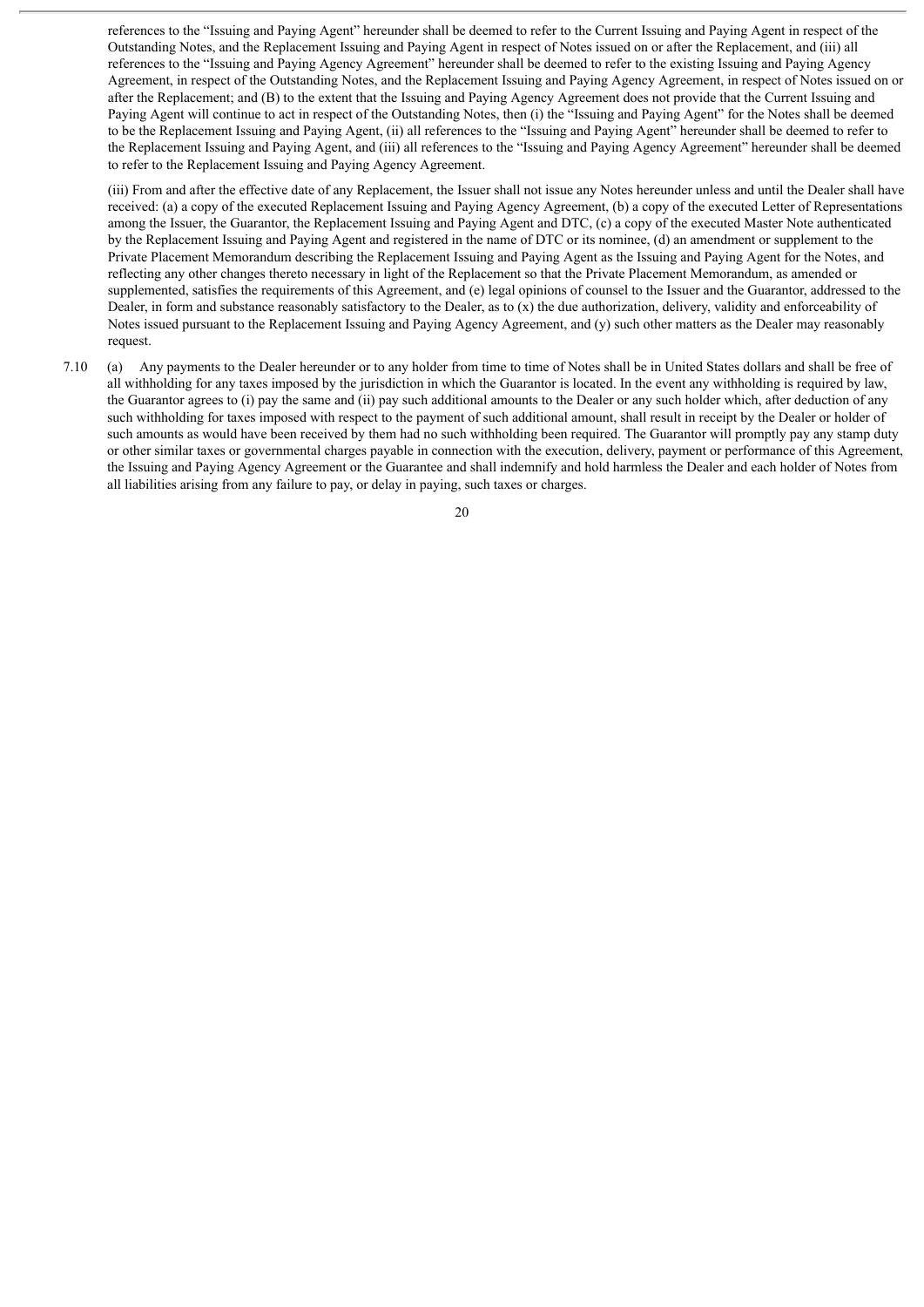(b) Any Dealer or any holder of Notes that is entitled to an exemption from or reduction of withholding tax with respect to any payments made under this Agreement shall deliver to the Issuer and the Guarantor, at the time or times reasonably requested by the Issuer or the Guarantor, such properly completed and executed documentation reasonably requested by the Issuer or the Guarantor as will permit such payments to be made without withholding or at a reduced rate of withholding. In addition, any Dealer or any holder of Notes, if reasonably requested by the Issuer or the Guarantor, shall deliver such other documentation prescribed by applicable law or reasonably requested by the Issuer or the Guarantor as will enable the Issuer or the Guarantor to determine whether or not such Dealer or any holder of Notes is subject to backup withholding or information reporting requirements or any withholding taxes imposed under FATCA.

(c) The Issuer or the Guarantor shall not be required to pay any additional amount to any Dealer or any holder of Notes under this Section 7.10 with respect to (a) withholding taxes imposed on payments to such Dealer or holder of Notes if such Dealer or holder of Notes fails to satisfy Section 7.10(b) and (b) withholding taxes imposed under FATCA.

7.11 The Guarantor agrees to indemnify and hold harmless the Dealer and each holder from time to time of Notes against any loss incurred by the Dealer or such holder as a result of any judgment or order being given or made for any amount due hereunder or under the Guarantee and such judgment or order being expressed and paid in a currency (the "Judgment Currency") other than United States dollars and as a result of any variation as between (i) the rate of exchange at which the United States dollar amount is converted into the Judgment Currency for the purpose of such judgment or order, and (ii) the rate of exchange at which the Dealer or such holder is able to purchase United States dollars with the amount of Judgment Currency actually received by the Dealer or such holder. The foregoing indemnity shall constitute separate and independent obligations of the Guarantor and shall continue in full force and effect notwithstanding any such judgment or order as aforesaid. The term "rate of exchange" shall include any premiums and costs of exchange payable in connection with the purchase of, or conversion into, the relevant currency.

[*Signature Pages Follow*]

<sup>21</sup>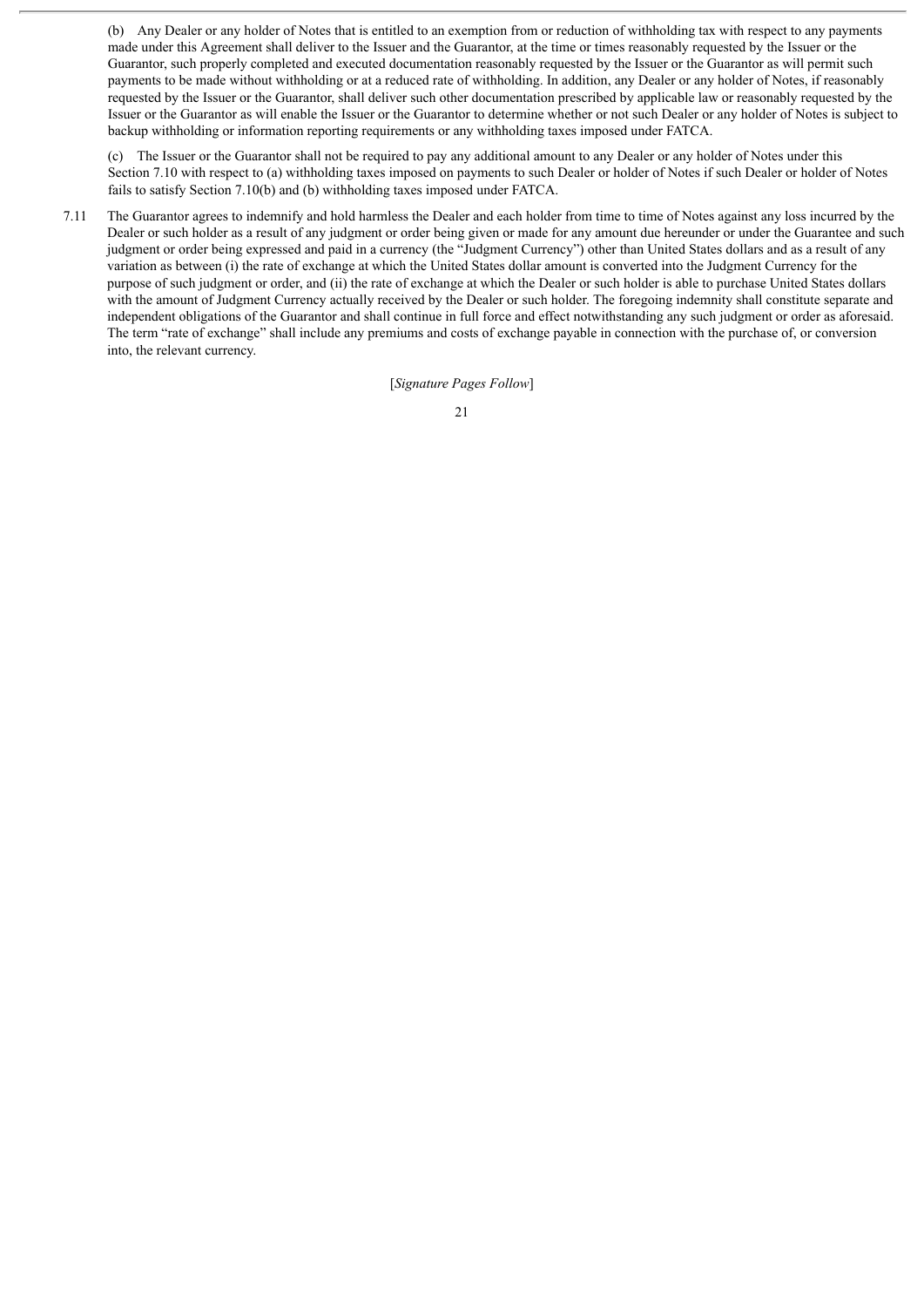IN WITNESS WHEREOF, the parties hereto have caused this Agreement to be executed as of the date and year first above written.

#### **FMC TECHNOLOGIES, INC., as Issuer**

| By: |                                   |
|-----|-----------------------------------|
|     | Name: Brian Yates                 |
|     | Title: Director, Foreign Exchange |
|     |                                   |
| By: |                                   |

Name: Agnès Brault Title: Vice President, Treasury and Financing

#### **TECHNIPFMC PLC, as Guarantor**

By:

Name: Maryann T. Mannen Title: Executive Vice President and Chief Financial Officer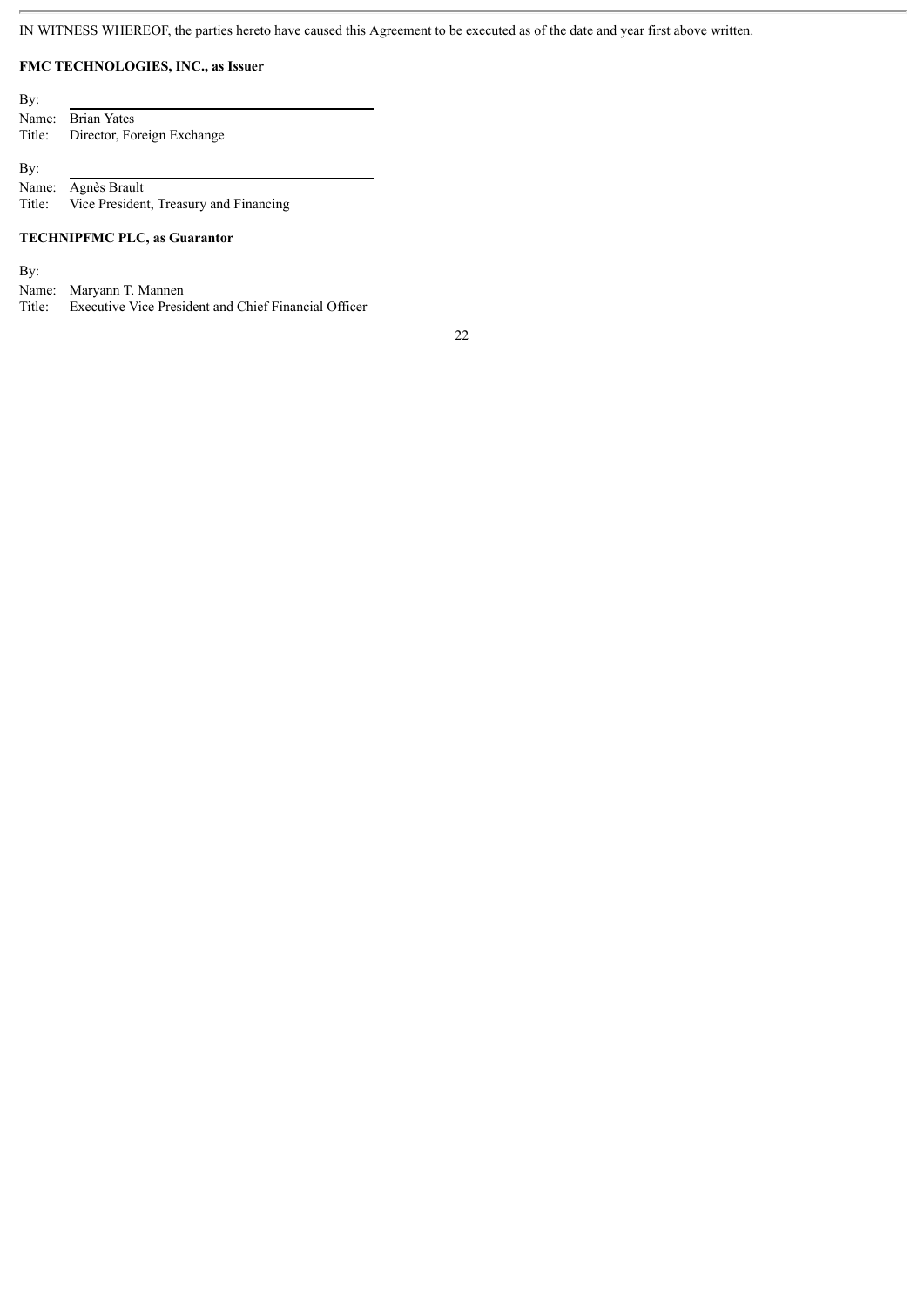**[ ] , a s D e a l e r**

By:

Nam e: Title: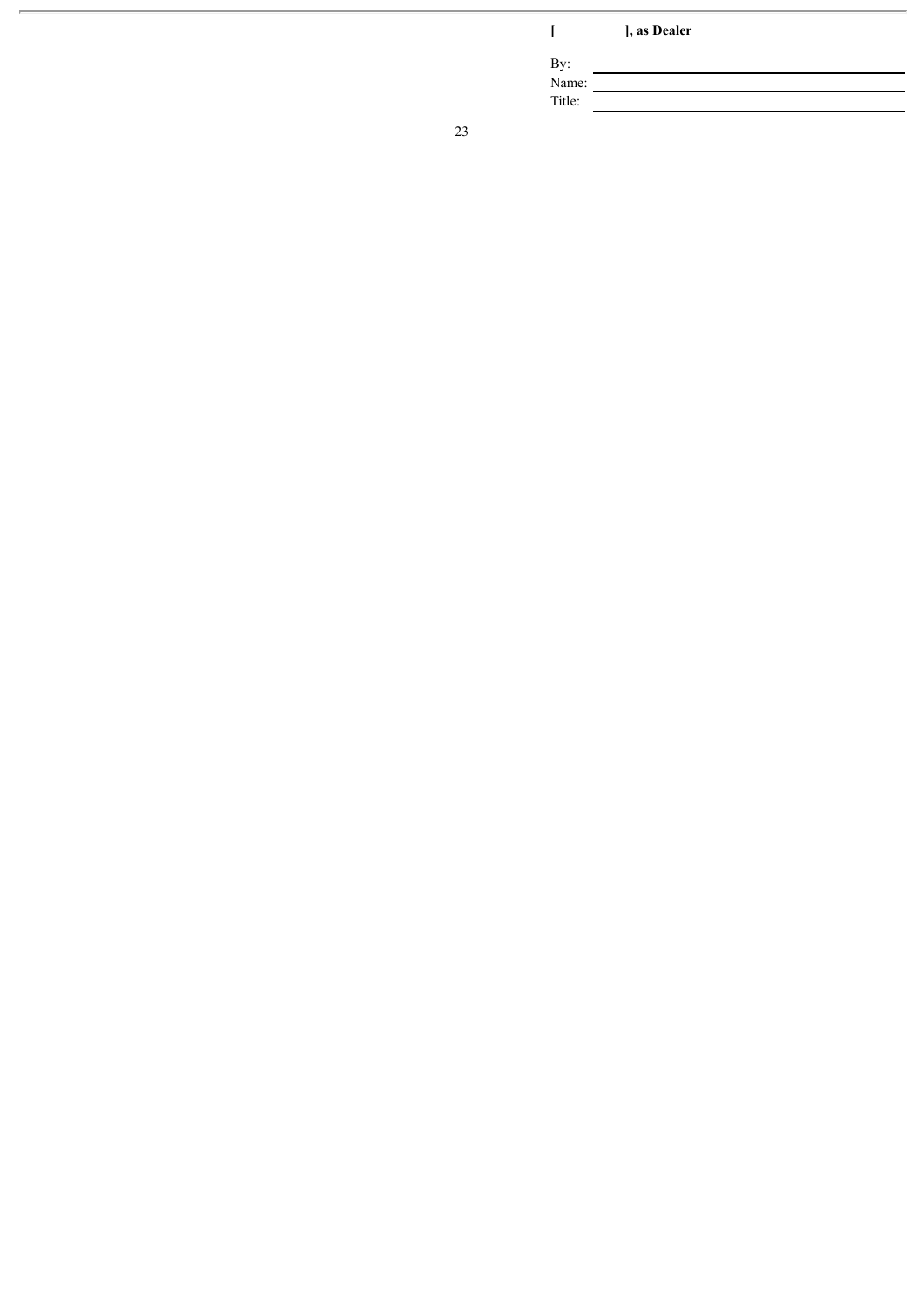#### **Addendum**

The following additional clauses shall apply to the Agreement and be deemed a part thereof.

1. The other dealers referred to in clause (b) of Section 1.2 of the Agreement are [  $\qquad$  ].

2. The addresses of the respective parties for purposes of notices under Section 7.1 are as follows:

#### **For the Issuer**:

Address: 11740 Katy Freeway, Suite 100, Houston, Texas 77079 Attention: Director, Treasury Operations Telephone number: (281) 591-4000

#### **For the Guarantor**:

Address: 11740 Katy Freeway, Suite 100, Houston, Texas 77079 Attention: Director, Treasury Operations Telephone number: (281) 591-4000

#### **For the Dealer**:

| Address: [          |  |  |
|---------------------|--|--|
| Attention: [        |  |  |
| Telephone number: [ |  |  |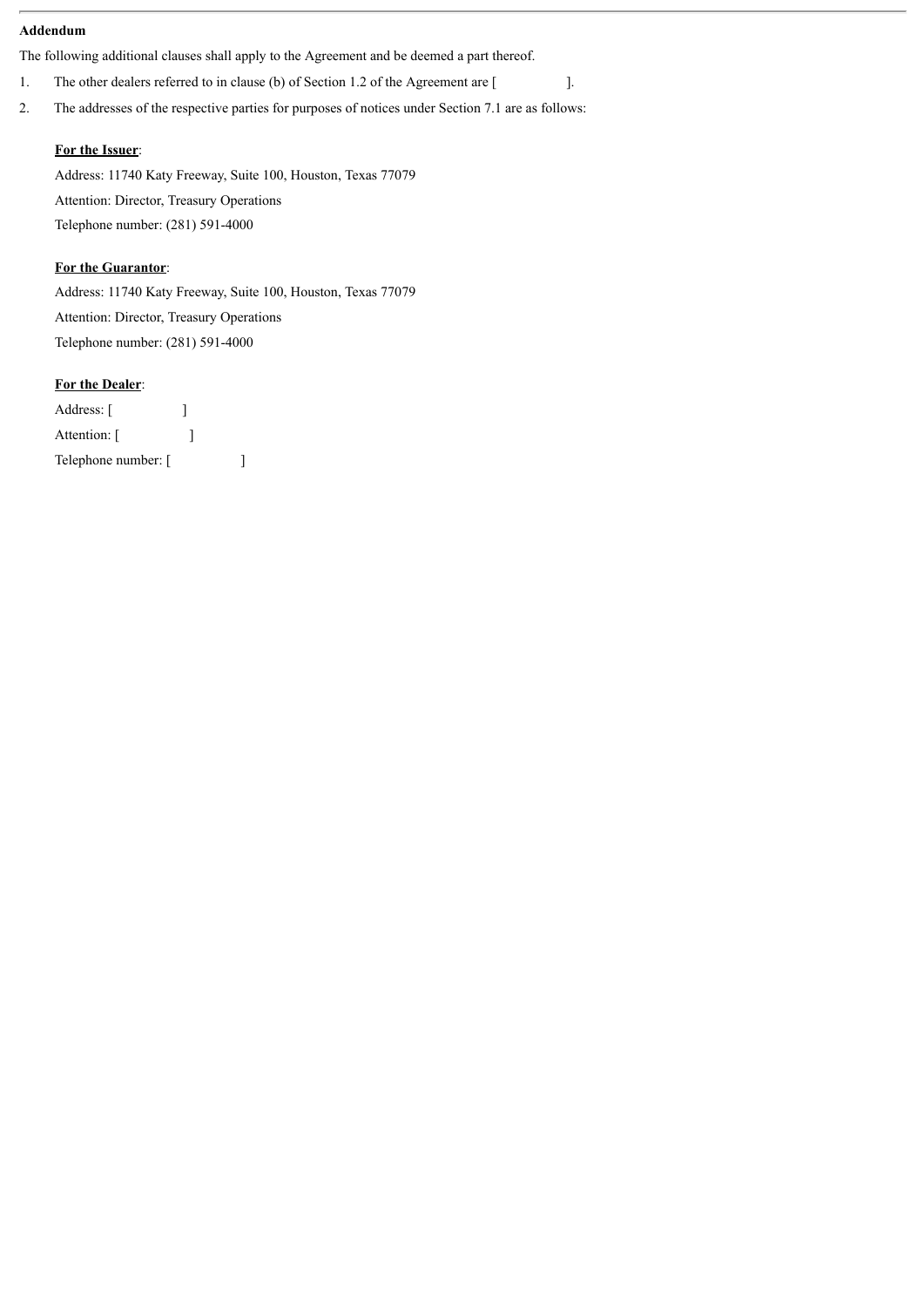#### **Exhibit A**

#### **Form of Legend for Private Placement Memorandum and Notes**

THE NOTES AND THE GUARANTEE THEREOF HAVE NOT BEEN REGISTERED UNDER THE SECURITIES ACT OF 1933, AS AMENDED (THE "ACT"), OR ANY OTHER APPLICABLE SECURITIES LAW, AND OFFERS AND SALES THEREOF MAY BE MADE ONLY IN COMPLIANCE WITH AN APPLICABLE EXEMPTION FROM THE REGISTRATION REQUIREMENTS OF THE ACT AND ANY APPLICABLE STATE SECURITIES LAWS. BY ITS ACCEPTANCE OF A NOTE, THE PURCHASER WILL BE DEEMED TO REPRESENT THAT (I) IT HAS BEEN AFFORDED AN OPPORTUNITY TO INVESTIGATE MATTERS RELATING TO FMC TECHNOLOGIES, INC. (THE "ISSUER"), TECHNIPFMC PLC (THE "GUARANTOR"), THE NOTES AND THE GUARANTEE, (II) IT IS NOT ACQUIRING SUCH NOTE WITH A VIEW TO ANY DISTRIBUTION THEREOF AND (III) IT IS EITHER (A)(1) AN INSTITUTIONAL INVESTOR THAT IS AN ACCREDITED INVESTOR WITHIN THE MEANING OF RULE 501(a) UNDER THE ACT (AN "INSTITUTIONAL ACCREDITED INVESTOR") AND (2)(i) PURCHASING NOTES FOR ITS OWN ACCOUNT, (ii) A BANK (AS DEFINED IN SECTION 3(a)(2) OF THE ACT) OR A SAVINGS AND LOAN ASSOCIATION OR OTHER INSTITUTION (AS DEFINED IN SECTION 3(a)(5)(A) OF THE ACT) ACTING IN ITS INDIVIDUAL OR FIDUCIARY CAPACITY OR (iii) A FIDUCIARY OR AGENT (OTHER THAN A U.S. BANK OR SAVINGS AND LOAN ASSOCIATION OR OTHER SUCH INSTITUTION) PURCHASING NOTES FOR ONE OR MORE ACCOUNTS EACH OF WHICH ACCOUNTS IS SUCH AN INSTITUTIONAL ACCREDITED INVESTOR; OR (B) A QUALIFIED INSTITUTIONAL BUYER ("QIB") WITHIN THE MEANING OF RULE 144A UNDER THE ACT THAT IS ACQUIRING NOTES FOR ITS OWN ACCOUNT OR FOR ONE OR MORE ACCOUNTS, EACH OF WHICH ACCOUNTS IS A QIB; AND THE PURCHASER ACKNOWLEDGES THAT IT IS AWARE THAT THE SELLER MAY RELY UPON THE EXEMPTION FROM THE REGISTRATION PROVISIONS OF SECTION 5 OF THE ACT PROVIDED BY RULE 144A. BY ITS ACCEPTANCE OF A NOTE, THE PURCHASER THEREOF SHALL ALSO BE DEEMED TO AGREE THAT ANY RESALE OR OTHER TRANSFER THEREOF WILL BE MADE ONLY (A) IN A TRANSACTION EXEMPT FROM REGISTRATION UNDER THE ACT, EITHER (1) TO THE ISSUER OR TO A PLACEMENT AGENT DESIGNATED BY THE ISSUER AS A PLACEMENT AGENT FOR THE NOTES (COLLECTIVELY, THE "PLACEMENT AGENTS"), NONE OF WHICH SHALL HAVE ANY OBLIGATION TO ACQUIRE SUCH NOTE, (2) THROUGH A PLACEMENT AGENT TO AN INSTITUTIONAL ACCREDITED INVESTOR OR A QIB, OR (3) TO A QIB IN A TRANSACTION THAT MEETS THE REQUIREMENTS OF RULE 144A AND (B) IN MINIMUM AMOUNTS OF \$250,000.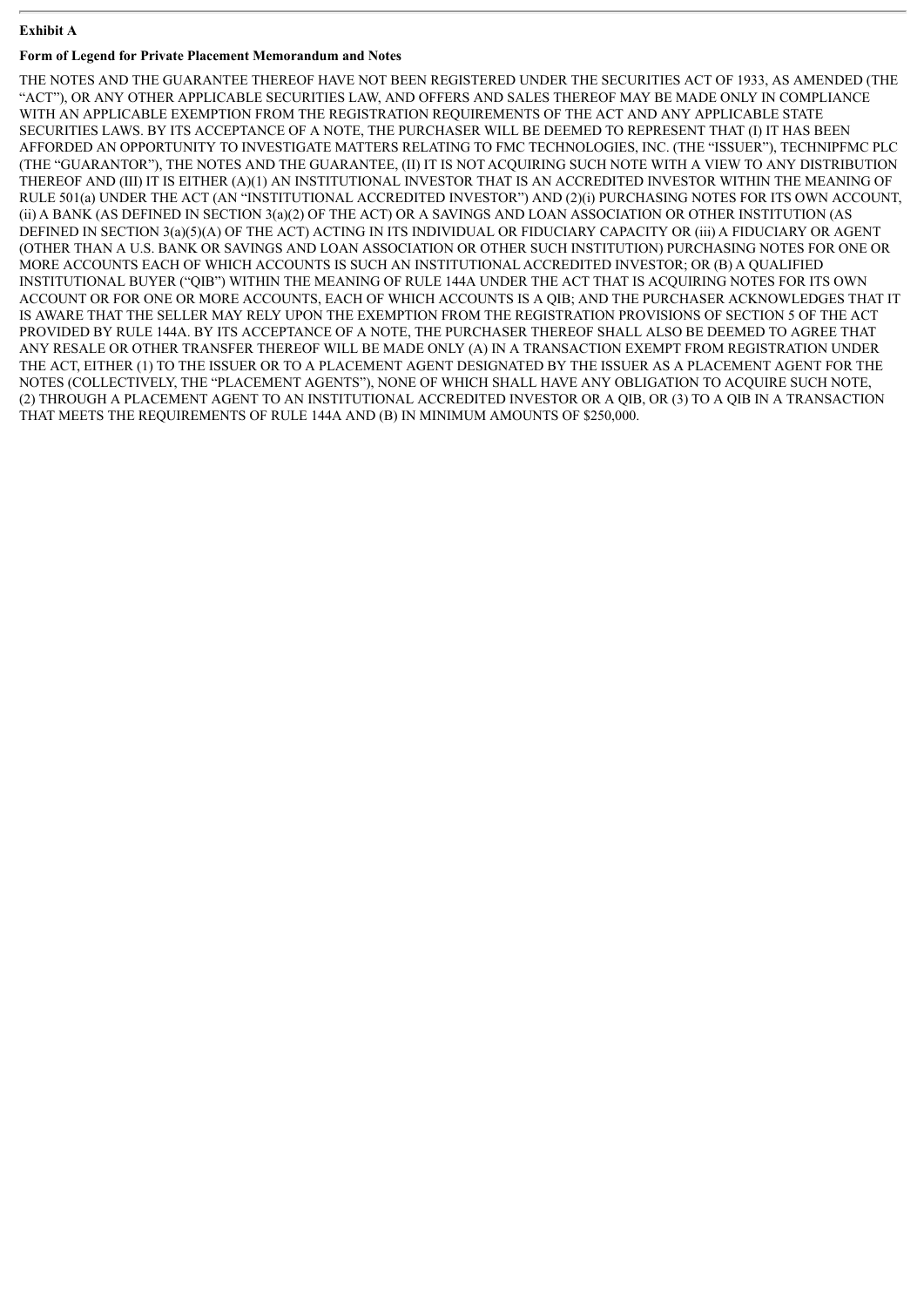#### **Exhibit B**

#### **Further Provisions Relating to Indemnification**

(a) The Issuer and the Guarantor, jointly and severally, agree to reimburse each Indemnitee for all expenses (including reasonable fees and disbursements of internal and external counsel) as they are incurred by it in connection with investigating or defending any loss, claim, damage, liability or action in respect of which indemnification may be sought under Section 5 of the Agreement (whether or not it is a party to any such proceedings).

(b) Promptly after receipt by an Indemnitee of notice of the existence of a Claim, such Indemnitee will, if a claim in respect thereof is to be made against the Issuer or the Guarantor, notify the Issuer and the Guarantor in writing of the existence thereof; provided that (i) the omission to so notify the Issuer or the Guarantor will not relieve it from any liability which it may have hereunder unless and except to the extent it did not otherwise learn of such Claim and such failure results in the forfeiture by it of substantial rights and defenses, and (ii) the omission to so notify the Issuer or the Guarantor will not relieve it from liability which it may have to an Indemnitee otherwise than on account of this indemnity agreement. In case any such Claim is made against any Indemnitee and it notifies the Issuer or the Guarantor of the existence thereof, the Issuer and the Guarantor will be entitled to participate therein, and to the extent that they may elect by written notice delivered to the Indemnitee, to assume the defense thereof, with counsel reasonably satisfactory to such Indemnitee; provided that if the defendants in any such Claim include both the Indemnitee and either the Issuer or the Guarantor or both, and the Indemnitee shall have concluded that there may be legal defenses available to it which are different from or additional to those available to the Issuer or the Guarantor, neither the Issuer nor the Guarantor shall have the right to direct the defense of such Claim on behalf of such Indemnitee, and the Indemnitee shall have the right to select separate counsel to assert such legal defenses on behalf of such Indemnitee. Upon receipt of notice from the Issuer to such Indemnitee of the election of the Issuer and the Guarantor to assume the defense of such Claim and approval by the Indemnitee of counsel, the Issuer and the Guarantor will not be liable to such Indemnitee for expenses incurred thereafter by the Indemnitee in connection with the defense thereof (other than reasonable costs of investigation) unless (i) the Indemnitee shall have employed separate counsel in connection with the assertion of legal defenses in accordance with the proviso to the next preceding sentence (it being understood, however, that neither the Issuer nor the Guarantor shall be liable for the expenses of more than one separate counsel (in addition to any local counsel in the jurisdiction in which any Claim is brought), approved by the Dealer, representing the Indemnitee who is party to such Claim), (ii) the Issuer and the Guarantor shall not have employed counsel reasonably satisfactory to the Indemnitee to represent the Indemnitee within a reasonable time after notice of existence of the Claim or (iii) the Issuer or the Guarantor has authorized in writing the employment of counsel for the Indemnitee. The indemnity, reimbursement and contribution obligations of the Issuer and the Guarantor hereunder shall be in addition to any other liability the Issuer or the Guarantor may otherwise have to an Indemnitee and shall be binding upon and inure to the benefit of any successors, assigns, heirs and personal representatives of the Issuer, the Guarantor and any Indemnitee. Each of the Issuer and the Guarantor agrees that without the Dealer's prior written consent, it will not settle, compromise or consent to the entry of any judgment in any Claim in respect of which indemnification may be sought under the indemnification provision of the Agreement (whether or not the Dealer or any other Indemnitee is an actual or potential party to such Claim), unless such settlement,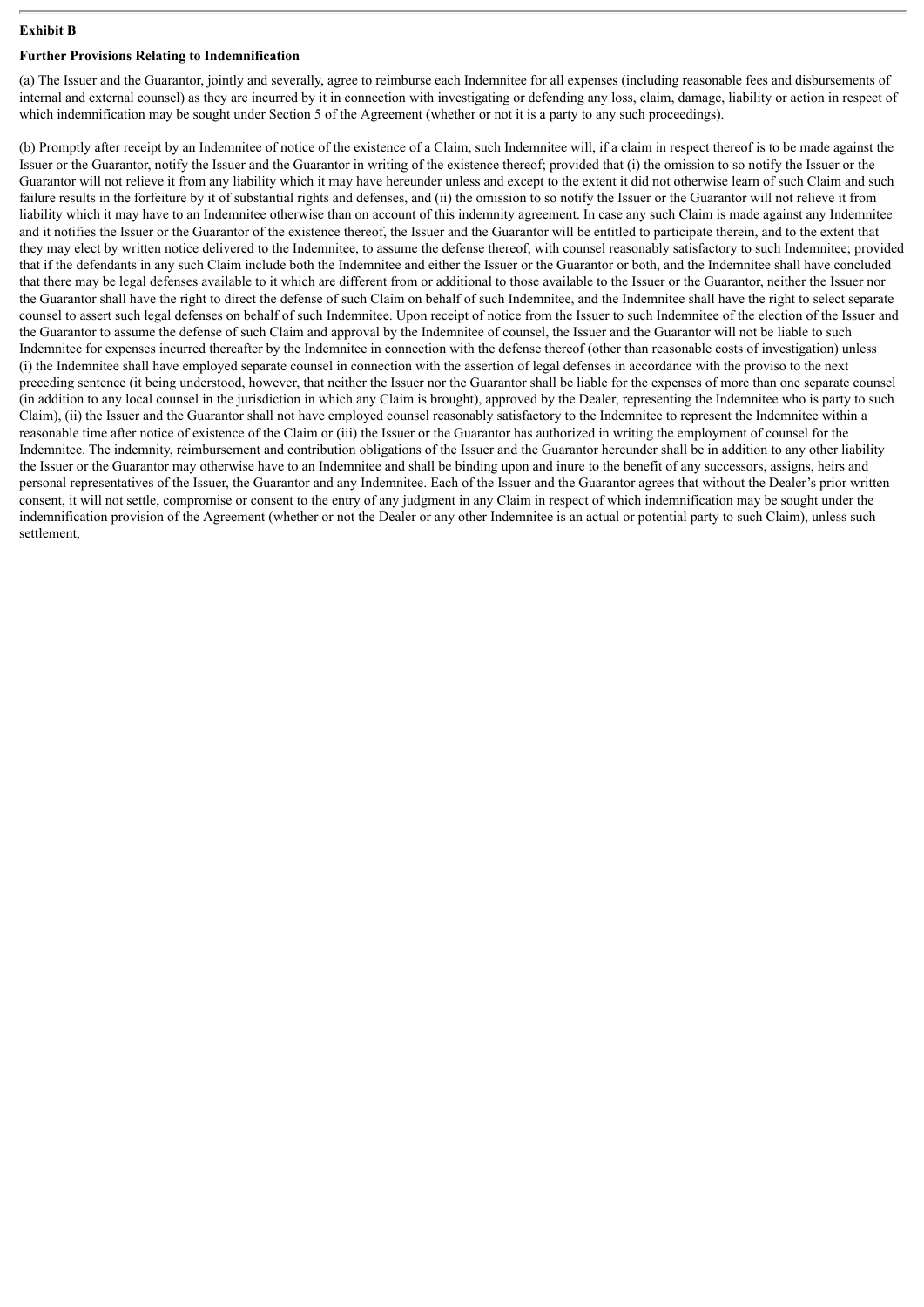compromise or consent (i) includes an unconditional release of each Indemnitee from all liability arising out of such Claim and (ii) does not include a statement as to or an admission of fault, culpability or failure to act, by or on behalf of any Indemnitee.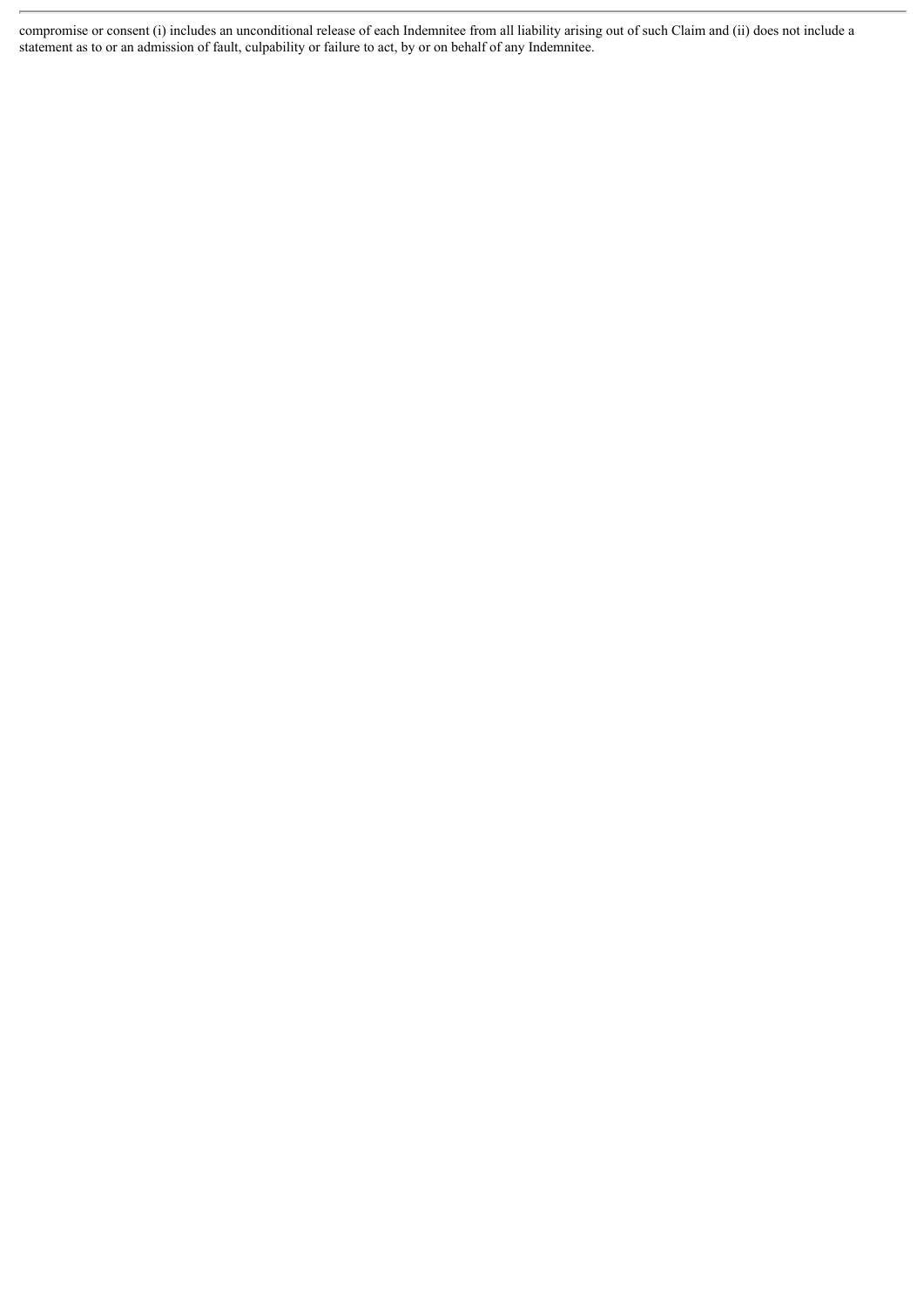#### **Exhibit C**

#### **Statement of Terms for Interest – Bearing Commercial Paper Notes of FMC TECHNOLOGIES, INC.**

#### **THE PROVISIONS SET FORTH BELOW ARE QUALIFIED TO THE EXTENT APPLICABLE BY THE TRANSACTION SPECIFIC PRIVATE PLACEMENT MEMORANDUM SUPPLEMENT (THE "SUPPLEMENT") (IF ANY) SENT TO EACH PURCHASER AT THE TIME OF THE TRANSACTION.**

1. General. (a) The obligations of the Issuer to which these terms apply (each a "Note") are represented by one or more Master Notes (each, a "Master Note") issued in the name of (or of a nominee for) The Depository Trust Company ("DTC"), which Master Note includes the terms and provisions for the Issuer's Interest-Bearing Commercial Paper Notes that are set forth in this Statement of Terms, since this Statement of Terms constitutes an integral part of the Underlying Records as defined and referred to in the Master Note.

(b) "Business Day" means any day other than a Saturday or Sunday that is neither a legal holiday nor a day on which banking institutions are authorized or required by law, executive order or regulation to be closed in New York City and, with respect to LIBOR Notes (as defined below) is also a London Business Day. "London Business Day" means a day, other than a Saturday or Sunday, on which dealings in deposits in U.S. dollars are transacted in the London interbank market.

2. Interest. (a) Each Note will bear interest at a fixed rate (a "Fixed Rate Note") or at a floating rate (a "Floating Rate Note").

(b) The Supplement sent to each holder of such Note will describe the following terms: (i) whether such Note is a Fixed Rate Note or a Floating Rate Note and whether such Note is an Original Issue Discount Note (as defined below); (ii) the date on which such Note will be issued (the "Issue Date"); (iii) the Stated Maturity Date (as defined below); (iv) if such Note is a Fixed Rate Note, the rate per annum at which such Note will bear interest, if any, and the Interest Payment Dates; (v) if such Note is a Floating Rate Note, the Base Rate, the Index Maturity, the Interest Reset Dates, the Interest Payment Dates and the Spread and/or Spread Multiplier, if any (all as defined below), and any other terms relating to the particular method of calculating the interest rate for such Note; and (vi) any other terms applicable specifically to such Note. "Original Issue Discount Note" means a Note which has a stated redemption price at the Stated Maturity Date that exceeds its Issue Price by more than a specified de minimis amount and which the Supplement indicates will be an "Original Issue Discount Note".

(c) Each Fixed Rate Note will bear interest from its Issue Date at the rate per annum specified in the Supplement until the principal amount thereof is paid or made available for payment. Interest on each Fixed Rate Note will be payable on the dates specified in the Supplement (each an "Interest Payment Date" for a Fixed Rate Note) and on the Maturity Date (as defined below). Interest on Fixed Rate Notes will be computed on the basis of a 360-day year and actual days elapsed.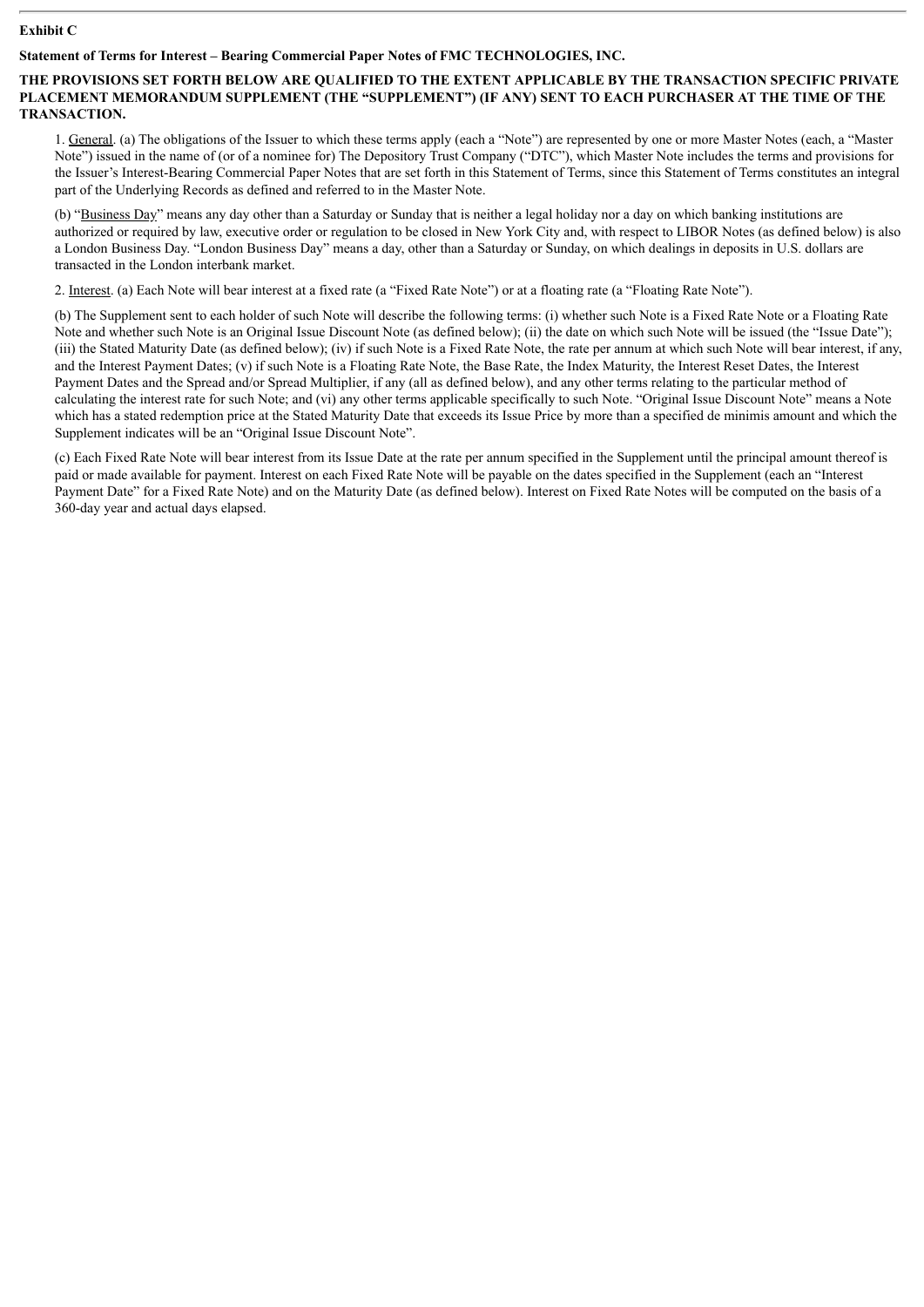If any Interest Payment Date or the Maturity Date of a Fixed Rate Note falls on a day that is not a Business Day, the required payment of principal, premium, if any, and/or interest will be payable on the next succeeding Business Day, and no additional interest will accrue in respect of the payment made on that next succeeding Business Day.

(d) The interest rate on each Floating Rate Note for each Interest Reset Period (as defined below) will be determined by reference to an interest rate basis (a "Base Rate") plus or minus a number of basis points (one basis point equals one-hundredth of a percentage point) (the "Spread"), if any, and/or multiplied by a certain percentage (the "Spread Multiplier"), if any, until the principal thereof is paid or made available for payment. The Supplement will designate which of the following Base Rates is applicable to the related Floating Rate Note: (a) the CD Rate (a "CD Rate Note"), (b) the Commercial Paper Rate (a "Commercial Paper Rate Note"), (c) the Federal Funds Rate (a "Federal Funds Rate Note"), (d) LIBOR (a "LIBOR Note"), (e) the Prime Rate (a "Prime Rate Note"), (f) the Treasury Rate (a "Treasury Rate Note") or (g) such other Base Rate as may be specified in such Supplement.

The rate of interest on each Floating Rate Note will be reset daily, weekly, monthly, quarterly or semi-annually (the "Interest Reset Period"). The date or dates on which interest will be reset (each an "Interest Reset Date") will be, unless otherwise specified in the Supplement, in the case of Floating Rate Notes which reset daily, each Business Day, in the case of Floating Rate Notes (other than Treasury Rate Notes) that reset weekly, the Wednesday of each week; in the case of Treasury Rate Notes that reset weekly, the Tuesday of each week; in the case of Floating Rate Notes that reset monthly, the third Wednesday of each month; in the case of Floating Rate Notes that reset quarterly, the third Wednesday of March, June, September and December; and in the case of Floating Rate Notes that reset semiannually, the third Wednesday of the two months specified in the Supplement. If any Interest Reset Date for any Floating Rate Note is not a Business Day, such Interest Reset Date will be postponed to the next day that is a Business Day, except that in the case of a LIBOR Note, if such Business Day is in the next succeeding calendar month, such Interest Reset Date shall be the immediately preceding Business Day. Interest on each Floating Rate Note will be payable monthly, quarterly or semiannually (the "Interest Payment Period") and on the Maturity Date. Unless otherwise specified in the Supplement, and except as provided below, the date or dates on which interest will be payable (each an "Interest Payment Date" for a Floating Rate Note) will be, in the case of Floating Rate Notes with a monthly Interest Payment Period, on the third Wednesday of each month; in the case of Floating Rate Notes with a quarterly Interest Payment Period, on the third Wednesday of March, June, September and December; and in the case of Floating Rate Notes with a semiannual Interest Payment Period, on the third Wednesday of the two months specified in the Supplement. In addition, the Maturity Date will also be an Interest Payment Date.

If any Interest Payment Date for any Floating Rate Note (other than an Interest Payment Date occurring on the Maturity Date) would otherwise be a day that is not a Business Day, such Interest Payment Date shall be postponed to the next day that is a Business Day,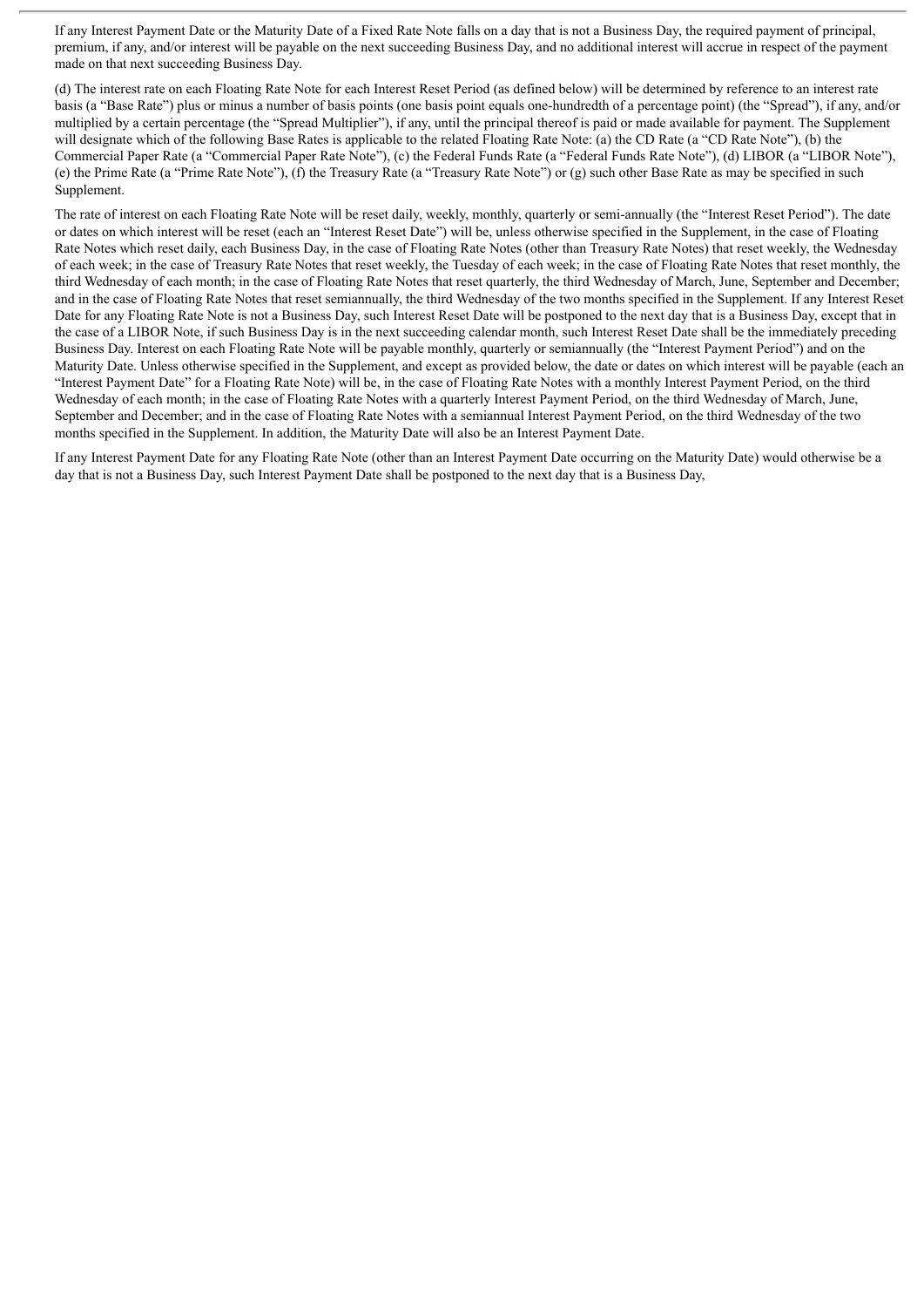except that in the case of a LIBOR Note, if such Business Day is in the next succeeding calendar month, such Interest Payment Date shall be the immediately preceding Business Day. If the Maturity Date of a Floating Rate Note falls on a day that is not a Business Day, the payment of principal and interest will be made on the next succeeding Business Day, and no interest on such payment shall accrue for the period from and after such maturity.

Interest payments on each Interest Payment Date for Floating Rate Notes will include accrued interest from and including the Issue Date or from and including the last date in respect of which interest has been paid, as the case may be, to, but excluding, such Interest Payment Date. On the Maturity Date, the interest payable on a Floating Rate Note will include interest accrued to, but excluding, the Maturity Date. Accrued interest will be calculated by multiplying the principal amount of a Floating Rate Note by an accrued interest factor. This accrued interest factor will be computed by adding the interest factors calculated for each day in the period for which accrued interest is being calculated. The interest factor (expressed as a decimal) for each such day will be computed by dividing the interest rate applicable to such day by 360, in the cases where the Base Rate is the CD Rate, Commercial Paper Rate, Federal Funds Rate, LIBOR or Prime Rate, or by the actual number of days in the year, in the case where the Base Rate is the Treasury Rate. The interest rate in effect on each day will be (i) if such day is an Interest Reset Date, the interest rate with respect to the Interest Determination Date (as defined below) pertaining to such Interest Reset Date, or (ii) if such day is not an Interest Reset Date, the interest rate with respect to the Interest Determination Date pertaining to the next preceding Interest Reset Date, subject in either case to any adjustment by a Spread and/or a Spread Multiplier.

The "Interest Determination Date" where the Base Rate is the CD Rate or the Commercial Paper Rate will be the second Business Day next preceding an Interest Reset Date. The Interest Determination Date where the Base Rate is the Federal Funds Rate or the Prime Rate will be the Business Day next preceding an Interest Reset Date. The Interest Determination Date where the Base Rate is LIBOR will be the second London Business Day next preceding an Interest Reset Date. The Interest Determination Date where the Base Rate is the Treasury Rate will be the day of the week in which such Interest Reset Date falls when Treasury Bills are normally auctioned. Treasury Bills are normally sold at auction on Monday of each week, unless that day is a legal holiday, in which case the auction is held on the following Tuesday or the preceding Friday. If an auction is so held on the preceding Friday, such Friday will be the Interest Determination Date pertaining to the Interest Reset Date occurring in the next succeeding week.

The "Index Maturity" is the period to maturity of the instrument or obligation from which the applicable Base Rate is calculated.

The "Calculation Date," where applicable, shall be the earlier of (i) the tenth calendar day following the applicable Interest Determination Date or (ii) the Business Day preceding the applicable Interest Payment Date or Maturity Date.

All times referred to herein reflect New York City time, unless otherwise specified.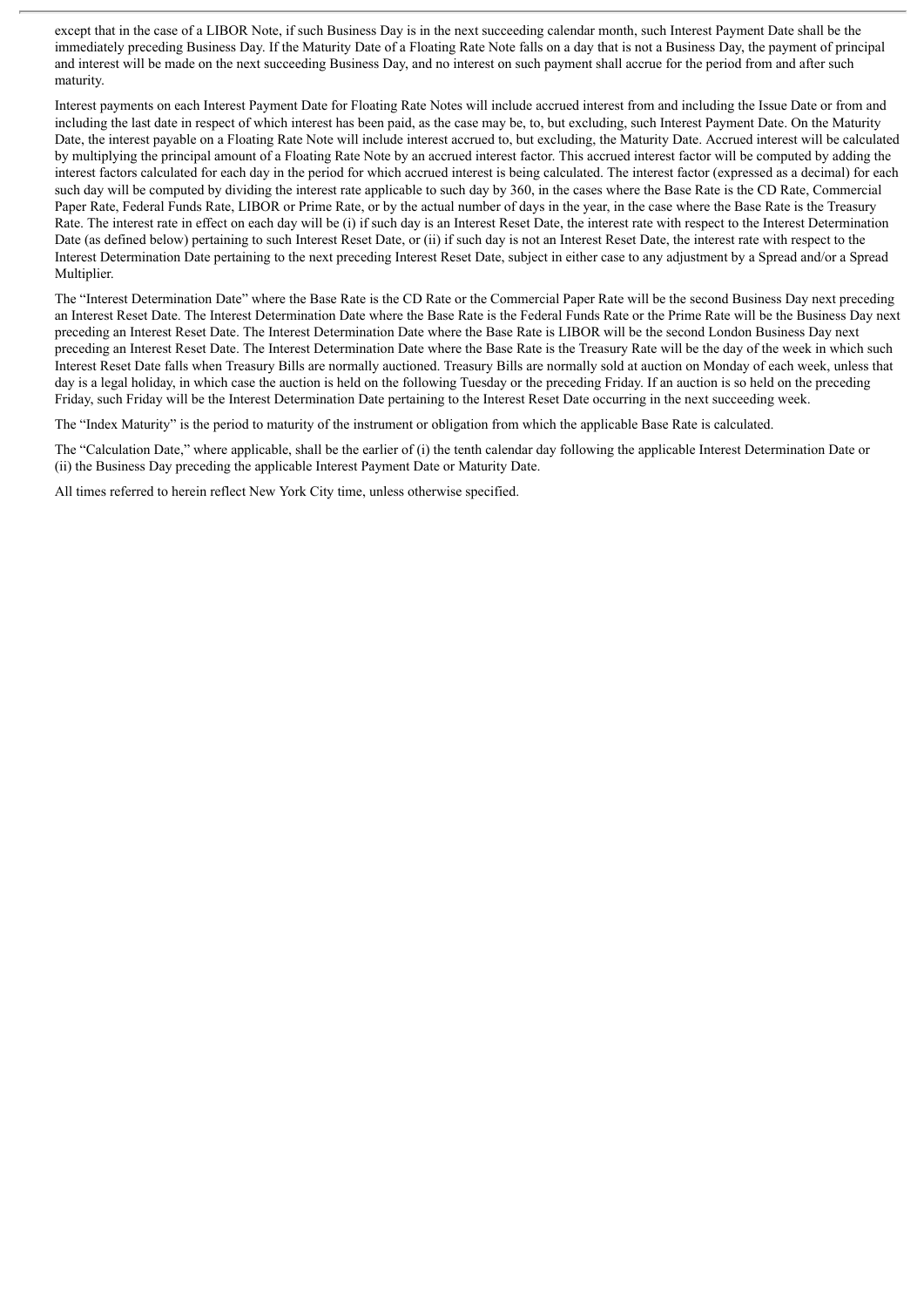The Issuer shall specify in writing to the Issuing and Paying Agent which party will be the calculation agent (the "Calculation Agent") with respect to the Floating Rate Notes. The Calculation Agent will provide the interest rate then in effect and, if determined, the interest rate which will become effective on the next Interest Reset Date with respect to such Floating Rate Note to the Issuing and Paying Agent as soon as the interest rate with respect to such Floating Rate Note has been determined and as soon as practicable after any change in such interest rate.

All percentages resulting from any calculation on Floating Rate Notes will be rounded to the nearest one hundred-thousandth of a percentage point, with five-one millionths of a percentage point rounded upwards. For example, 9.876545% (or .09876545) would be rounded to 9.87655% (or .0987655). All dollar amounts used in or resulting from any calculation on Floating Rate Notes will be rounded, in the case of U.S. dollars, to the nearest cent or, in the case of a foreign currency, to the nearest unit (with one-half cent or unit being rounded upwards).

#### CD Rate Notes

"CD Rate" means the rate on any Interest Determination Date for negotiable U.S. dollar certificates of deposit having the Index Maturity as published in the source specified in the Supplement.

If the above rate is not published by 3:00 p.m., New York City time, on the Calculation Date, the CD Rate will be the rate on such Interest Determination Date published under the caption specified in the Supplement in another recognized electronic source used for the purpose of displaying the applicable rate.

If such rate is not published in either the source specified on the Supplement or another recognized electronic source by 3:00 p.m., New York City time, on the Calculation Date, the Calculation Agent will determine the CD Rate to be the arithmetic mean of the secondary market offered rates as of 10:00 a.m., New York City time, on such Interest Determination Date of three leading nonbank dealers<sup>1</sup> in negotiable U.S. dollar certificates of deposit in New York City selected by the Calculation Agent for negotiable U.S. dollar certificates of deposit of major United States money center banks of the highest credit standing in the market for negotiable certificates of deposit with a remaining maturity closest to the Index Maturity in the denomination of \$5,000,000.

If fewer than the three dealers selected by the Calculation Agent are quoting as set forth above, the CD Rate will remain the CD Rate then in effect on such Interest Determination Date.

#### Commercial Paper Rate Notes

"Commercial Paper Rate" means the Money Market Yield (calculated as described below) of the rate on any Interest Determination Date for commercial paper having the Index Maturity, as published by the Board of Governors of the Federal Reserve System ("FRB") in "Statistical Release H.15(519), Selected Interest Rates" or any successor publication of the FRB ("H.15(519)") under the heading "Commercial Paper-[Financial] [Nonfinancial]".

1 Such nonbank dealers referred to in this Statement of Terms may include affiliates of the Dealer.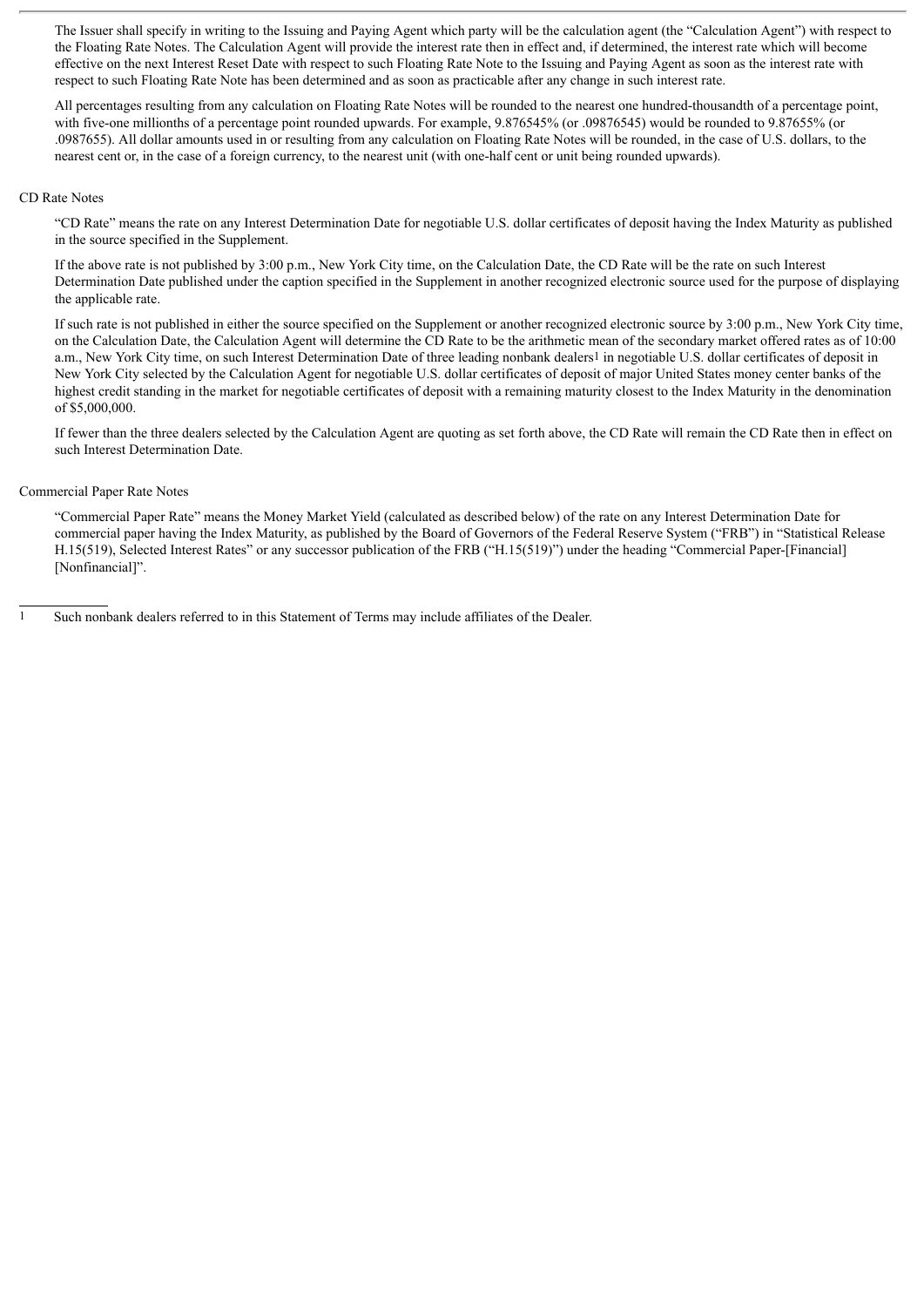If the above rate is not published in H.15(519) by 3:00 p.m., New York City time, on the Calculation Date, then the Commercial Paper Rate will be the Money Market Yield of the rate on such Interest Determination Date for commercial paper of the Index Maturity published in the daily update of H.15(519), available through the world wide website of the FRB at http://www.federalreserve.gov/releases/h15/Update, or any successor site or publication or other recognized electronic source used for the purpose of displaying the applicable rate ("H.15 Daily Update") under the heading "Commercial Paper-[Financial][Nonfinancial]".

If by 3:00 p.m. on such Calculation Date such rate is not published in either H.15(519) or H.15 Daily Update, then the Calculation Agent will determine the Commercial Paper Rate to be the Money Market Yield of the arithmetic mean of the offered rates as of 11:00 a.m. on such Interest Determination Date of three leading dealers of U.S. dollar commercial paper in New York City selected by the Calculation Agent for commercial paper of the Index Maturity placed for an industrial issuer whose bond rating is "AA," or the equivalent, from a nationally recognized statistical rating organization.

If the dealers selected by the Calculation Agent are not quoting as mentioned above, the Commercial Paper Rate with respect to such Interest Determination Date will remain the Commercial Paper Rate then in effect on such Interest Determination Date.

"Money Market Yield" will be a yield calculated in accordance with the following formula:

Money Market Yield =  $D \times 360 \times 100$  $360 - (D \times M)$ 

where "D" refers to the applicable per annum rate for commercial paper quoted on a bank discount basis and expressed as a decimal and "M" refers to the actual number of days in the interest period for which interest is being calculated.

#### Federal Funds Rate Notes

"Federal Funds Rate" means the rate on any Interest Determination Date for federal funds as published in H.15(519) under the heading "Federal Funds (Effective)" and displayed on Reuters Page (as defined below) FEDFUNDS1 (or any other page as may replace the specified page on that service) ("Reuters Page FEDFUNDS1") under the heading EFFECT.

If the above rate does not appear on Reuters Page FEDFUNDS1 or is not so published by 3:00 p.m. on the Calculation Date, the Federal Funds Rate will be the rate on such Interest Determination Date as published in H.15 Daily Update under the heading "Federal Funds/(Effective)".

If such rate is not published as described above by 3:00 p.m. on the Calculation Date, the Calculation Agent will determine the Federal Funds Rate to be the arithmetic mean of the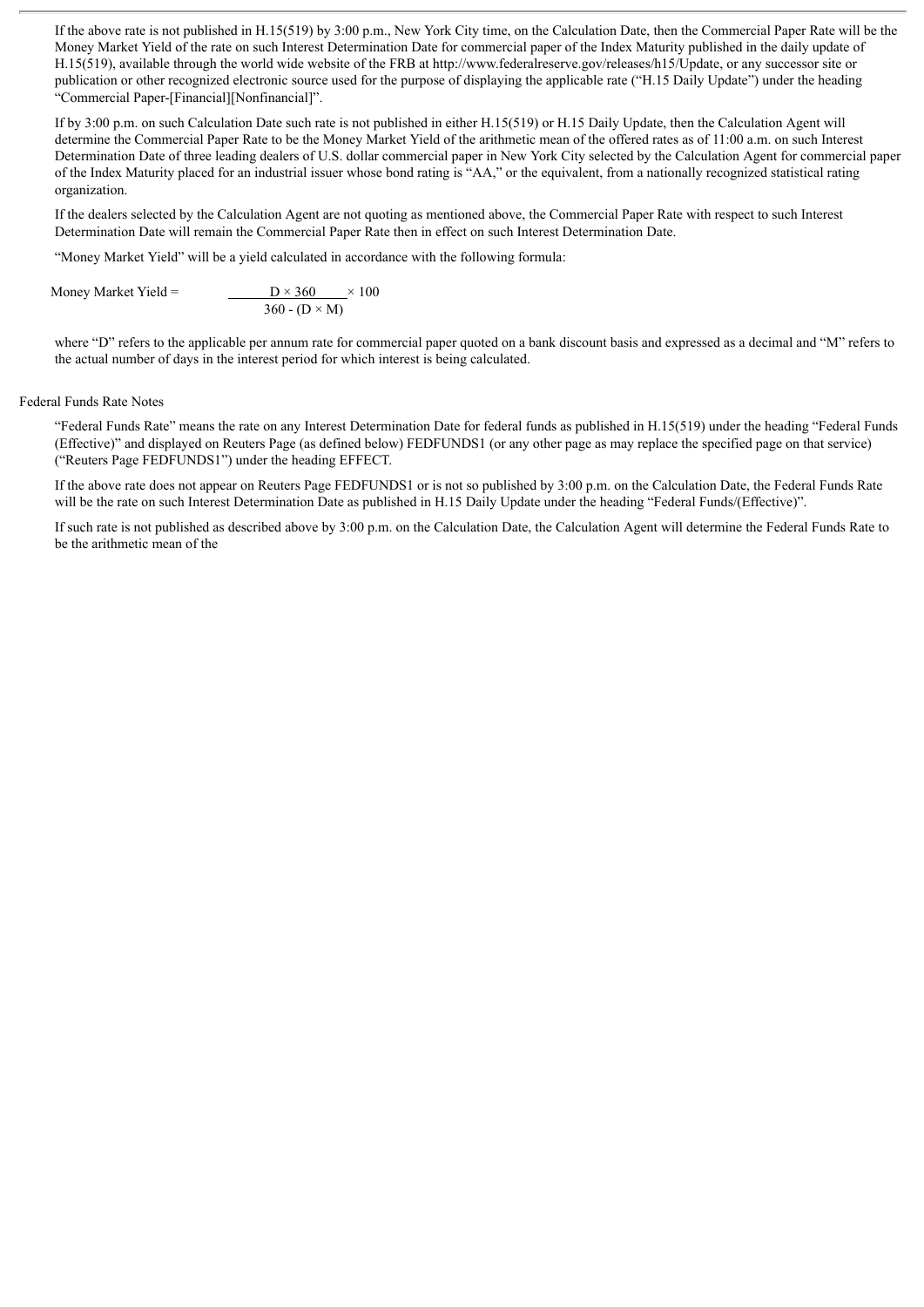rates for the last transaction in overnight U.S. dollar federal funds arranged by each of three leading brokers of Federal Funds transactions in New York City selected by the Calculation Agent prior to 9:00 a.m. on such Interest Determination Date.

If the brokers selected by the Calculation Agent are not quoting as mentioned above, the Federal Funds Rate will remain the Federal Funds Rate then in effect on such Interest Determination Date.

"Reuters Page" means the display on the Reuters 3000 Xtra Service, or any successor service, on the page or pages specified in this Statement of Terms or the Supplement, or any replacement page on that service.

#### LIBOR Notes

The London Interbank offered rate ("LIBOR") means, with respect to any Interest Determination Date, the rate for deposits in U.S. dollars having the Index Maturity that appears on the Designated LIBOR Page as of 11:00 a.m. London time, on such Interest Determination Date.

If no rate appears, LIBOR will be determined on the basis of the rates at approximately 11:00 a.m., London time, on such Interest Determination Date at which deposits in U.S. dollars are offered to prime banks in the London interbank market by four major banks in such market selected by the Calculation Agent for a term equal to the Index Maturity and in principal amount equal to an amount that in the Calculation Agent's judgment is representative for a single transaction in U.S. dollars in such market at such time (a "Representative Amount"). The Calculation Agent will request the principal London office of each of such banks to provide a quotation of its rate. If at least two such quotations are provided, LIBOR will be the arithmetic mean of such quotations. If fewer than two quotations are provided, LIBOR for such interest period will be the arithmetic mean of the rates quoted at approximately 11:00 a.m., in New York City, on such Interest Determination Date by three major banks in New York City, selected by the Calculation Agent, for loans in U.S. dollars to leading European banks, for a term equal to the Index Maturity and in a Representative Amount; provided, however, that if fewer than three banks so selected by the Calculation Agent are providing such quotations, the then existing LIBOR rate will remain in effect for such Interest Payment Period.

"Designated LIBOR Page" means the display on the Reuters 3000 Xtra Service (or any successor service) on the "LIBOR01" page (or any other page as may replace such page on such service) for the purpose of displaying the London interbank rates of major banks.

#### Prime Rate Notes

"Prime Rate" means the rate on any Interest Determination Date as published in H.15(519) under the heading "Bank Prime Loan".

If the above rate is not published in H.15(519) prior to 3:00 p.m. on the Calculation Date, then the Prime Rate will be the rate on such Interest Determination Date as published in H.15 Daily Update opposite the caption "Bank Prime Loan".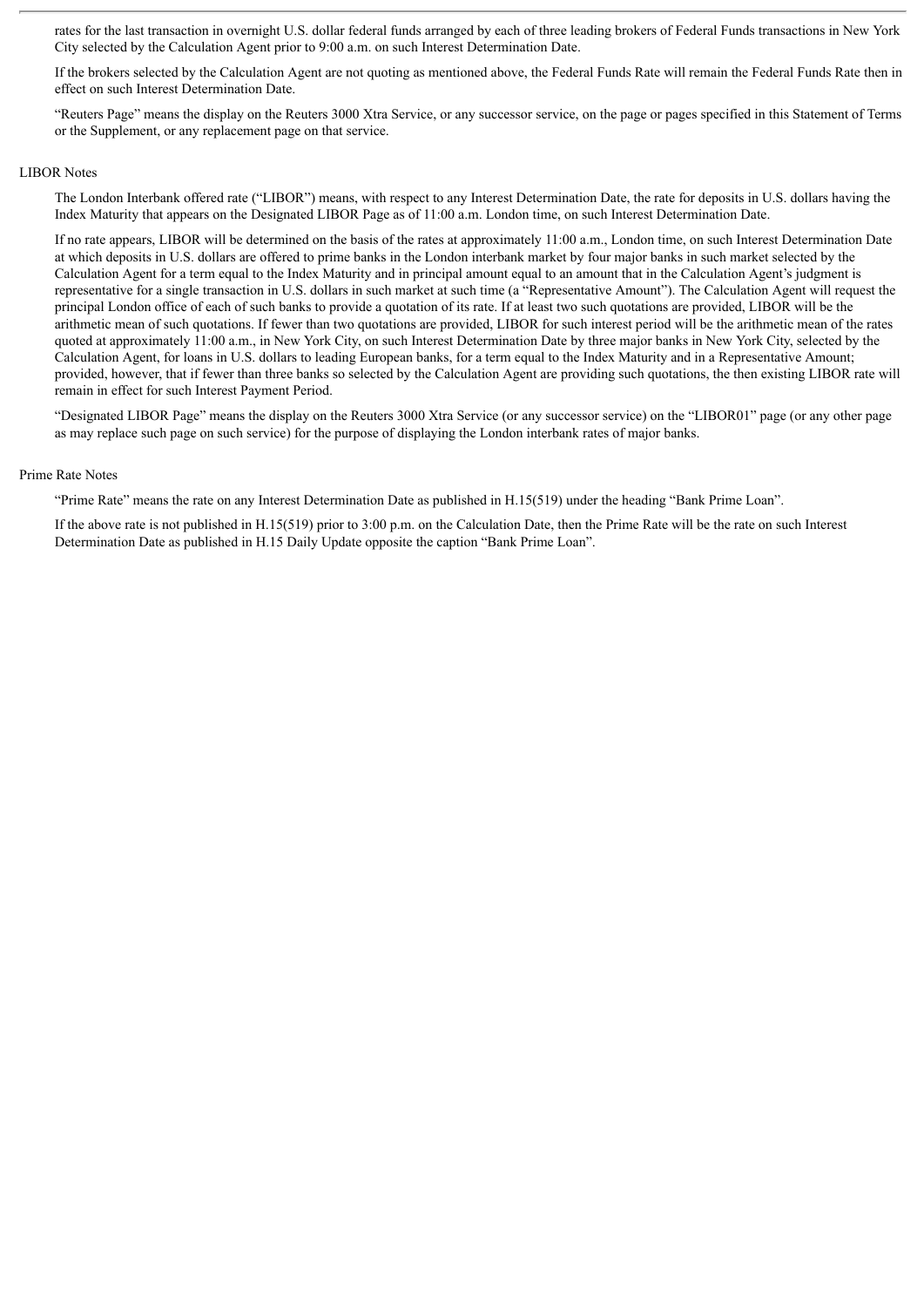If the rate is not published prior to 3:00 p.m. on the Calculation Date in either H.15(519) or H.15 Daily Update, then the Calculation Agent will determine the Prime Rate to be the arithmetic mean of the rates of interest publicly announced by each bank that appears on the Reuters Screen US PRIME1 Page (as defined below) as such bank's prime rate or base lending rate as of 11:00 a.m. on that Interest Determination Date.

If fewer than four such rates referred to above are so published by 3:00 p.m. on the Calculation Date, the Calculation Agent will determine the Prime Rate to be the arithmetic mean of the prime rates or base lending rates quoted on the basis of the actual number of days in the year divided by 360 as of the close of business on such Interest Determination Date by three major banks in New York City selected by the Calculation Agent.

If the banks selected are not quoting as mentioned above, the Prime Rate will remain the Prime Rate in effect on such Interest Determination Date.

"Reuters Screen US PRIME1 Page" means the display designated as page "US PRIME1" on the Reuters Monitor Money Rates Service (or such other page as may replace the US PRIME1 page on that service for the purpose of displaying prime rates or base lending rates of major United States banks).

#### Treasury Rate Notes

"Treasury Rate" means:

(1) the rate from the auction held on the Interest Determination Date (the "Auction") of direct obligations of the United States ("Treasury Bills") having the Index Maturity specified in the Supplement under the caption "INVEST RATE" on the display on the Reuters Page designated as USAUCTION10 (or any other page as may replace that page on that service) or the Reuters Page designated as USAUCTION11 (or any other page as may replace that page on that service), or

(2) if the rate referred to in clause (1) is not so published by 3:00 p.m. on the related Calculation Date, the Bond Equivalent Yield (as defined below) of the rate for the applicable Treasury Bills as published in H.15 Daily Update, under the caption "U.S. Government Securities/Treasury Bills/Auction High", or

(3) if the rate referred to in clause (2) is not so published by 3:00 p.m. on the related Calculation Date, the Bond Equivalent Yield of the auction rate of the applicable Treasury Bills as announced by the United States Department of the Treasury, or

(4) if the rate referred to in clause (3) is not so announced by the United States Department of the Treasury, or if the Auction is not held, the Bond Equivalent Yield of the rate on the particular Interest Determination Date of the applicable Treasury Bills as published in H.15(519) under the caption "U.S. Government Securities/Treasury Bills/Secondary Market", or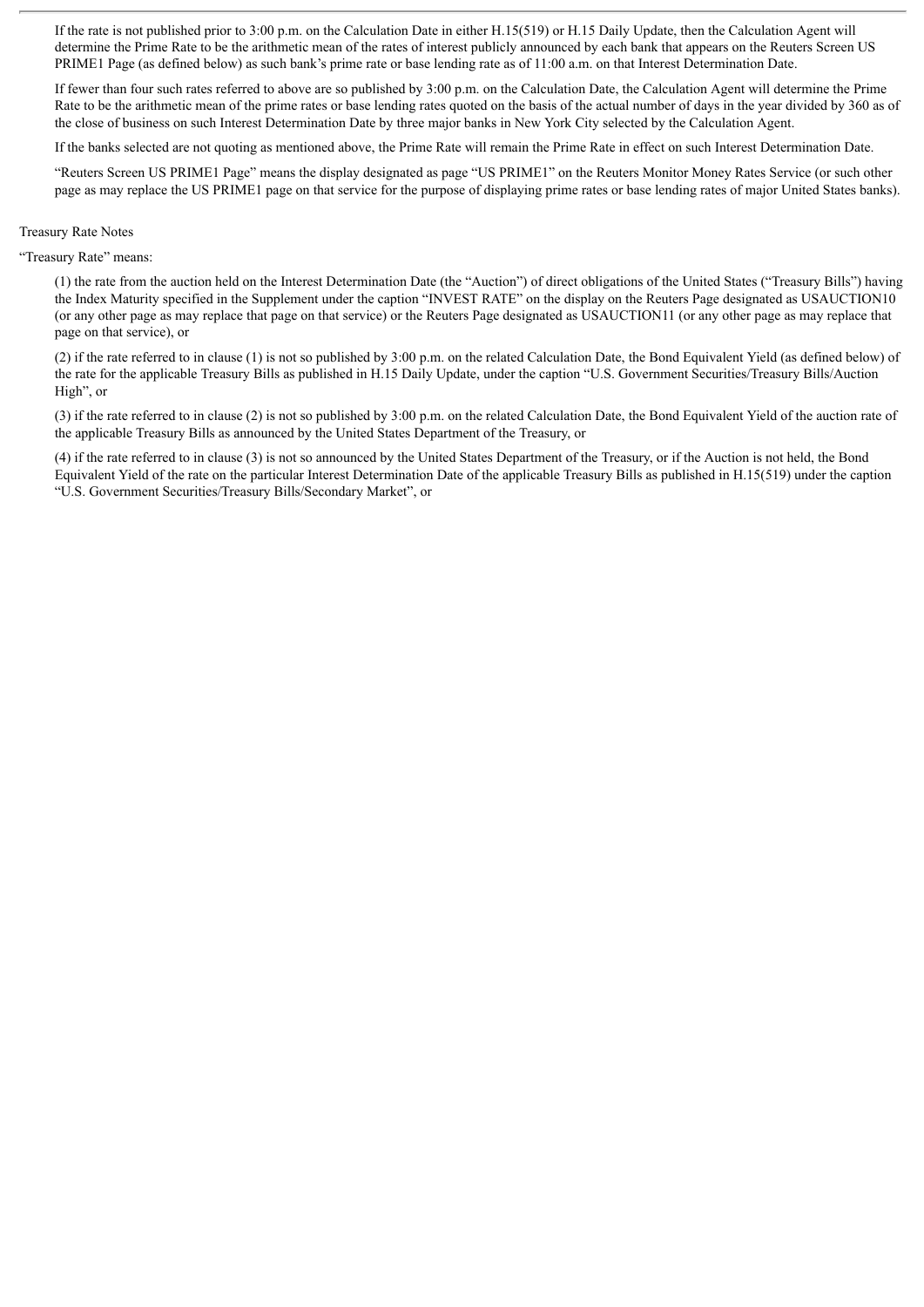(5) if the rate referred to in clause (4) not so published by 3:00 p.m. on the related Calculation Date, the rate on the particular Interest Determination Date of the applicable Treasury Bills as published in H.15 Daily Update, under the caption "U.S. Government Securities/Treasury Bills/Secondary Market", or

(6) if the rate referred to in clause (5) is not so published by 3:00 p.m. on the related Calculation Date, the rate on the particular Interest Determination Date calculated by the Calculation Agent as the Bond Equivalent Yield of the arithmetic mean of the secondary market bid rates, as of approximately 3:30 p.m. on that Interest Determination Date, of three primary United States government securities dealers selected by the Calculation Agent for the issue of Treasury Bills with a remaining maturity closest to the Index Maturity specified in the Supplement, or

(7) if the dealers so selected by the Calculation Agent are not quoting as mentioned in clause (6), the Treasury Rate in effect on the particular Interest Determination Date.

"Bond Equivalent Yield" means a yield (expressed as a percentage) calculated in accordance with the following formula:

Bond Equivalent Yield  $=$  $\frac{D \times N}{360 - (D \times M)} \times 100$ 

where "D" refers to the applicable per annum rate for Treasury Bills quoted on a bank discount basis and expressed as a decimal, "N" refers to 365 or 366, as the case may be, and "M" refers to the actual number of days in the applicable Interest Reset Period.

3. Final Maturity. The Stated Maturity Date for any Note will be the date so specified in the Supplement, which shall be no later than 365 days from the date of issuance. On its Stated Maturity Date, or any date prior to the Stated Maturity Date on which the particular Note becomes due and payable by the declaration of acceleration, each such date being referred to as a Maturity Date, the principal amount of such Note, together with accrued and unpaid interest thereon, will be immediately due and payable**.**

4. Events of Default. The occurrence of any of the following shall constitute an "Event of Default" with respect to a Note: (i) default in any payment of principal of or interest on such Note (including on a redemption thereof); (ii) the Issuer or the Guarantor makes any compromise arrangement with its creditors generally including the entering into any form of moratorium with its creditors generally; (iii) a court having jurisdiction shall enter a decree or order for relief in respect of the Issuer or the Guarantor in an involuntary case under any applicable bankruptcy, insolvency or other similar law now or hereafter in effect, or there shall be appointed a receiver, administrator, liquidator, custodian, trustee or sequestrator (or similar officer) with respect to the whole or substantially the whole of the assets of the Issuer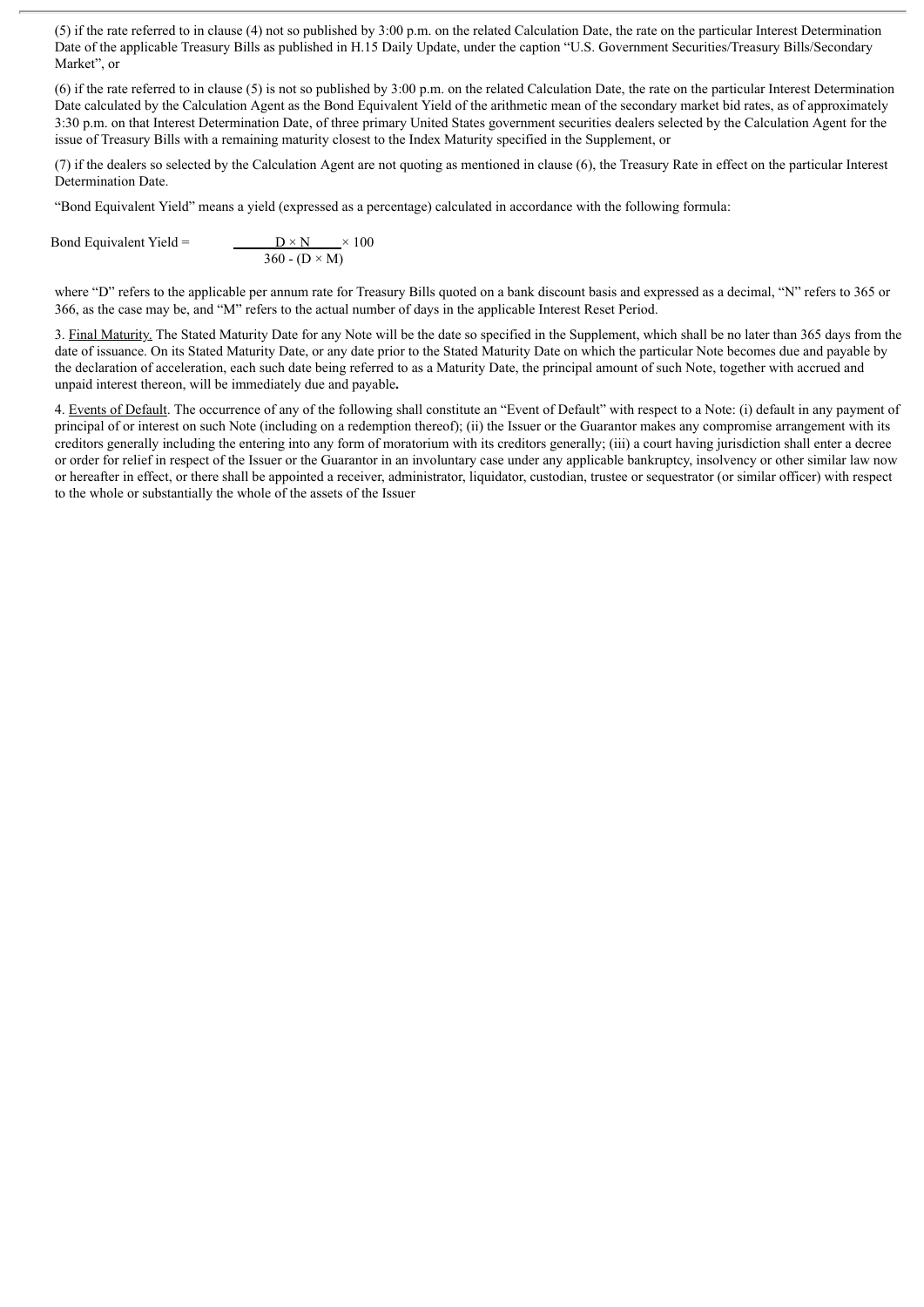or the Guarantor and any such decree, order or appointment is not removed, discharged or withdrawn within 60 days thereafter; or (iv) the Issuer or the Guarantor shall commence a voluntary case under any applicable bankruptcy, insolvency or other similar law now or hereafter in effect, or consent to the entry of an order for relief in an involuntary case under any such law, or consent to the appointment of or taking possession by a receiver, administrator, liquidator, assignee, custodian, trustee or sequestrator (or similar official), with respect to the whole or substantially the whole of the assets of the Issuer or the Guarantor or make any general assignment for the benefit of creditors. Upon the occurrence of an Event of Default, the principal of such Note (together with interest accrued and unpaid thereon) shall become, without any notice or demand, immediately due and payable.2

5. Obligation Absolute. No provision of the Issuing and Paying Agency Agreement under which the Notes are issued shall alter or impair the obligation of the Issuer, which is absolute and unconditional, to pay the principal of and interest on each Note at the times, place and rate, and in the coin or currency, herein prescribed.

6. Supplement. Any term contained in the Supplement shall supercede any conflicting term contained herein.

 $\overline{2}$  Unlike single payment notes, where a default arises only at the stated maturity, interest-bearing notes with multiple payment dates should contain a default provision permitting acceleration of the maturity if the Issuer defaults on an interest payment.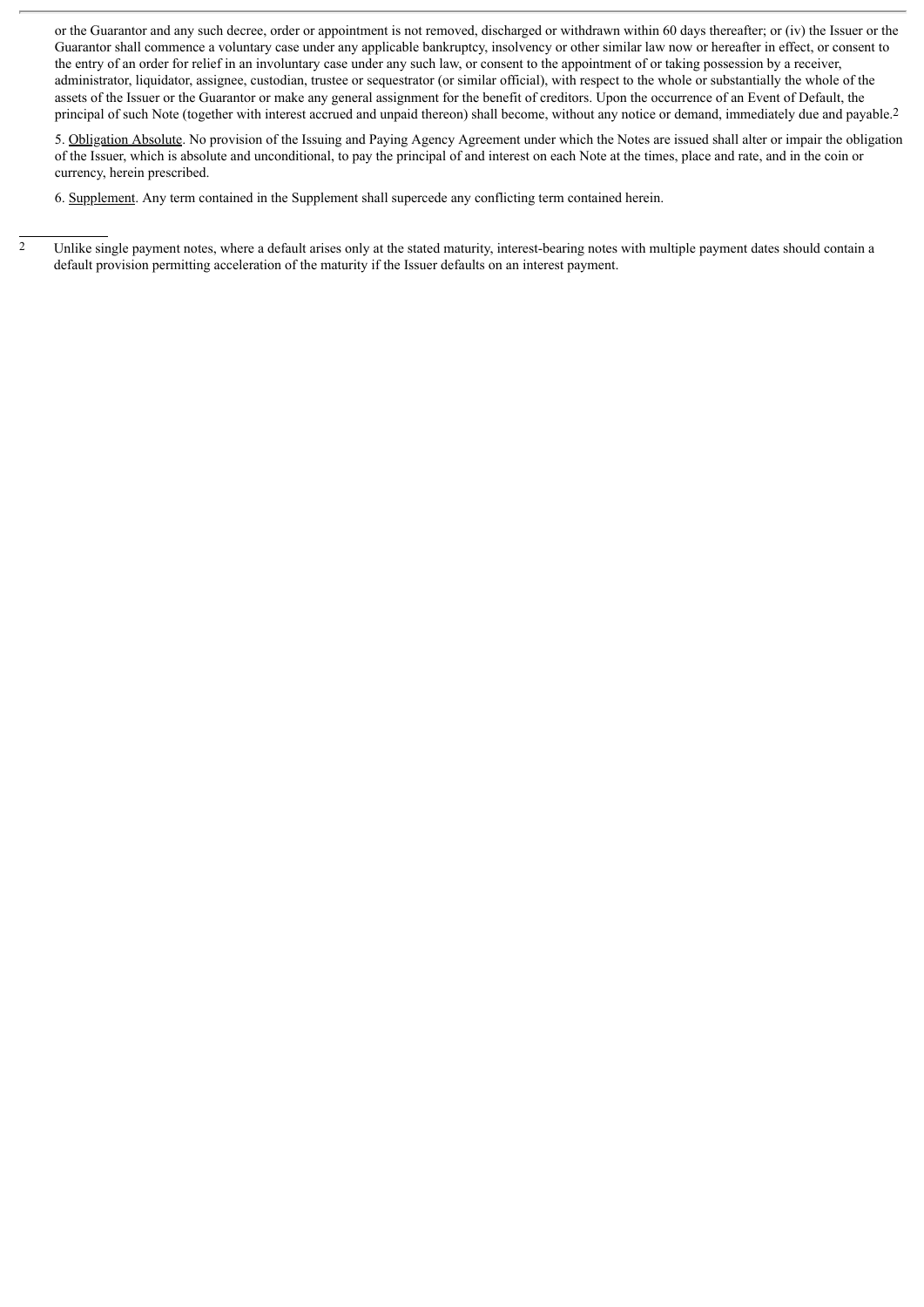#### **Exhibit D Form of Guarantee**

**GUARANTY** dated as of September 14, 2017 (as amended or supplemented from time to time, this "*Agreement*" and the guarantee constituted under this Agreement, the "*Guarantee*") between TechnipFMC plc, a public company organized under the laws of England and Wales (the "*Guarantor*"), and FMC Technologies, Inc., a Delaware corporation, as beneficiary ("*FMCTI*").

Reference is made to (i) the Issuing and Paying Agency Agreement dated as of September 14, 2017 (the "*IPA Agreement*") by and between FMCTI, as issuer, and Bank of America, National Association, as agent, and (ii) the unsecured notes from time to time issued by FMCTI as part of its commercial paper program pursuant to the terms of the IPA Agreement (the "*Commercial Paper*").

#### **GUARANTY**

**1. The Guarantee**. The Guarantor hereby guarantees, as a primary obligor and not as a surety, to FMCTI and its successors and assigns, for the benefit of the holders from time to time of the Commercial Paper, the prompt payment in full when due (whether at stated maturity, by required prepayment, declaration, demand, by acceleration or otherwise) of all obligations (the "*Guaranteed Obligations*") owing by FMCTI in respect of the Commercial Paper. The Guarantor hereby agrees that, if FMCTI shall fail to pay in full when due (whether at stated maturity, by acceleration or otherwise) any of the Guaranteed Obligations, the Guarantor will promptly pay the same in cash, on demand, and that in the case of any extension of time of payment or renewal of any of the Guaranteed Obligations, the same will be promptly paid in full when due (whether at extended maturity, by acceleration or otherwise) in accordance with the terms of such extension or renewal.

#### 2. **Obligations Unconditional**.

(a) The obligations of the Guarantor under Section 1 shall constitute a guaranty of payment (and not of collection) and, to the fullest extent permitted by applicable law, are absolute, irrevocable and unconditional, irrespective of the value, genuineness, validity, regularity or enforceability of the Guaranteed Obligations, or any substitution, release or exchange of any other guarantee of or security for any of the Guaranteed Obligations, and, in each case, irrespective of any other circumstance whatsoever that might otherwise constitute a legal or equitable discharge or defense of a surety by the Guarantor (except for payment in full).

(b) The Guarantor hereby expressly waives diligence, presentment, marshaling, protest and all notices whatsoever, and any requirement that FMCTI exhaust any right, power or remedy under this Agreement or any other agreement or instrument referred to herein, or against any other person under any other guarantee of, or security for, any of the Guaranteed Obligations. The Guarantor waives any and all notice of the creation, renewal, extension, waiver, termination or accrual of any of the Guaranteed Obligations and notice of or proof of reliance by FMCTI upon the guarantee made under this Agreement or acceptance of the Guarantee, and the Guaranteed Obligations, and any of them, shall conclusively be deemed to have been created, contracted or incurred in reliance upon the Guarantee. The Guarantee shall remain in full force and effect and be binding in accordance with and to the extent of its terms upon the Guarantor and its successors and assigns, and shall inure to the benefit of FMCTI and its successors and assigns, notwithstanding that from time to time during the term of this Agreement there may be no Guaranteed Obligations outstanding.

3. **Reinstatement**. The obligations of the Guarantor under this Agreement shall be automatically reinstated if and to the extent that for any reason any payment by or on behalf of FMCTI in respect of the Guaranteed Obligations is rescinded or must be otherwise restored by any holder of any of the Guaranteed Obligations, whether as a result of any proceedings in bankruptcy or reorganization or otherwise.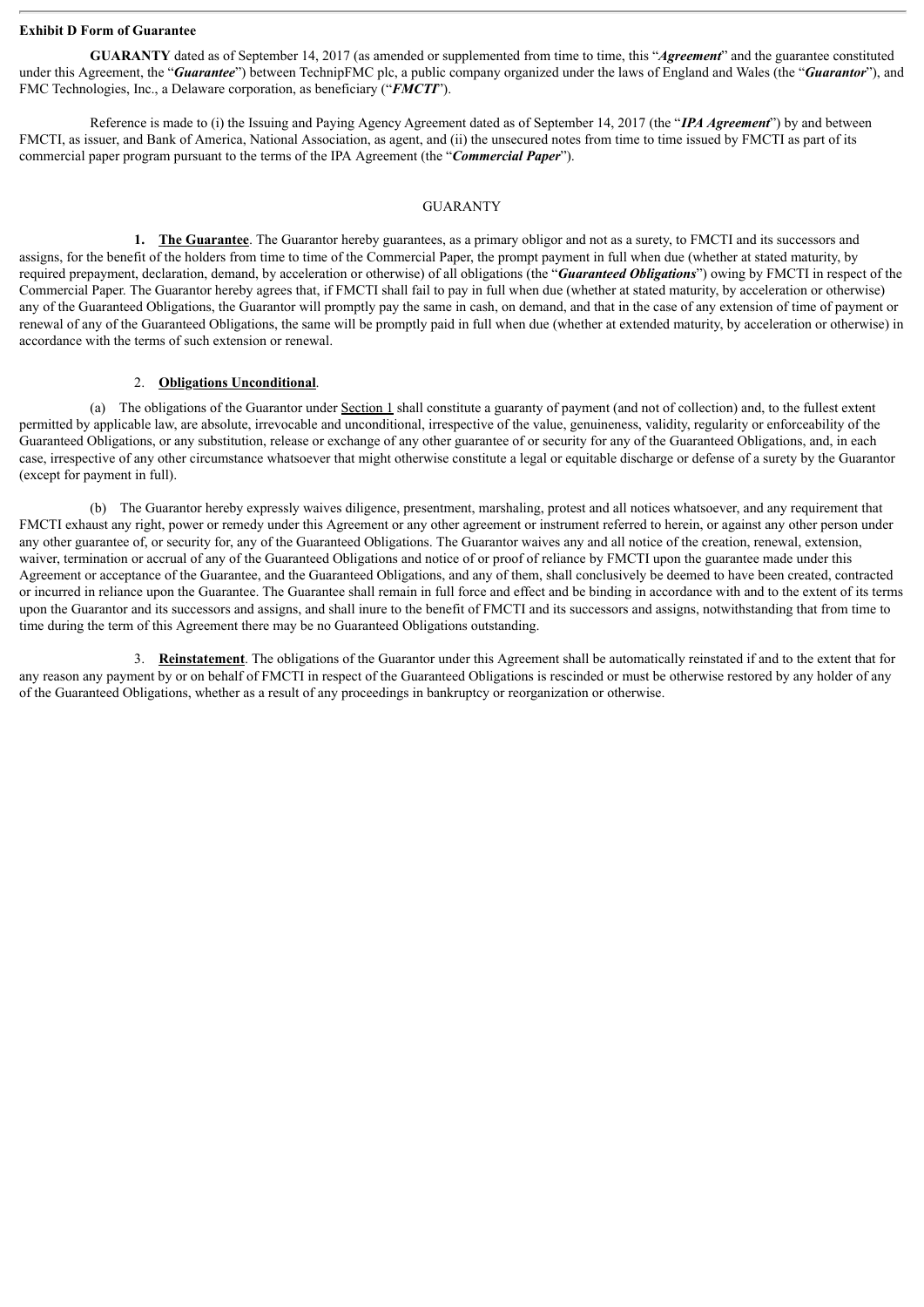4. **Remedies**. The Guarantor agrees that, as between itself and FMCTI, the Guaranteed Obligations may be declared to be forthwith due and payable in accordance with the terms of the Commercial Paper, notwithstanding any stay, injunction or other prohibition preventing such declaration (or such obligations from becoming automatically due and payable) as against FMCTI or the Guarantor and that, in the event of such declaration (or such obligations being deemed to have become automatically due and payable, or the circumstances occurring where the Commercial Paper provides that such obligations shall become due and payable), such obligations (whether or not due and payable by FMCTI) shall forthwith become due and payable by the Guarantor for purposes of this Agreement.

**5. Continuing Guarantee**. The Guarantee made by the Guarantor is a continuing guarantee of payment, and shall apply to all Guaranteed Obligations whenever arising until terminated under Section 7.

#### **6. Limitations on Guaranteed Obligations**.

(a) In any action or proceeding involving any federal, state, provincial or territorial, corporate, limited partnership or limited liability company law, or any applicable state, federal or foreign bankruptcy, insolvency, reorganization or other law affecting the rights of creditors generally, if the obligations of the Guarantor under Section 1 would otherwise be held or determined to be void, voidable, invalid or unenforceable, or subordinated to the claims of any other creditors, on account of the amount of its liability under Section 1, then, notwithstanding any other provision to the contrary, the amount of such liability of the Guarantor shall, without any further action by the Guarantor or any other person, be automatically limited and reduced to the highest amount (after giving effect to any right of contribution) that is valid and enforceable and not subordinated to the claims of other creditors as determined in such action or proceeding. To effectuate the foregoing, the Guarantor hereby irrevocably agrees that the Guaranteed Obligations of the Guarantor in respect of the Guarantee at any time shall be limited to the maximum amount as will result in the Guaranteed Obligations of the Guarantor with respect thereto hereof not constituting a fraudulent transfer or conveyance after giving full effect to the liability under such Guarantee and its related contribution rights but before taking into account any liabilities under any other guarantee by the Guarantor. For purposes of the foregoing, all guarantees of the Guarantor other than its Guarantee will be deemed to be enforceable and payable after the Guarantee.

(b) To the fullest extent permitted by applicable law, this Section 6 shall be for the benefit solely of creditors (including holders of the Commercial Paper from time to time) and representatives of creditors of the Guarantor and not for the benefit of the Guarantor or the holders of any equity interest in the Guarantor.

**7. Termination; Release of Guarantor**. This Agreement and the Guarantee made hereunder may be terminated at any time upon 30 days' prior written notice by FMCTI and the Guarantor to each Rating Agency (as hereinafter defined), in which event the Guarantor shall be automatically released from its obligations hereunder from and after such termination date and any Commercial Paper issued after the termination date shall not be guaranteed by the Guarantor; provided, however, that the Guarantor shall not be released from its obligations arising hereunder prior to such termination date and any Commercial Paper outstanding as of the termination date shall continue to be guaranteed by the Guarantor until repaid. "*Ratings Agency*" means each of S & P Global Ratings and Moody's Investors Service, Inc., or any successor thereto.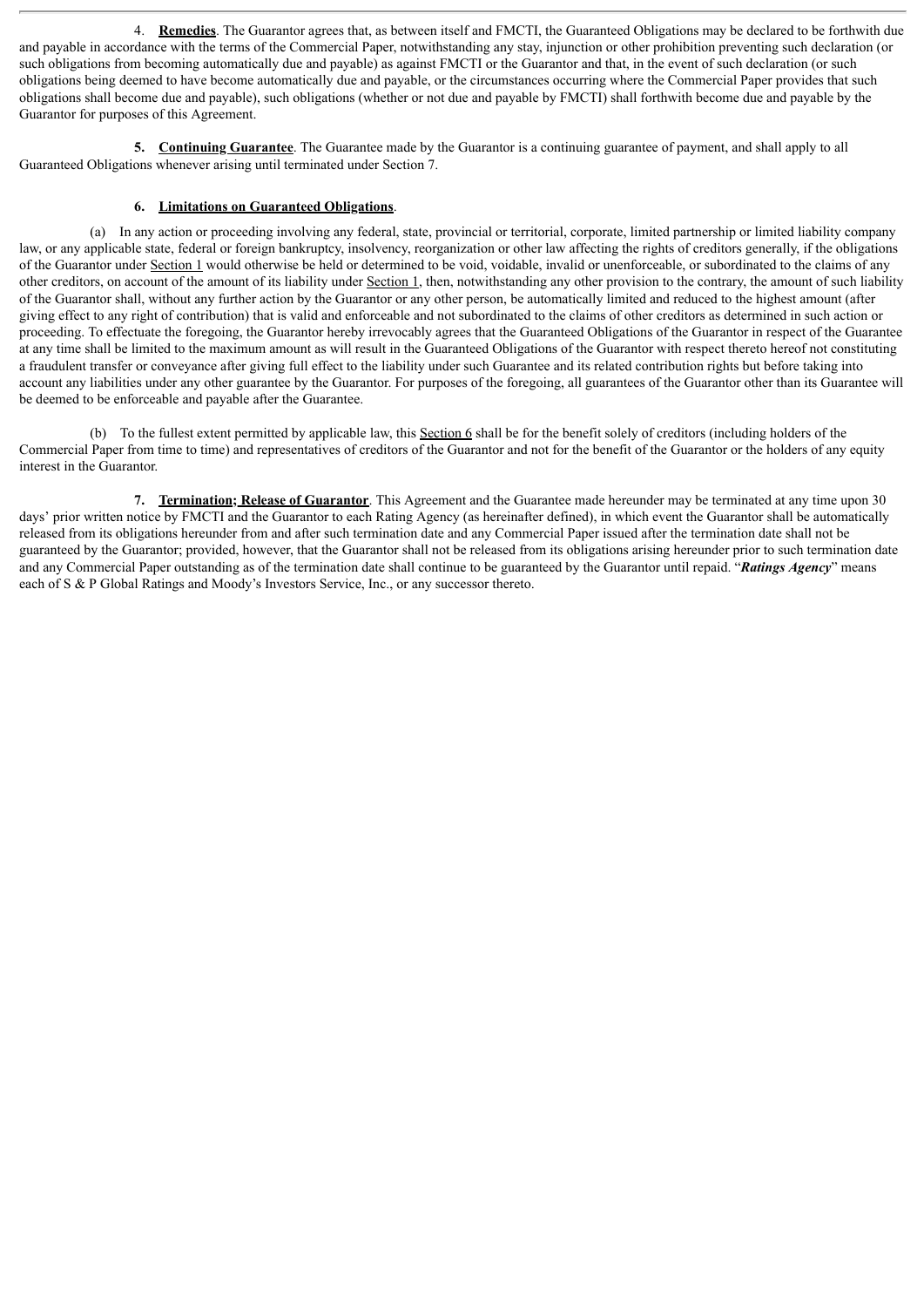#### **MISCELLANEOUS**

8. **No Waivers; Non-Exclusive Remedies**. No failure or delay on the part of FMCTI to exercise, no course of dealing with respect to, and no delay in exercising any right, power or privilege under this Agreement or any other document or agreement contemplated hereby shall operate as a waiver thereof nor shall any single or partial exercise of any such right, power or privilege preclude any other or further exercise thereof or the exercise of any other right, power or privilege. The rights and remedies provided herein are cumulative and are not exclusive of any other rights or remedies provided by applicable law.

9. **Governing Law**. THIS AGREEMENT AND THE RIGHTS AND OBLIGATIONS OF THE PARTIES HEREUNDER SHALL BE GOVERNED BY, AND CONSTRUED AND ENFORCED IN ACCORDANCE WITH, THE LAWS OF THE STATE OF NEW YORK WITHOUT REGARD TO CONFLICT OF LAWS PRINCIPLES THAT WOULD REQUIRE APPLICATION OF THE LAWS OF ANOTHER JURISDICTION.

#### 10. **Limitation of Law; Severability**.

All rights, remedies and powers provided in this Agreement may be exercised only to the extent that the exercise thereof does not violate any applicable provision of law, and all of the provisions of this Agreement are intended to be subject to all applicable mandatory provisions of law which may be controlling and be limited to the extent necessary so that they will not render this Agreement invalid, unenforceable in whole or in part, or not entitled to be recorded, registered or filed under the provisions of any applicable law.

If any provision hereof is invalid or unenforceable in any jurisdiction, then, to the fullest extent permitted by law: (i) the other provisions hereof shall remain in full force and effect in such jurisdiction and shall be liberally construed in favor of FMCTI in order to carry out the intentions of the parties hereto as nearly as may be possible; and (ii) the invalidity or unenforceability of any provision hereof in any jurisdiction shall not affect the validity or enforceability of such provisions in any other jurisdiction.

11. **Counterparts; Integration; Effectiveness**. This Agreement may be signed in any number of counterparts, each of which shall be an original, with the same effect as if the signatures thereto and hereto were upon the same instrument. This Agreement constitutes the entire agreement and understanding among the parties hereto and supersedes any and all prior agreements and understandings, oral or written, relating to the subject matter hereof and thereof. This Agreement shall become effective with respect to the Guarantor when FMCTI shall have received counterparts hereof signed by itself and the Guarantor. Delivery of a signed counterpart hereof by electronic transmission shall be effective as delivery of a manually signed counterpart hereof.

[Signature Pages Follow]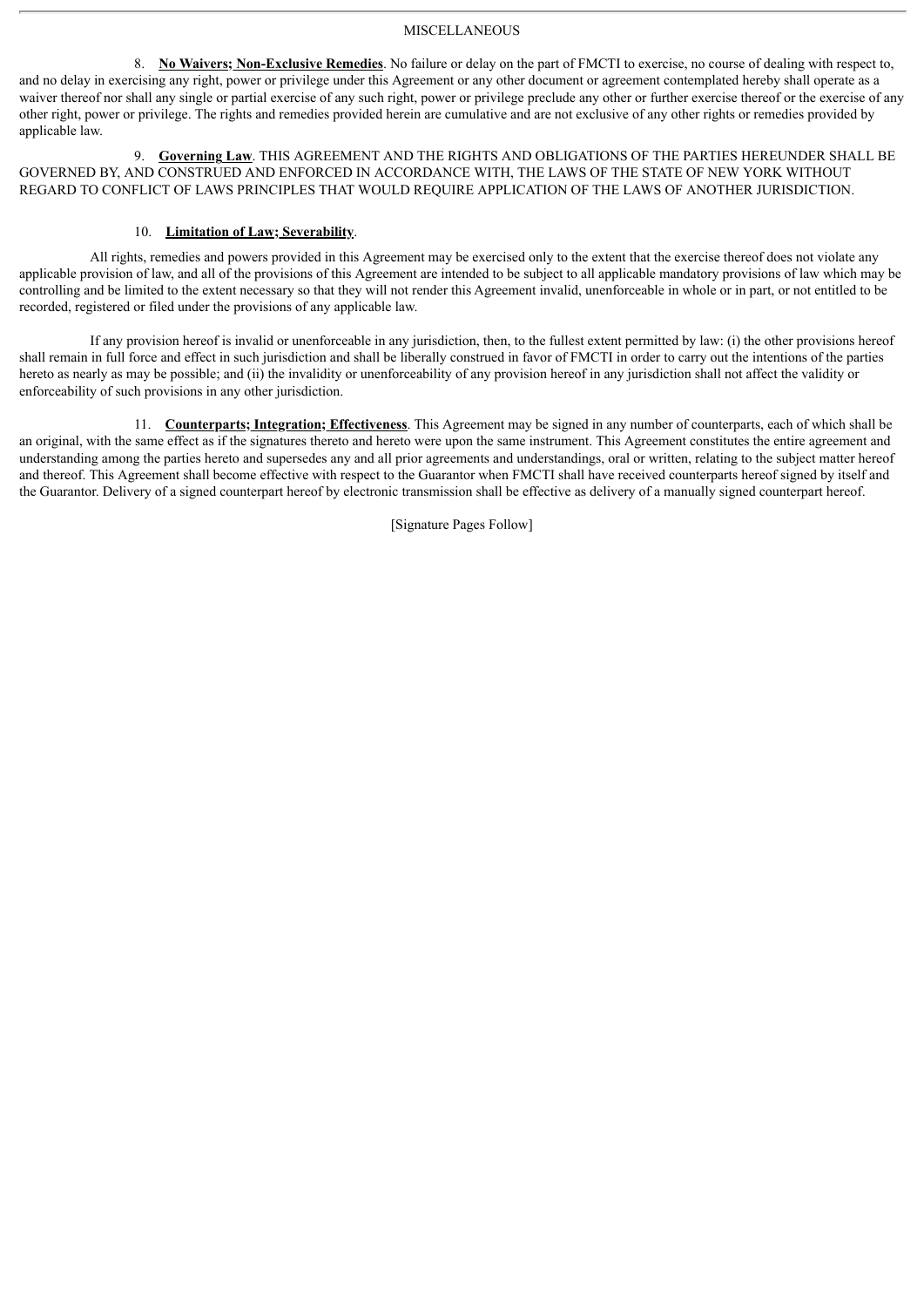IN WITNESS WHEREOF, the Guarantor has executed this Agreement as of the day and year first above written.

### GUARANTOR: TECHNIPFMC PLC

By:

Name:

Title: